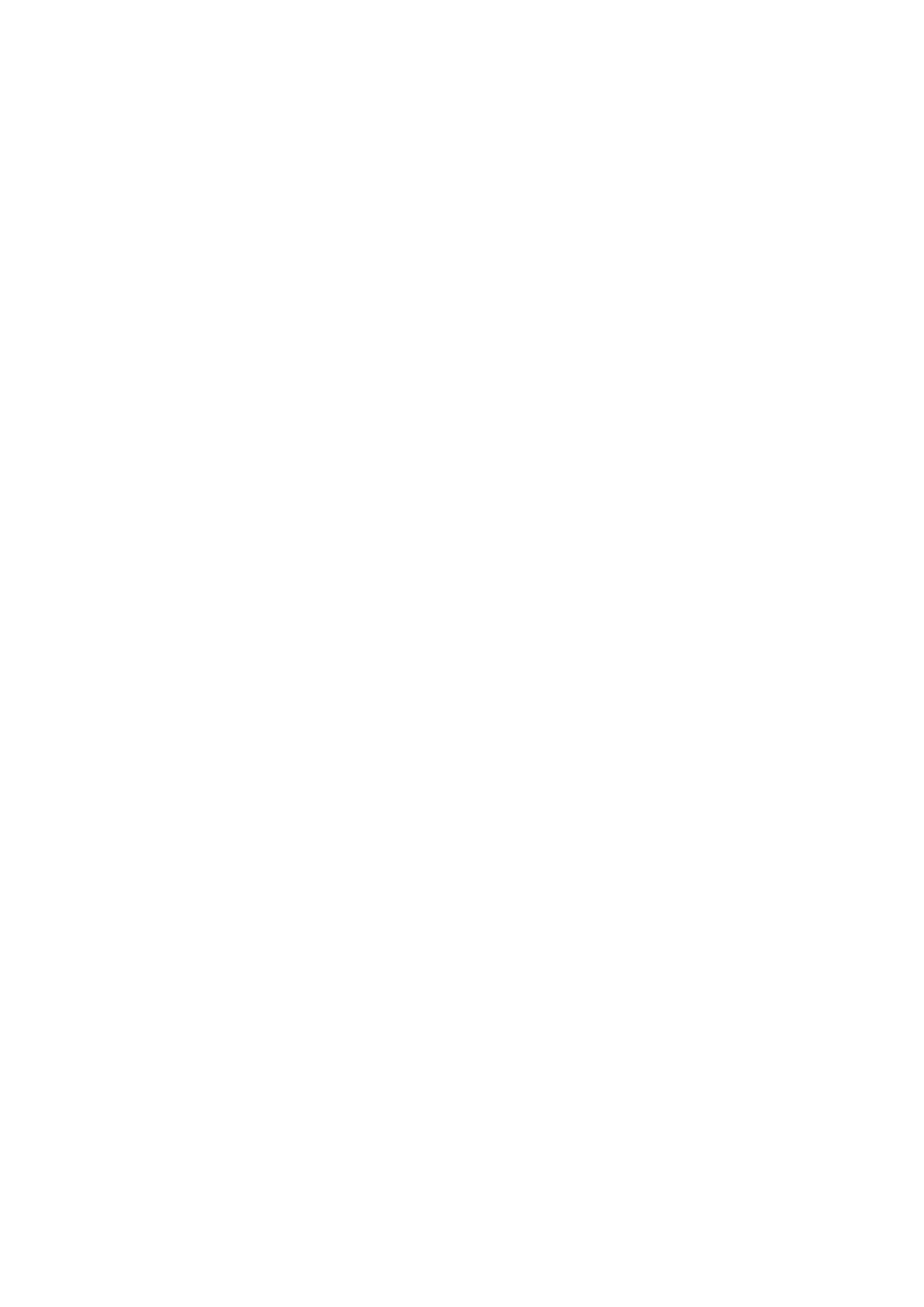## **Table of Contents**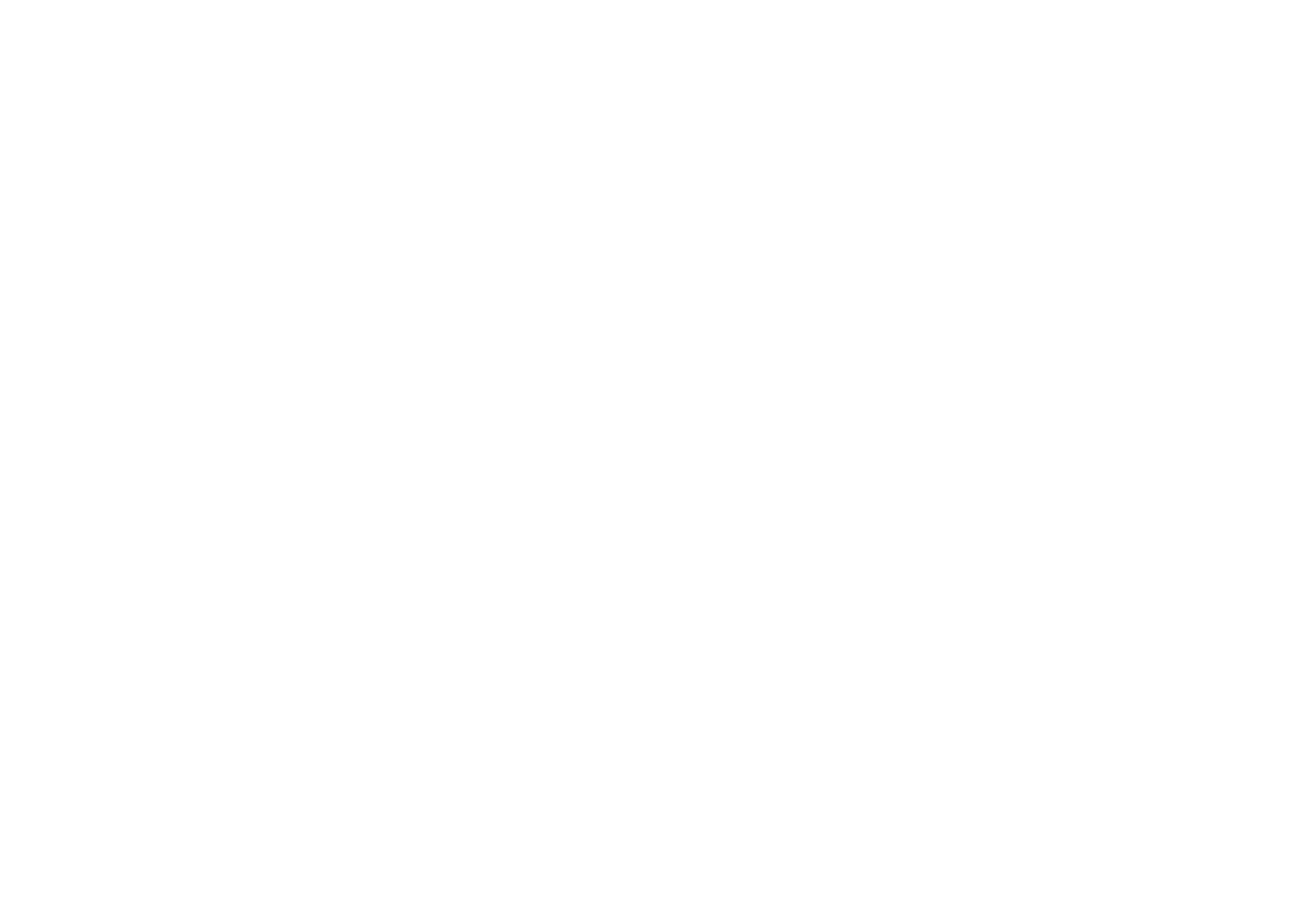## **Part A – Definitions of Development**

<span id="page-4-0"></span>

| <b>Umbrella Term</b> | <b>Development</b>                                                                                                                                                                                                                                                                                                                                 | Sub-categories                                                                                                                                                                                     | <b>Some Common Terminology</b>                                                                                         |
|----------------------|----------------------------------------------------------------------------------------------------------------------------------------------------------------------------------------------------------------------------------------------------------------------------------------------------------------------------------------------------|----------------------------------------------------------------------------------------------------------------------------------------------------------------------------------------------------|------------------------------------------------------------------------------------------------------------------------|
|                      | Agriculture means broadacre animal<br>farming, crop and pasture production, and<br>horticulture for commercial wholesale<br>production, but does not include animal<br>husbandry or any cultivation or animal<br>farming carried out primarily for the personal<br>enjoyment of, or consumption by, the<br>owner(s) or occupant(s) of land.        | Horticulture means the use of land for<br>intensive plant production such as fruit,<br>vegetable or flower production (including<br>berries and vines).                                            | Horse agistment<br>Livestock grazing                                                                                   |
|                      | Airport means the use of land for the<br>landing or departure of aircraft; the term<br>includes facilities provided at such premises<br>for the housing, servicing, maintenance and<br>repair of aircraft and for the assembly of<br>passengers and goods prior to the transport<br>of these passengers and goods either to or<br>from an airport. | Helicopter landing facility means the use<br>of land authorised by the Civil Aviation<br>Authority for use by helicopters whether or<br>not terminal facilities or hangar storage are<br>included. | Air cargo facilities<br>Air terminals<br>General aviation facilities<br>Landing fields<br>Military aviation facilities |
|                      | Ancillary use means the use of land for a<br>purpose that is ancillary to the primary use of<br>the land.                                                                                                                                                                                                                                          | Outbuilding means a shed, garage or<br>similar structure that is ancillary to the<br>permitted use of the land.                                                                                    |                                                                                                                        |
|                      | Animal care facility means the use of land<br>for the purpose of caring, boarding, breeding<br>or raising of predominantly domestic or<br>household animals.                                                                                                                                                                                       |                                                                                                                                                                                                    | Catteries<br>Kennels                                                                                                   |
|                      | Animal husbandry means any form of<br>animal production that either takes place<br>within the confines of a building or buildings<br>where livestock are reared in confined areas<br>excluding any husbandry carried out mainly<br>for the personal enjoyment of, or<br>consumption by, the owner(s) or occupier(s)<br>of the land.                |                                                                                                                                                                                                    | Feedlots<br>Fish farming<br>Poultry establishments<br>Shedded wool production                                          |
|                      | <b>Apartment</b> see Multi-unit housing                                                                                                                                                                                                                                                                                                            | <b>Serviced apartment</b>                                                                                                                                                                          | <b>Flats</b><br>Home units                                                                                             |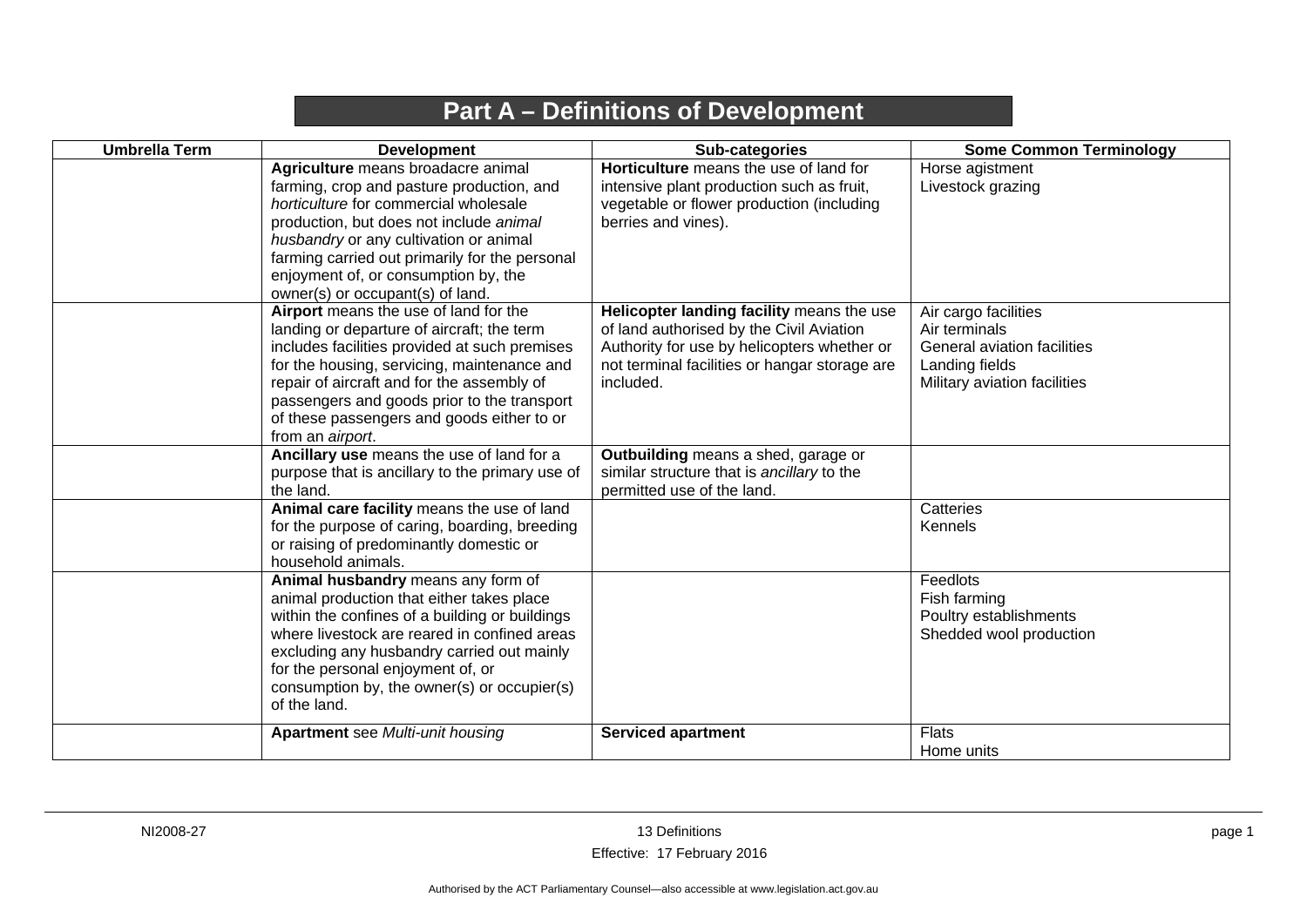| <b>Umbrella Term</b> | <b>Development</b>                                                                                                                                                                                                                                                                  | Sub-categories | <b>Some Common Terminology</b>                                                                                                                                                       |
|----------------------|-------------------------------------------------------------------------------------------------------------------------------------------------------------------------------------------------------------------------------------------------------------------------------------|----------------|--------------------------------------------------------------------------------------------------------------------------------------------------------------------------------------|
|                      | Aquatic recreation facility means the use<br>of land for a sporting, exercise, pastime or<br>leisure activity, whether or not operated for<br>gain, which is based on the recreational use<br>of an adjacent water feature, but does not<br>include a swimming pool or an aquarium. |                | Boat landing facilities<br>Boat sheds<br><b>Marinas</b><br>Swimming facilities<br>Wharves                                                                                            |
|                      | Attached house see Multi-unit housing                                                                                                                                                                                                                                               |                | Aged persons' unit (attached)<br>Row house<br>Semi-detached house<br>Terrace house<br>Townhouse<br>Villa house                                                                       |
|                      | Boarding house means the use of land to<br>principally provide long term accommodation<br>where meals, laundry or other services are<br>provided only to those residents of the<br>boarding house, and which is not licensed to<br>sell liquor.                                     |                | Lodging house<br>Private hotel<br>Serviced room                                                                                                                                      |
|                      | Bulk landscape supplies means the use of<br>land for the bulk sale of sand, soil,<br>screenings and other such garden materials.                                                                                                                                                    |                |                                                                                                                                                                                      |
|                      | <b>Bulky goods retailing see SHOP</b>                                                                                                                                                                                                                                               |                | Auction rooms<br>Camping equipment sales<br>Carpet sales<br>Do-it-yourself home improvement centres<br>Furniture and furnishing sales<br>Hardware stores<br>Showroom for bulky goods |
|                      | <b>Business agency see NON-RETAIL</b><br><b>COMMERCIAL USE</b>                                                                                                                                                                                                                      |                | Computer service<br>Health insurance agency<br>Real estate agency<br>Travel agency                                                                                                   |
|                      | Car park means the use of land specifically<br>allocated for the parking of motor vehicles.                                                                                                                                                                                         |                |                                                                                                                                                                                      |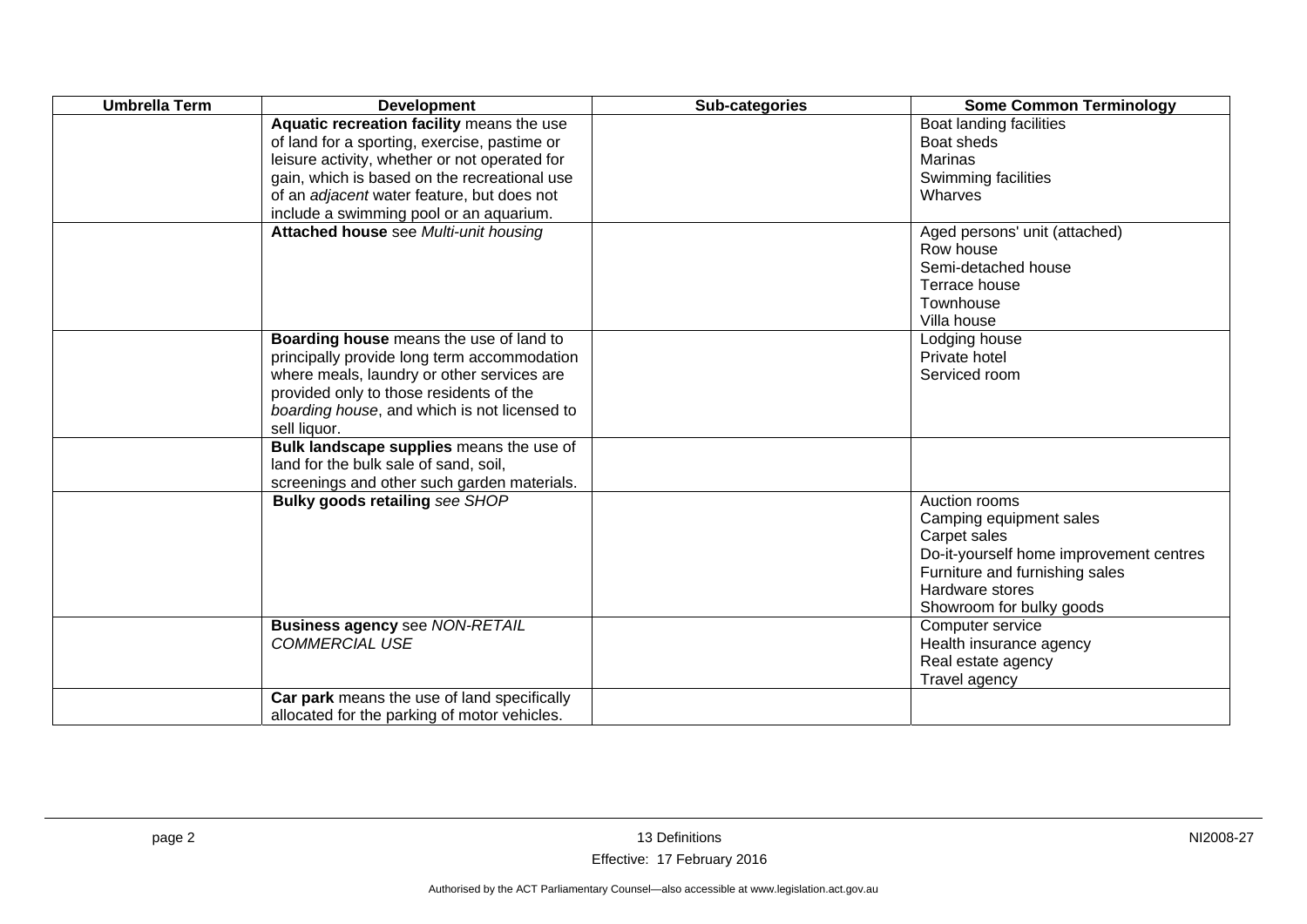| <b>Umbrella Term</b> | <b>Development</b>                                                                                                                                                                                                                                                                                                                                                                                      | Sub-categories            | <b>Some Common Terminology</b>                                                         |
|----------------------|---------------------------------------------------------------------------------------------------------------------------------------------------------------------------------------------------------------------------------------------------------------------------------------------------------------------------------------------------------------------------------------------------------|---------------------------|----------------------------------------------------------------------------------------|
|                      | Caravan park/camping ground means the<br>use of land for the placement of caravans or<br>tents for the purpose of temporary<br>accommodation and may include cabins for<br>overnight and holiday accommodation,<br>amenity buildings, recreational and<br>entertainment facilities, manager's office and<br>residence and shops which cater for the<br>occupants of the caravan park/camping<br>ground. |                           | Cabins                                                                                 |
|                      | Caretaker's residence see RESIDENTIAL<br><b>USE</b>                                                                                                                                                                                                                                                                                                                                                     |                           |                                                                                        |
|                      | Cemetery means the use of land for the<br>interment or the cremation of the dead<br>including any funeral parlour or chapel<br>erected on such land and used in connection<br>with the cemetery.                                                                                                                                                                                                        |                           | <b>Burial ground</b><br>Cemetery (public land reserve)<br>Crematorium<br>Graveyard     |
|                      | <b>Chancellery</b> see Office                                                                                                                                                                                                                                                                                                                                                                           |                           |                                                                                        |
|                      | Child care centre see COMMUNITY USE                                                                                                                                                                                                                                                                                                                                                                     |                           | Adjunct care<br>Creche<br>Long day care<br>Occasional care centre<br>Playschool        |
|                      | Civic administration means the use of land<br>for the purpose of carrying out the legislative<br>and judicial functions of government.                                                                                                                                                                                                                                                                  |                           | <b>ACT Legislative Assembly</b><br>Archive<br>Civic centre<br>Court of Law<br>Tribunal |
|                      | <b>Club</b> means the use of land as a meeting<br>place for persons associated, or for a body<br>incorporated, for a social, sporting, athletic,<br>literary, political or other like purpose, and<br>which is a licensed premise under the Liquor<br>Act 2010.                                                                                                                                         |                           | Ethnic clubs<br>Football club<br>Labor club<br>Leagues club<br>RSL club                |
|                      | <b>Commercial accommodation unit see</b><br>COMMERCIAL ACCOMMODATION USE                                                                                                                                                                                                                                                                                                                                | <b>Serviced apartment</b> |                                                                                        |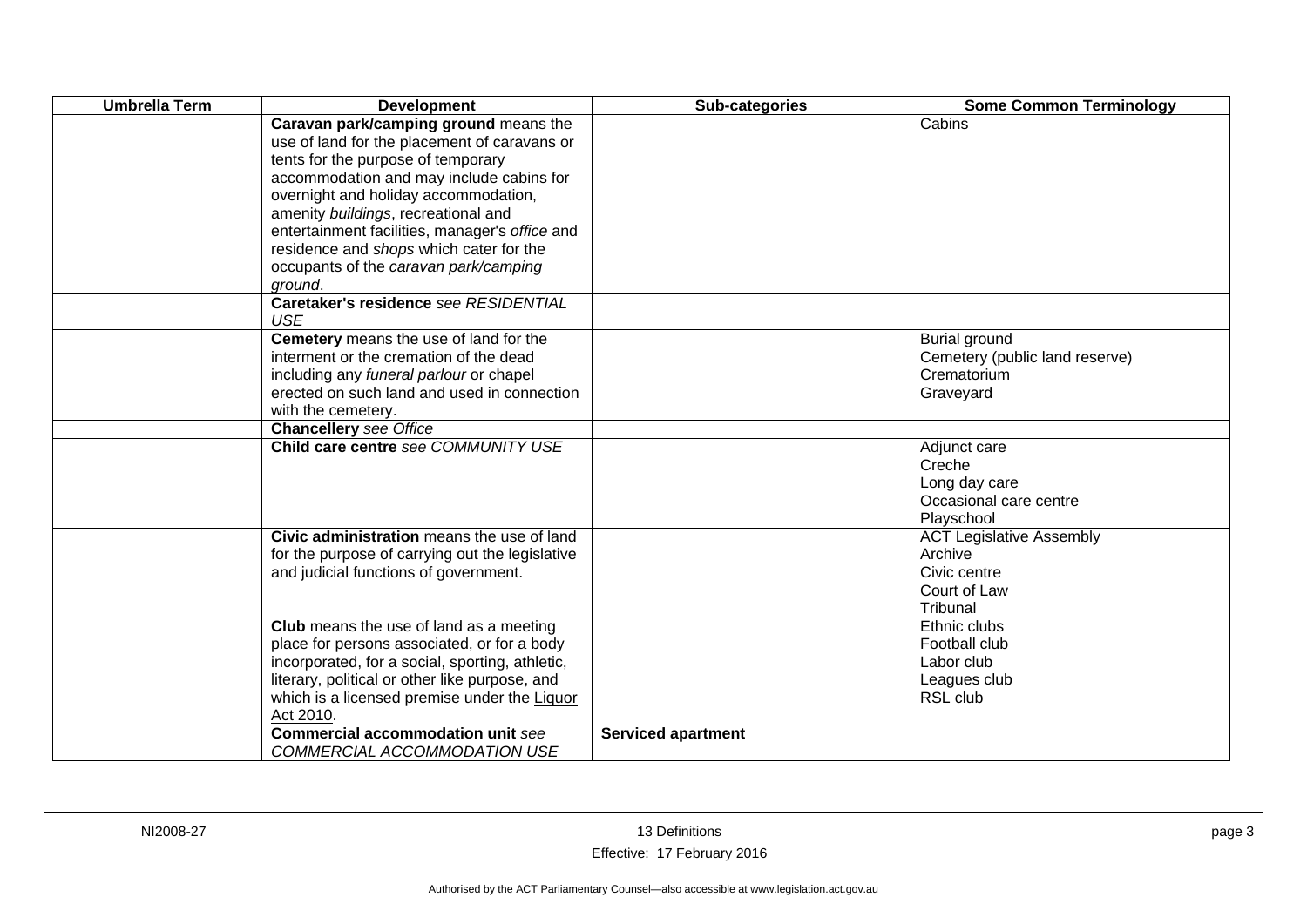| <b>Umbrella Term</b>       | <b>Development</b>                             | Sub-categories | <b>Some Common Terminology</b> |
|----------------------------|------------------------------------------------|----------------|--------------------------------|
| <b>COMMERCIAL</b>          | <b>Commercial accommodation unit means a</b>   |                |                                |
| <b>ACCOMMODATION USE</b>   | room or suite of rooms that is made available  |                |                                |
| does not include a caravan | on a commercial basis for short-term           |                |                                |
| park/camping ground or a   | accommodation. A commercial                    |                |                                |
| group or organised camp.   | accommodation unit may comprise a              |                |                                |
|                            | dwelling but not a room or suite of rooms      |                |                                |
|                            | within a dwelling. It does not include any     |                |                                |
|                            | associated facility such as a restaurant, bar  |                |                                |
|                            | or functions room, which may be used by the    |                |                                |
|                            | occupants of the premises but, which is also   |                |                                |
|                            | available for use by non occupant members      |                |                                |
|                            | of the public.                                 |                |                                |
|                            | Guest house means the use of land for one      |                |                                |
|                            | or more commercial accommodation units         |                |                                |
|                            | and where common or shared facilities are      |                |                                |
|                            | provided for the provision of services such as |                |                                |
|                            | meals and laundry to occupants of the          |                |                                |
|                            | premises but not to non occupant members       |                |                                |
|                            | of the public.                                 |                |                                |
|                            | Hotel means the use of land for one or more    |                |                                |
|                            | commercial accommodation units and where       |                |                                |
|                            | the premise is licensed under the Liquor Act   |                |                                |
|                            | 2010. It may also include associated           |                |                                |
|                            | facilities such as a restaurant, bar or        |                |                                |
|                            | functions room, which may be used by the       |                |                                |
|                            | occupants of the premises but, which are       |                |                                |
|                            | also available for use by non occupant         |                |                                |
|                            | members of the public.                         |                |                                |
|                            | Motel means the use of land for one or more    |                |                                |
|                            | commercial accommodation units and where       |                |                                |
|                            | the units are provided with convenient space   |                |                                |
|                            | for parking of motor vehicles. It may also     |                |                                |
|                            | include associated facilities such as a        |                |                                |
|                            | restaurant, bar or functions room, which may   |                |                                |
|                            | be used by the occupants of the premises       |                |                                |
|                            | but, which are also available for use by non   |                |                                |
|                            | occupant members of the public. A motel        |                |                                |
|                            | may be licensed under the Liquor Act 2010.     |                |                                |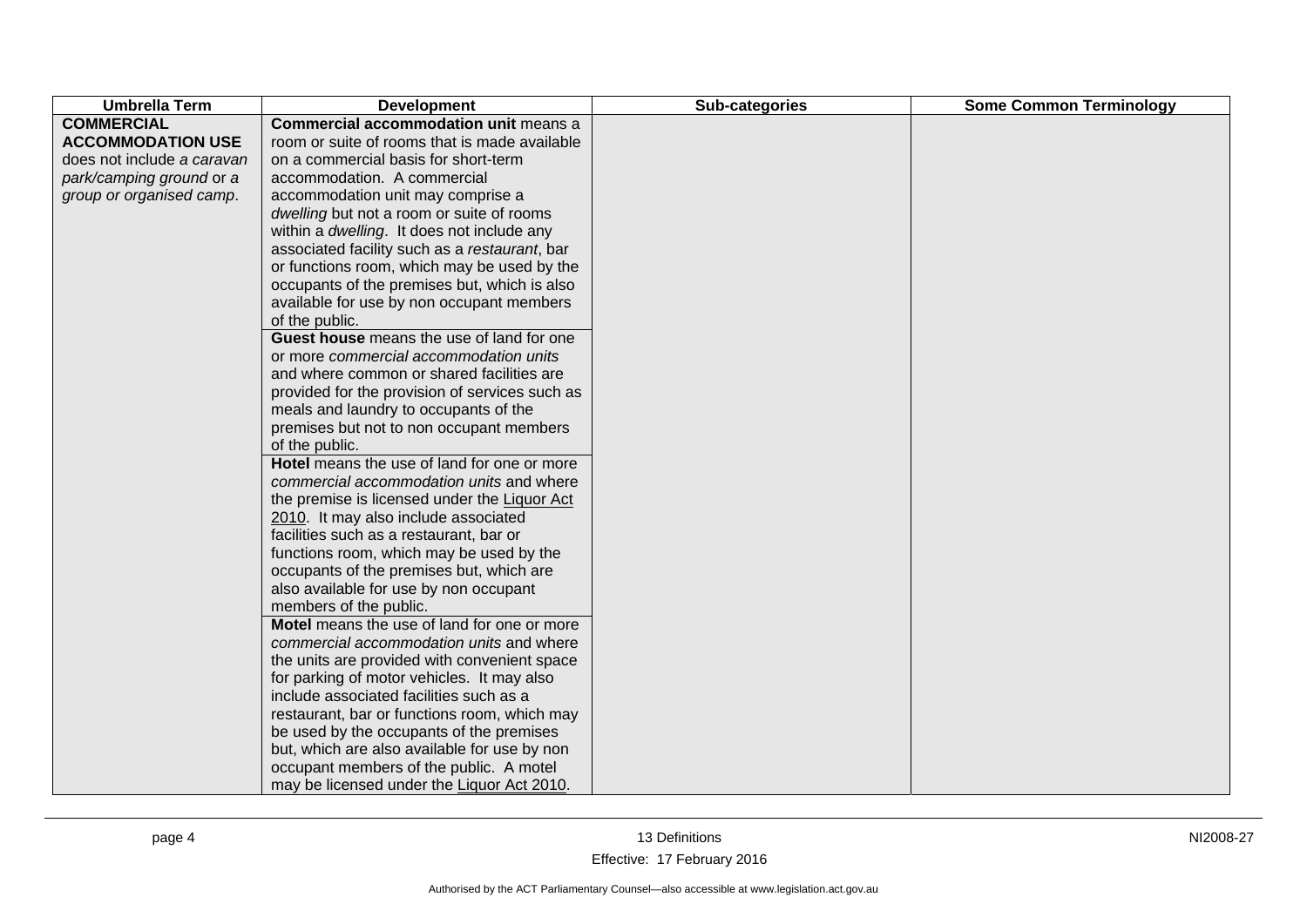| <b>Umbrella Term</b>       | <b>Development</b>                               | Sub-categories | <b>Some Common Terminology</b>                    |
|----------------------------|--------------------------------------------------|----------------|---------------------------------------------------|
| <b>COMMERCIAL</b>          | Serviced apartment means an apartment            |                |                                                   |
| <b>ACCOMMODATION USE</b>   | that is used as a commercial accommodation       |                |                                                   |
| does not include a caravan | unit.                                            |                |                                                   |
| park/camping ground or a   | Tourist resort means the use of land for one     |                |                                                   |
| group or organised camp.   | or more commercial accommodation units           |                |                                                   |
|                            | together with a wide range of recreational       |                |                                                   |
|                            | and/or cultural facilities in a resort style     |                |                                                   |
|                            | setting. It may also include associated          |                |                                                   |
|                            | facilities such as a restaurant, bar or          |                |                                                   |
|                            | functions room, which may be used by the         |                |                                                   |
|                            | occupants of the premises but, which are         |                |                                                   |
|                            | also available for use by non occupant           |                |                                                   |
|                            | members of the public. A tourist resort may      |                |                                                   |
|                            | be licensed under the Liquor Act 2010.           |                |                                                   |
|                            | Communications facility means the use of         |                | Mobile phone antenna                              |
|                            | land for the provision of facilities for postal, |                | Satellite or microwave dish                       |
|                            | telecommunications and other                     |                | Radar equipment                                   |
|                            | communication purposes including facilities      |                | Aviation navigation communication                 |
|                            | used for receiving and transmitting radiated     |                | Space tracking facility                           |
|                            | signals using radio masts, towers, and           |                | Telecommunication facility, depot                 |
|                            | antennae systems but does not include            |                | Television/radio broadcasting facility            |
|                            | cabling or ducting used for the carrying of      |                | Australia Post exchange                           |
|                            | electromagnetic signals.                         |                | Australia Post facility, Depot                    |
|                            |                                                  |                | Telephone exchange                                |
|                            | <b>Community activity centre see</b>             |                | Child minding                                     |
|                            | <b>COMMUNITY USE</b>                             |                | Community centre                                  |
|                            |                                                  |                | Community hall                                    |
|                            |                                                  |                | Meeting rooms<br>Men's Shed                       |
|                            |                                                  |                |                                                   |
|                            |                                                  |                | Neighbourhood centre                              |
|                            |                                                  |                | Public health, welfare or information<br>services |
|                            |                                                  |                | Scout and/or Guide hall                           |
|                            |                                                  |                |                                                   |
|                            | Community theatre see COMMUNITY USE              |                | Space for community groups                        |
|                            |                                                  |                |                                                   |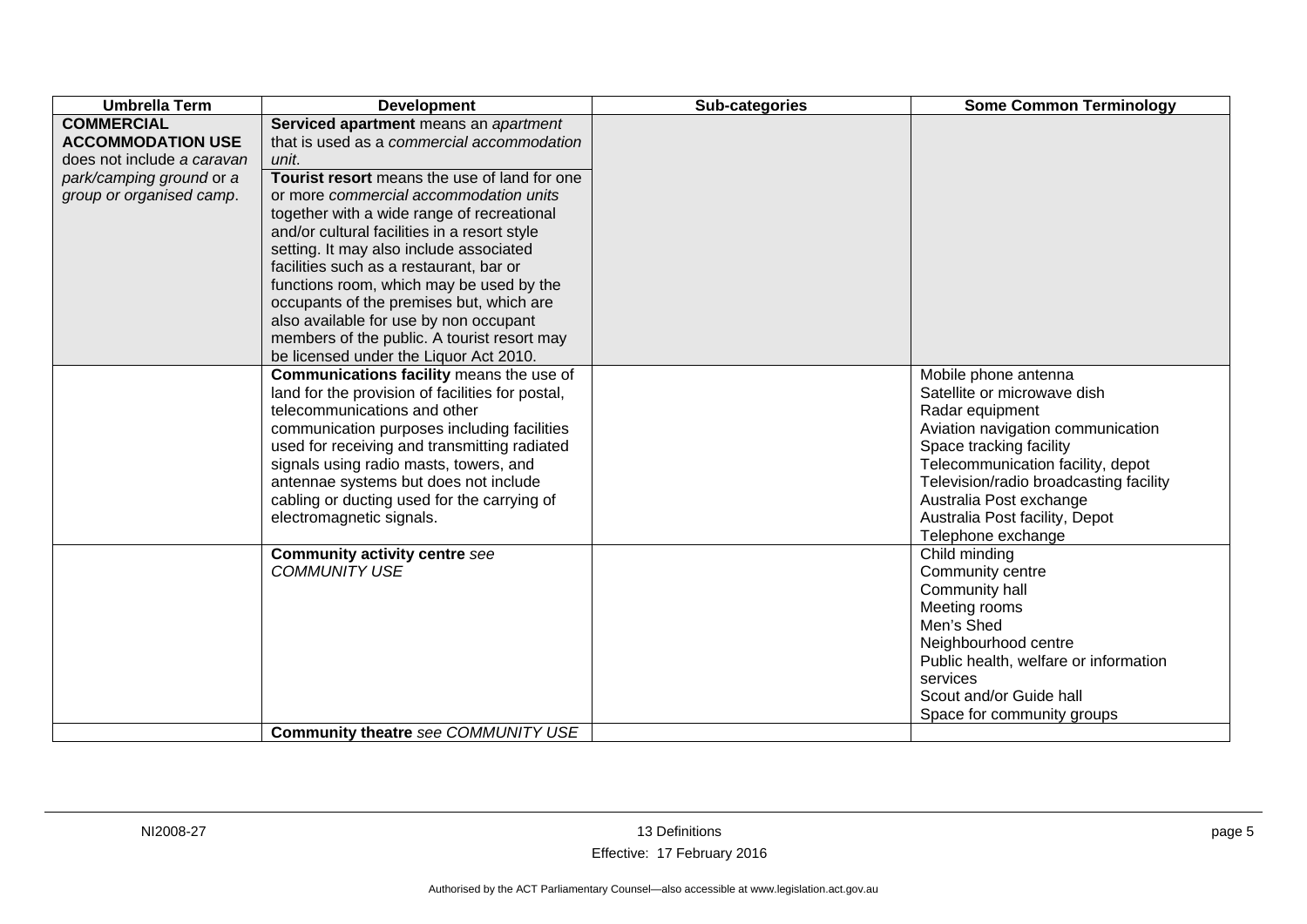| <b>Umbrella Term</b> | <b>Development</b>                                                                                                                                                                                                                                                                                                                                                                                                                                                                                                                                                                                                                                                                                                                                                                                                                                                                                                                                                                                                                                                                                                                                                                                                                                                                                                                                                                                                                | Sub-categories | <b>Some Common Terminology</b> |
|----------------------|-----------------------------------------------------------------------------------------------------------------------------------------------------------------------------------------------------------------------------------------------------------------------------------------------------------------------------------------------------------------------------------------------------------------------------------------------------------------------------------------------------------------------------------------------------------------------------------------------------------------------------------------------------------------------------------------------------------------------------------------------------------------------------------------------------------------------------------------------------------------------------------------------------------------------------------------------------------------------------------------------------------------------------------------------------------------------------------------------------------------------------------------------------------------------------------------------------------------------------------------------------------------------------------------------------------------------------------------------------------------------------------------------------------------------------------|----------------|--------------------------------|
| <b>COMMUNITY USE</b> | Child care centre means the use of land for<br>the purpose of educating, supervising or<br>caring for children of any age throughout a<br>specified period of time in any one day,<br>which is registered under the Children and<br>Young People Act 2008 or authorised<br>pursuant to the Education and Care Services<br>National Law (ACT) Act 2011 and which<br>does not include residential care.<br>Community activity centre means the use<br>of land by a public authority or a body of<br>persons associated for the purpose of<br>providing for the social well being of the<br>community.<br>Community theatre means the use of land<br>for a theatre, cinema, concert hall,<br>auditorium or theatrette run by non-profit<br>organisations.<br>Cultural facility means the use of land for<br>the purpose of cultural activities to which the<br>public normally has access, but does not<br>include a shop for art, craft or sculpture<br>dealer.<br>Educational establishment means the use<br>of land for the purpose of tuition, training or<br>research directed towards the discovery or<br>application of knowledge, whether or not for<br>the purposes of gain, and may include<br>associated residential accommodation.<br>Health facility means the use of land for<br>providing health care services (including<br>diagnosis, preventative care or counselling)<br>or medical or surgical treatment to out- |                |                                |
|                      | patients only.                                                                                                                                                                                                                                                                                                                                                                                                                                                                                                                                                                                                                                                                                                                                                                                                                                                                                                                                                                                                                                                                                                                                                                                                                                                                                                                                                                                                                    |                |                                |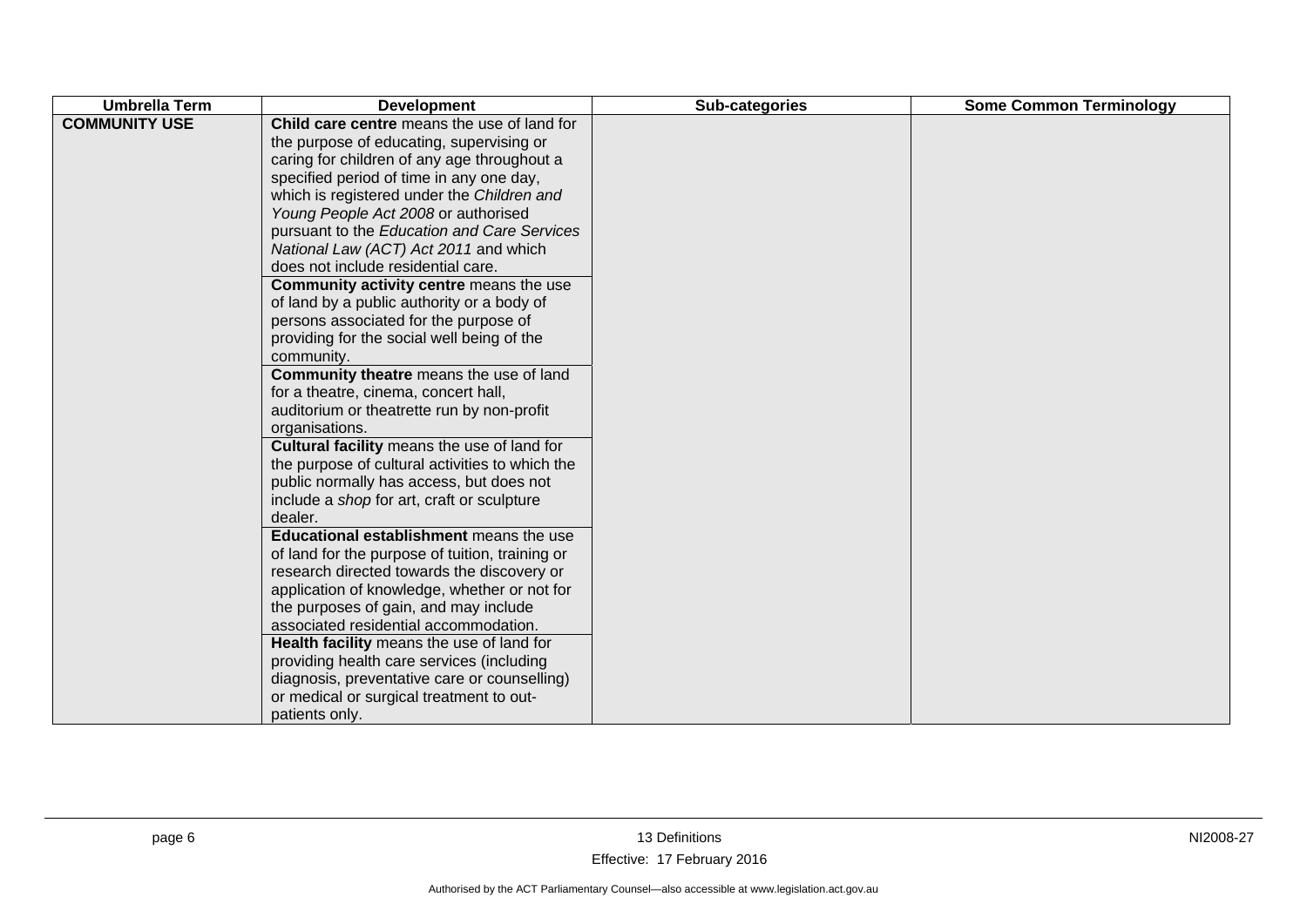| <b>Umbrella Term</b> | <b>Development</b>                                                                                                                                                                                                                                                                                                                                                                                                                                                                                                                                                                                                                                                                                                                                                                                                                           | Sub-categories | <b>Some Common Terminology</b>                                              |
|----------------------|----------------------------------------------------------------------------------------------------------------------------------------------------------------------------------------------------------------------------------------------------------------------------------------------------------------------------------------------------------------------------------------------------------------------------------------------------------------------------------------------------------------------------------------------------------------------------------------------------------------------------------------------------------------------------------------------------------------------------------------------------------------------------------------------------------------------------------------------|----------------|-----------------------------------------------------------------------------|
| <b>COMMUNITY USE</b> | Hospital means the use of land for the<br>medical care (including diagnosis,<br>preventative care and counselling) of in-<br>patients, whether or not out-patients are also<br>provided with care or treatment, and may<br>include associated residential<br>accommodation.<br>Place of worship means the use of land for<br>the primary purposes of religious worship<br>and associated activities by a congregation,<br>religious group or members of the public<br>whether or not the premises are also used<br>for religious instruction, tuition, meetings,<br>training and other community activities.<br>Religious associated use means the use of<br>land for the activities conducted by religious<br>organisations other than for worship or for<br>offices and may include residential<br>accommodation by ministers of religion. |                |                                                                             |
|                      | <b>Consolidation</b> has the same meaning as in<br>the Planning and Development Act 2007.                                                                                                                                                                                                                                                                                                                                                                                                                                                                                                                                                                                                                                                                                                                                                    |                |                                                                             |
|                      | Corrections facility means the use of land<br>for the confinement or safe custody of<br>persons so confined as the result of legal<br>process and includes attendance centres<br>established for persons sentenced to serve<br>periods of community service.                                                                                                                                                                                                                                                                                                                                                                                                                                                                                                                                                                                 |                | <b>Corrections centre</b><br>Prison<br>Remand centre<br>Youth remand centre |
|                      | Craft workshop means the use of land for<br>the manufacture, primarily by manual<br>methods, of craft articles such as<br>leatherwork, pottery, woodwork, hand woven<br>goods and the like.                                                                                                                                                                                                                                                                                                                                                                                                                                                                                                                                                                                                                                                  |                |                                                                             |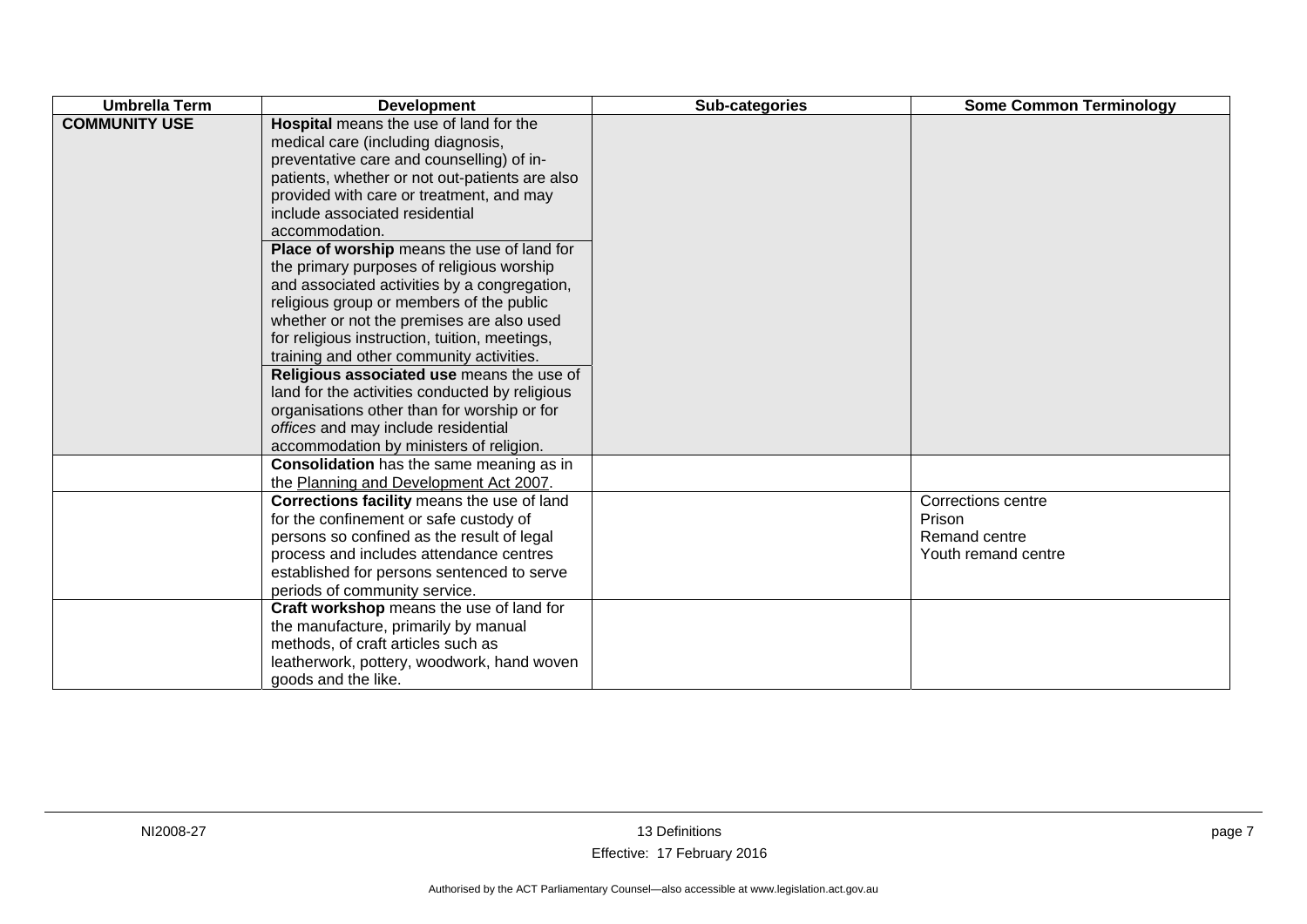| <b>Umbrella Term</b> | <b>Development</b>                              | Sub-categories | <b>Some Common Terminology</b>   |
|----------------------|-------------------------------------------------|----------------|----------------------------------|
|                      | <b>Cultural facility see COMMUNITY USE</b>      |                | Art gallery                      |
|                      |                                                 |                | Library                          |
|                      |                                                 |                | Museum                           |
|                      | Defence installation means the use of land      |                |                                  |
|                      | operated by the Department of Defence or        |                |                                  |
|                      | the armed forces of Australia and includes      |                |                                  |
|                      | Department of Defence offices, offices          |                |                                  |
|                      | associated with national security and           |                |                                  |
|                      | defence communications facilities, but does     |                |                                  |
|                      | not include facilities associated with military |                |                                  |
|                      | aviation.                                       |                |                                  |
|                      | Department store see SHOP                       |                |                                  |
|                      | Detached house see Single dwelling              |                | Aged persons' unit (detached)    |
|                      | housing                                         |                | Cottage house<br>Courtyard house |
|                      |                                                 |                | Standard house                   |
|                      | Diplomatic residence see RESIDENTIAL            |                |                                  |
|                      | <b>USE</b>                                      |                |                                  |
|                      | Distribution reservoir see MAJOR UTILITY        |                |                                  |
|                      | <b>INSTALLATION</b>                             |                |                                  |
|                      | Drink establishment means the use of land       |                | Bar                              |
|                      | for the sale of alcoholic beverages and spirits |                | Tavern                           |
|                      | to members of the public primarily for          |                |                                  |
|                      | consumption on the premises, and which is a     |                |                                  |
|                      | licensed premise under the Liquor Act 2010.     |                |                                  |
|                      | <b>Drive-in cinema</b> means the use of land as |                |                                  |
|                      | an open air cinema that makes provision for     |                |                                  |
|                      | the audience or spectators to view that         |                |                                  |
|                      | entertainment while seated in motor vehicles.   |                |                                  |
|                      | Dual occupancy housing see Multi-unit           |                |                                  |
|                      | housing                                         |                |                                  |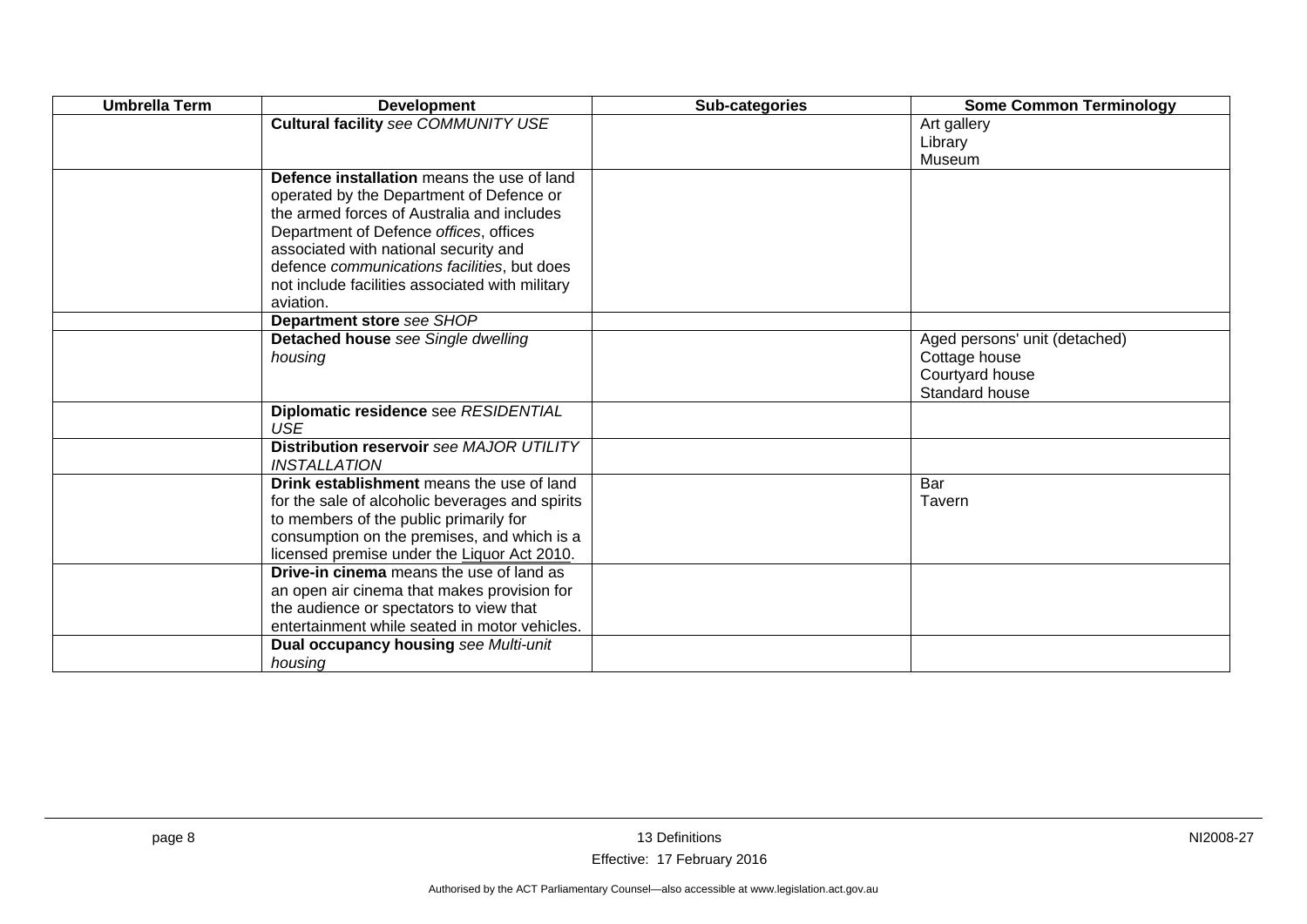| <b>Umbrella Term</b> | <b>Development</b>                                                                                                                                                                                                                                                                                                                                                | Sub-categories | <b>Some Common Terminology</b>                                                                                                                                                                                                                                                                                                        |
|----------------------|-------------------------------------------------------------------------------------------------------------------------------------------------------------------------------------------------------------------------------------------------------------------------------------------------------------------------------------------------------------------|----------------|---------------------------------------------------------------------------------------------------------------------------------------------------------------------------------------------------------------------------------------------------------------------------------------------------------------------------------------|
|                      | <b>Educational establishment see</b><br><b>COMMUNITY USE</b>                                                                                                                                                                                                                                                                                                      |                | Adult education centre<br>College of Advanced Education<br><b>High School</b><br>Kindergarten<br>Other specialist college<br>Pre-school<br>Primary school<br>Road safety education centre<br>Secondary college<br>Sheltered workshop<br>Sports institute<br>Teachers' college<br>Technical and further education (TAFE)<br>University |
|                      | Emergency services facility means the use<br>of land for the purpose of providing<br>emergency services and protection for the<br>community.                                                                                                                                                                                                                      |                | Ambulance station<br>Civil defence<br>Fire station<br>Police station                                                                                                                                                                                                                                                                  |
|                      | Farm tourism means operating a craft<br>workshop, shop, guesthouse, outdoor<br>recreation facility, overnight camping area or<br>other activity for tourists that is secondary to<br>the use of the land for the primary purpose<br>authorised by the lease.                                                                                                      |                |                                                                                                                                                                                                                                                                                                                                       |
|                      | Financial establishment see NON-RETAIL<br><b>COMMERCIAL USE</b>                                                                                                                                                                                                                                                                                                   |                | <b>Bank</b><br>Co-operative society<br>Credit union<br>Finance companies                                                                                                                                                                                                                                                              |
|                      | Freight transport facility means the use of<br>land for the principal purpose of bulk<br>handling and storage of goods or materials<br>whether or not facilities are included for the<br>parking, servicing and repair of vehicles used<br>to transport the goods or materials on site,<br>but does not include any retail sales or<br>wholesaling from the site. |                | Motor freight forwarding service<br>Motor freight packing, crating service<br>Motor freight terminals and depots                                                                                                                                                                                                                      |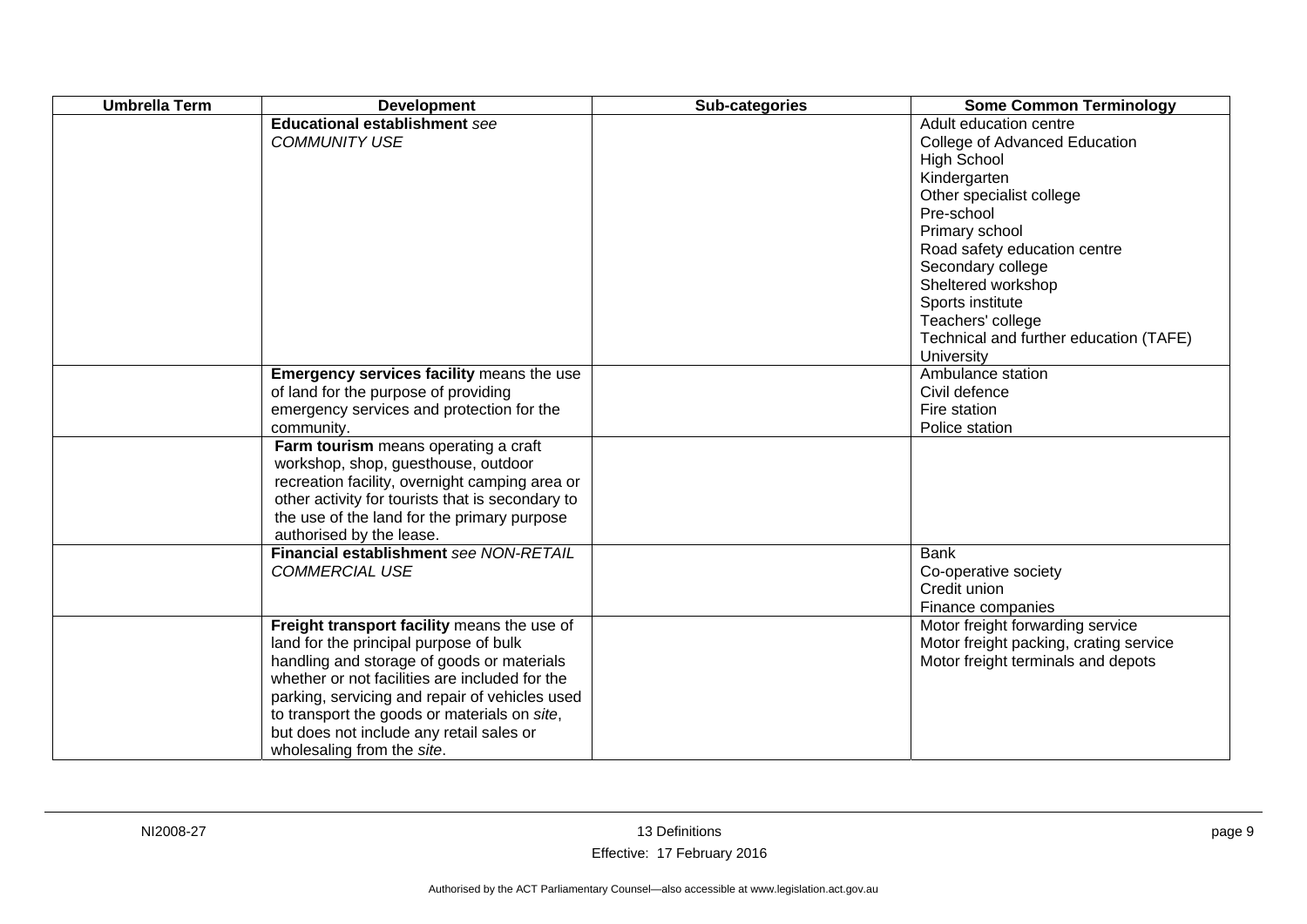| <b>Umbrella Term</b> | <b>Development</b>                                   | Sub-categories | <b>Some Common Terminology</b> |
|----------------------|------------------------------------------------------|----------------|--------------------------------|
|                      | Funeral parlour means the use of land by             |                |                                |
|                      | an undertaker in the carrying out of that            |                |                                |
|                      | profession. The term includes all ancillary          |                |                                |
|                      | uses such as a funeral chapel and office.            |                |                                |
|                      | General industry means an industry, not              |                |                                |
|                      | being a light, hazardous, offensive or mining        |                |                                |
|                      | <i>industry</i> , in which the processes carried on, |                |                                |
|                      | the transportation involved or the machinery         |                |                                |
|                      | or materials used have the potential to              |                |                                |
|                      | interfere with the amenity of the locality by        |                |                                |
|                      | reason of noise, vibration, smell, fumes,            |                |                                |
|                      | smoke, vapour, steam, soot, ash, dust,               |                |                                |
|                      | waste water, waste products, grit, oil or            |                |                                |
|                      | otherwise.                                           |                |                                |
|                      | Group or organised camp means the use                |                | Church camp                    |
|                      | of land for the purpose of providing short           |                | Outward Bound camp             |
|                      | term share accommodation and recreation              |                | Religious retreat              |
|                      | facilities by a body of persons associated           |                | School camp                    |
|                      | together for the physical, cultural, spiritual or    |                | Scout, Guide camp              |
|                      | intellectual welfare of the community.               |                | YMCA camp                      |
|                      |                                                      |                | Youth camp                     |
|                      | <b>Guest house see COMMERCIAL</b>                    |                | Chalet                         |
|                      | <b>ACCOMMODAITON USE</b>                             |                | Farmstead accommodation        |
|                      |                                                      |                | Tourist lodge                  |
|                      |                                                      |                | Youth hostel                   |
|                      | Hazardous industry means an industry, not            |                | Chemical factory               |
|                      | being a general, light, offensive or mining          |                | Gas works                      |
|                      | industry, which by reason of the process             |                | Liquid fuel depot              |
|                      | involved, or the method of manufacture of            |                | Petroleum refining             |
|                      | the materials used or produced represents a          |                |                                |
|                      | significant source of hazard to human health         |                |                                |
|                      | or life or property, for any reason.                 |                |                                |
|                      | Hazardous waste facility means the use of            |                |                                |
|                      | land for the collection, storage, treatment or       |                |                                |
|                      | disposal of hazardous waste.                         |                |                                |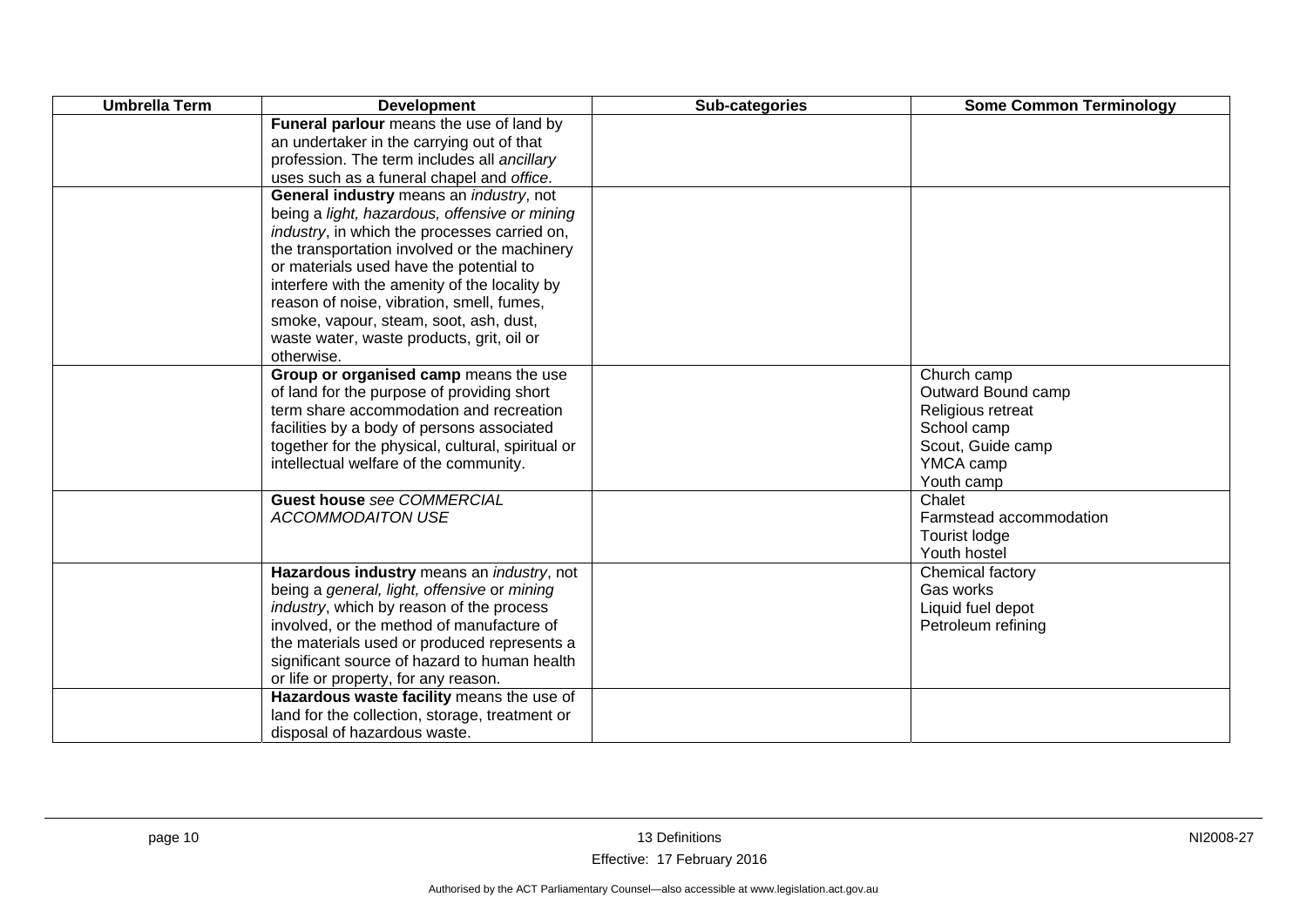| <b>Umbrella Term</b> | <b>Development</b>                                                                   | Sub-categories | <b>Some Common Terminology</b>                                           |
|----------------------|--------------------------------------------------------------------------------------|----------------|--------------------------------------------------------------------------|
|                      | <b>Health facility see COMMUNITY USE</b>                                             |                | Baby health clinic<br>Consulting room<br>Dental clinic<br>Dental surgery |
|                      |                                                                                      |                | Doctor's surgery<br>Family planning clinic                               |
|                      |                                                                                      |                | First aid station<br>Health centre                                       |
|                      |                                                                                      |                | Medical centre/clinic<br>Optician                                        |
|                      |                                                                                      |                | Veterinary day clinic<br>X-Ray centre                                    |
|                      | Helicopter landing facility see Airport                                              |                |                                                                          |
|                      | Home business means the use of a                                                     |                |                                                                          |
|                      | residential lease for carrying on a profession,                                      |                |                                                                          |
|                      | trade, occupation or calling on the land.                                            |                |                                                                          |
|                      | Horticulture see Agriculture                                                         |                | Hydroponics                                                              |
|                      |                                                                                      |                | Market garden                                                            |
|                      |                                                                                      |                | Orchard<br>Plant nursery (excluding retail plant                         |
|                      |                                                                                      |                | nursery)                                                                 |
|                      | Hospital see COMMUNITY USE                                                           |                |                                                                          |
|                      | <b>Hotel see COMMERCIAL</b>                                                          |                |                                                                          |
|                      | ACCOMMODATION USE                                                                    |                |                                                                          |
|                      | Hydro-electric power generation means                                                |                |                                                                          |
|                      | the regulation and diversion of streamflow for                                       |                |                                                                          |
|                      | the purpose of generating electric power.                                            |                |                                                                          |
|                      | Incineration facility means the use of land<br>for the disposal of waste by burning. |                |                                                                          |
|                      | Indoor entertainment facility means the                                              |                | Amusement arcade                                                         |
|                      | use of land for entertainment where such use                                         |                | Casino                                                                   |
|                      | is primarily indoors.                                                                |                | Cinema                                                                   |
|                      |                                                                                      |                | Commercial theatre                                                       |
|                      |                                                                                      |                | Concert hall                                                             |
|                      |                                                                                      |                | Dance hall                                                               |
|                      |                                                                                      |                | Discotheque                                                              |
|                      |                                                                                      |                | Music hall                                                               |
|                      |                                                                                      |                | Night club                                                               |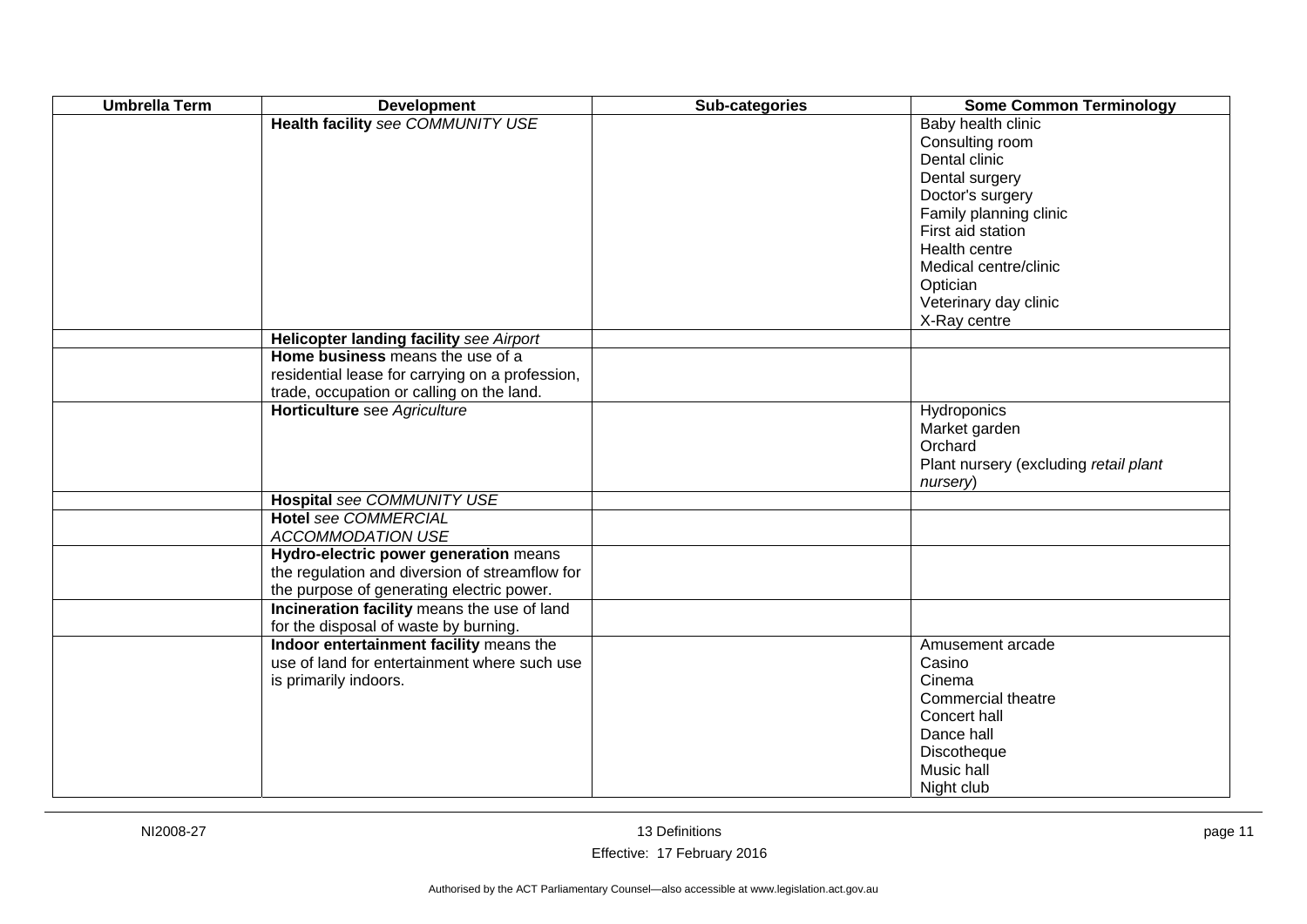| <b>Umbrella Term</b> | <b>Development</b>                                                                                                                                                                                                                                                                                                                                                                                                                                                                    | Sub-categories | <b>Some Common Terminology</b>                                                                                                                                                                                      |
|----------------------|---------------------------------------------------------------------------------------------------------------------------------------------------------------------------------------------------------------------------------------------------------------------------------------------------------------------------------------------------------------------------------------------------------------------------------------------------------------------------------------|----------------|---------------------------------------------------------------------------------------------------------------------------------------------------------------------------------------------------------------------|
|                      | Indoor recreation facility means the use of<br>land for sporting activities where such use is<br>primarily indoors.                                                                                                                                                                                                                                                                                                                                                                   |                | Fitness centre<br>Gymnasium<br>Indoor sports stadium<br>Indoor swimming pool<br>Squash court                                                                                                                        |
|                      | Industrial trades means the use of land for<br>the selling, hiring, inspection or servicing of<br>goods or materials for industrial, agricultural,<br>construction, transport or like purposes<br>where:<br>a) A large area for handling, storage or<br>display is required; and/or<br>b) The activity carried out has the potential<br>to have an impact similar to <i>industry</i> in<br>terms of traffic and parking generation,<br>noise and air pollution, and visual<br>impact. |                | Agricultural supplier<br>Agricultural machinery sales and service<br>Builders' supplies<br>Display of building materials<br>Industrial machinery sales and service<br>Timber yard<br>Vehicle repair and maintenance |
|                      | Industry means the use of land for the<br>principal purpose of manufacturing,<br>assembling, altering, repairing, renovating,<br>ornamenting, finishing, cleaning, washing,<br>winning of minerals, dismantling, processing,<br>or adapting of any goods or any articles.                                                                                                                                                                                                             |                |                                                                                                                                                                                                                     |
|                      | Landfill site means the use of land for the<br>permanent depositing of waste within the<br>ground.                                                                                                                                                                                                                                                                                                                                                                                    |                |                                                                                                                                                                                                                     |
|                      | Land management facility means the use<br>of land for land management or the storage<br>of any plant, machinery or materials used in<br>the course of land management, whether or<br>not facilities are included for the parking,<br>servicing and repair of plant or machinery.                                                                                                                                                                                                      |                | <b>Bushfire fighting facility</b><br>Forest depot<br>Land management depot<br>Ranger station<br>Visitor information centre                                                                                          |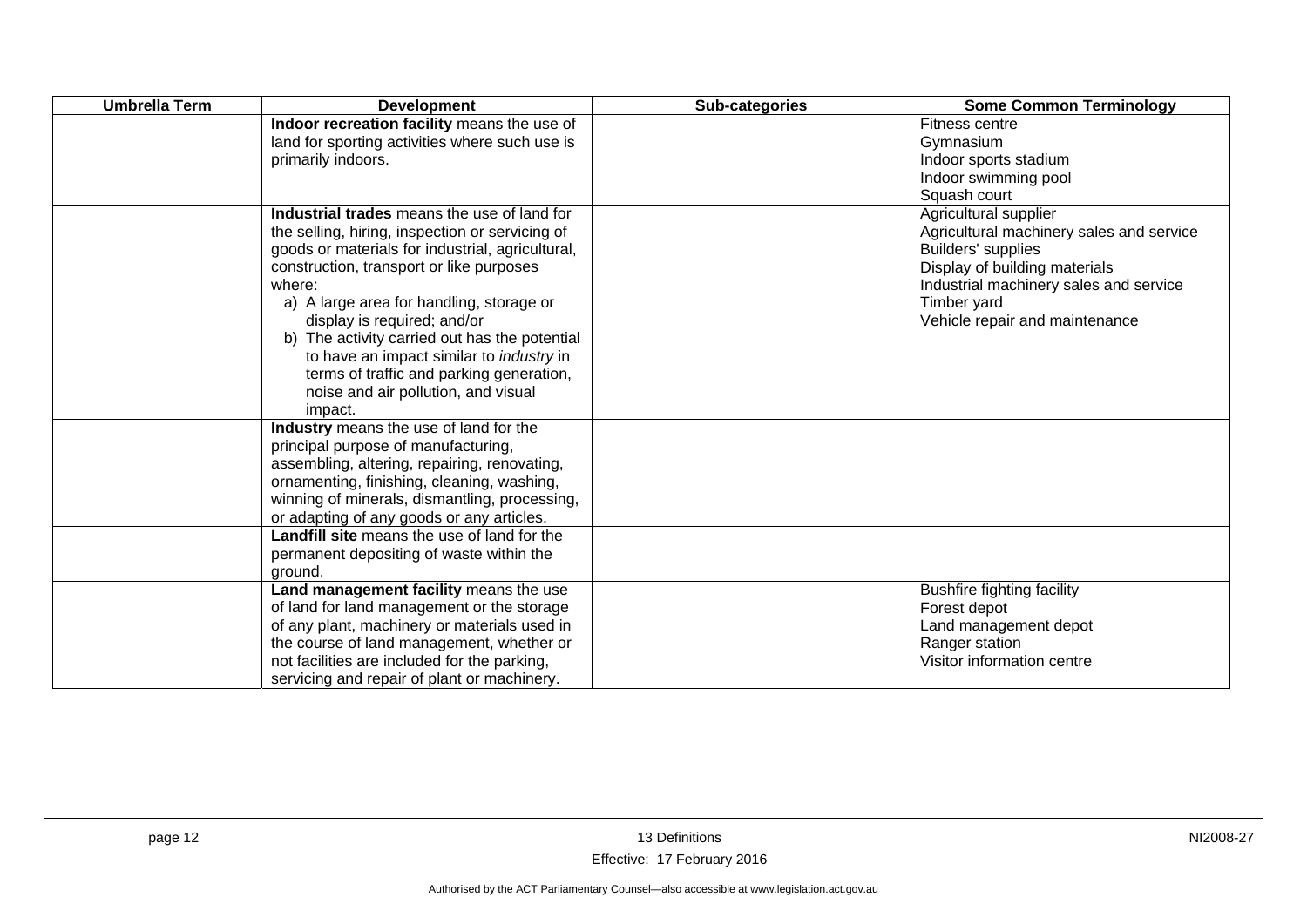| <b>Umbrella Term</b> | <b>Development</b>                                                    | Sub-categories | <b>Some Common Terminology</b> |
|----------------------|-----------------------------------------------------------------------|----------------|--------------------------------|
|                      | Light industry means an <i>industry</i> , not being                   |                |                                |
|                      | a general, offensive, hazardous or mining                             |                |                                |
|                      | <i>industry</i> , in which the processes carried on,                  |                |                                |
|                      | the transportation involved or the machinery                          |                |                                |
|                      | or materials used do not interfere with the                           |                |                                |
|                      | amenity of the locality by reason of noise,                           |                |                                |
|                      | vibration, smell, fumes, smoke, vapour,                               |                |                                |
|                      | steam, soot, ash, dust, waste water, waste                            |                |                                |
|                      | products, grit, oil or otherwise. The use                             |                |                                |
|                      | includes a craft workshop.                                            |                |                                |
|                      | Liquid fuel depot means the use of land for                           |                |                                |
|                      | the bulk storage or wholesale distribution of                         |                |                                |
|                      | petrol, oil, petroleum products or other                              |                |                                |
|                      | inflammable liquids or the retail distribution of                     |                |                                |
|                      | drums containing petrol, oil, petroleum                               |                |                                |
|                      | products or other inflammable liquids.                                |                |                                |
|                      | Major electrical sub-station see MAJOR<br><b>UTILITY INSTALLATION</b> |                |                                |
|                      | Major gross pollutant trap see MAJOR                                  |                |                                |
|                      | <b>UTILITY INSTALLATION</b>                                           |                |                                |
|                      | Major pump station see MAJOR UTILITY                                  |                |                                |
|                      | <b>INSTALLATION</b>                                                   |                |                                |
|                      | Major road means a road that is an arterial                           |                | Arterial road                  |
|                      | road, parkway, highway, or the like and any                           |                | Distributor road               |
|                      | road identified within the transport services                         |                | Freeway                        |
|                      | zone.                                                                 |                | Highway                        |
|                      |                                                                       |                | Parkway                        |
|                      | Major service conduits see MAJOR                                      |                |                                |
|                      | <b>UTILITY INSTALLATION</b>                                           |                |                                |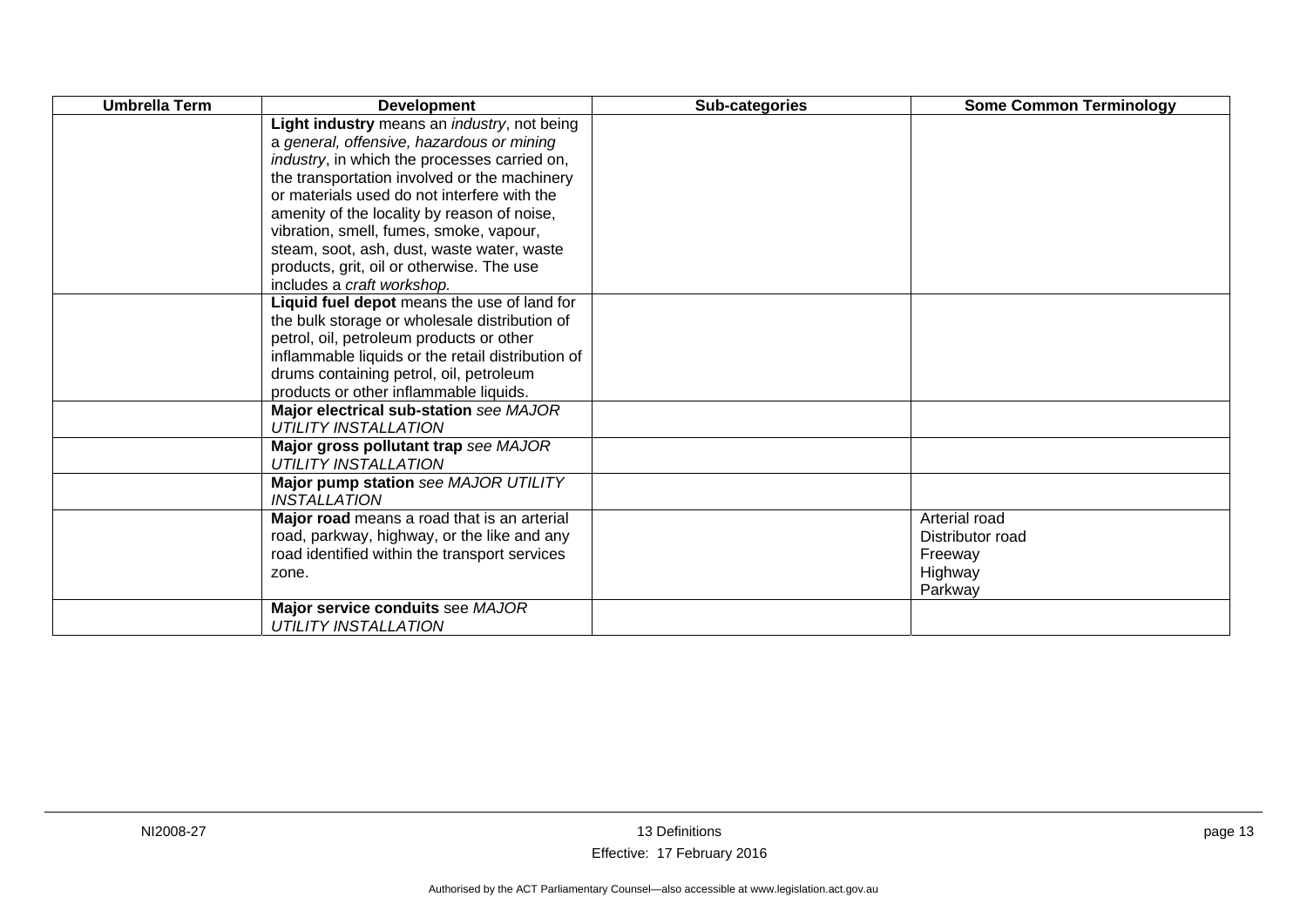| <b>MAJOR UTILITY</b><br>Distribution reservoir means a storage<br>tank associated with the maintenance of<br><b>INSTALLATION</b><br>pressure and supply in the reticulated water<br>supply system.<br>Major electrical sub-station means<br>switching and transformer equipment<br>handling voltages greater than 66kV.<br>Major gross pollutant trap means an open<br>trap constructed on main drains to intercept<br>sediment and trash transported in<br>stormwater.<br>Major pump station means a pump station<br>having a capacity greater than 500 litres per<br>second in the case of water supply; 50 litres<br>per second in the case of sewage; or a<br>natural gas compression station operating at<br>greater than 1000 kPa pressure<br>Major service conduits means the major<br>bulk water supply and reticulation mains<br>having a diameter equal to or greater than<br>675mm, trunk sewers having a diameter<br>equal to or greater than 750mm, stormwater<br>main drains having a diameter equal to or<br>greater than 900mm or comprising open<br>drains or waterways, transmission lines | <b>Umbrella Term</b> | <b>Development</b>                                   | Sub-categories | <b>Some Common Terminology</b> |
|--------------------------------------------------------------------------------------------------------------------------------------------------------------------------------------------------------------------------------------------------------------------------------------------------------------------------------------------------------------------------------------------------------------------------------------------------------------------------------------------------------------------------------------------------------------------------------------------------------------------------------------------------------------------------------------------------------------------------------------------------------------------------------------------------------------------------------------------------------------------------------------------------------------------------------------------------------------------------------------------------------------------------------------------------------------------------------------------------------------|----------------------|------------------------------------------------------|----------------|--------------------------------|
| having a voltage greater than 66kV, gas<br>mains having a diameter greater than<br>100mm, and major telecommunication cable<br>ducts having a width equal to or greater than                                                                                                                                                                                                                                                                                                                                                                                                                                                                                                                                                                                                                                                                                                                                                                                                                                                                                                                                 |                      |                                                      |                |                                |
|                                                                                                                                                                                                                                                                                                                                                                                                                                                                                                                                                                                                                                                                                                                                                                                                                                                                                                                                                                                                                                                                                                              |                      | 1000mm, coaxial cables, and optical fibre<br>cables. |                |                                |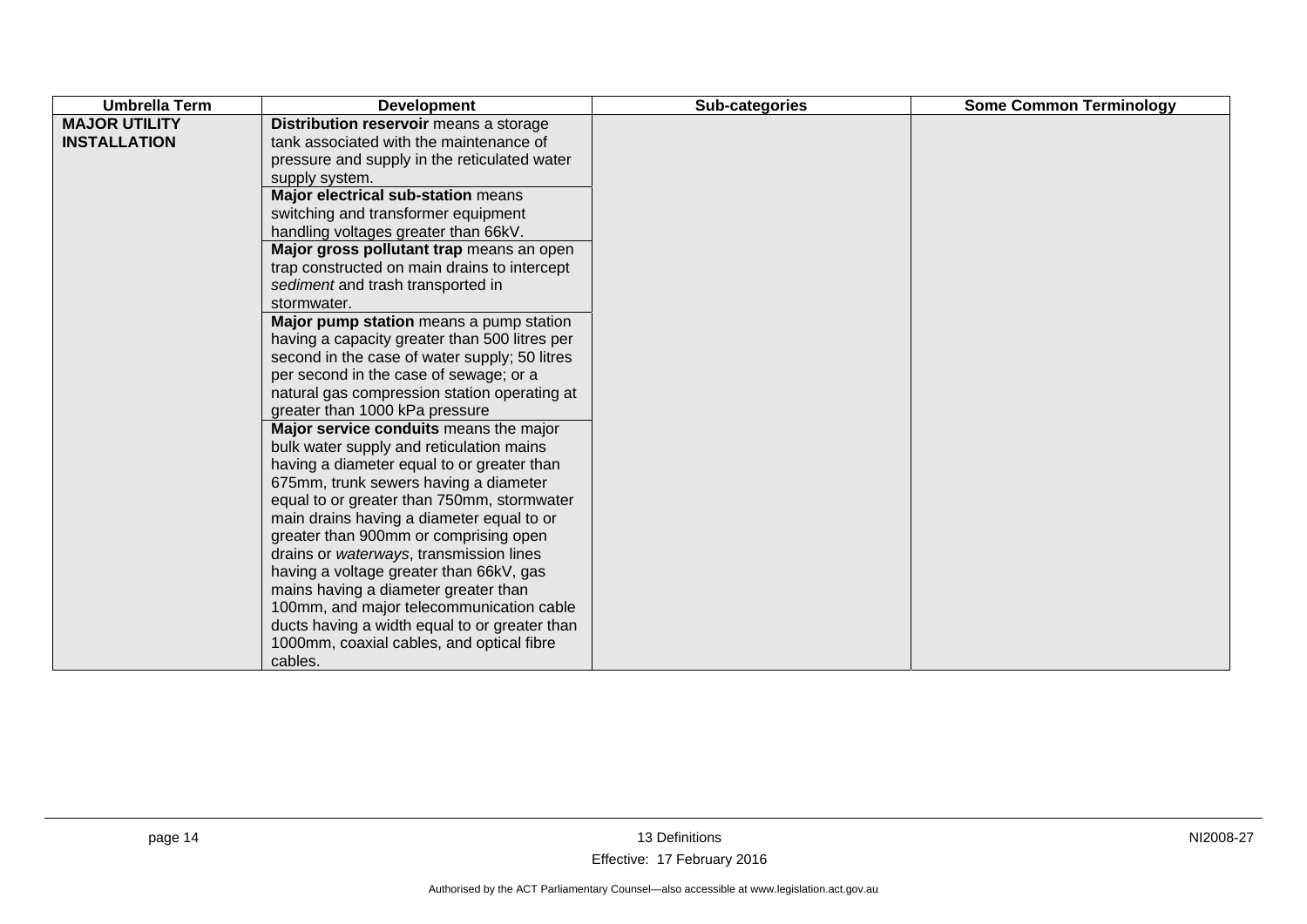| <b>Umbrella Term</b>                        | <b>Development</b>                                                                                                                                                                                                                                                                                                                                                                                                                                                                                                                                                                                                                                                                                                                                                                                                                                                                  | Sub-categories | <b>Some Common Terminology</b>                                       |
|---------------------------------------------|-------------------------------------------------------------------------------------------------------------------------------------------------------------------------------------------------------------------------------------------------------------------------------------------------------------------------------------------------------------------------------------------------------------------------------------------------------------------------------------------------------------------------------------------------------------------------------------------------------------------------------------------------------------------------------------------------------------------------------------------------------------------------------------------------------------------------------------------------------------------------------------|----------------|----------------------------------------------------------------------|
| <b>MAJOR UTILITY</b><br><b>INSTALLATION</b> | Power generation station means<br>equipment and associated buildings<br>constructed for the generation of electricity<br>utilising gas, coal, renewable energy<br>technology or other fuel sources.<br>Treatment plant means a facility<br>constructed for the purposes of physical,<br>chemical or biological treatment of water<br>supply, sewage or stormwater.<br>Tunnel means an underground conduit<br>constructed by tunnelling methods for the<br>purposes of transporting water supply,<br>sewage or other services.<br>Urban lake, pond and/or retardation basin<br>means a dam constructed for the<br>impoundment of urban and rural runoff for<br>the purposes of landscape, recreation,<br>pollution control, or retardation of peak<br>stormflows.<br>Water storage dam means a dam<br>constructed for the purposes of impounding<br>water for water supply purposes. |                |                                                                      |
|                                             | Mental health facility has the same<br>meaning as in the Mental Health (Treatment<br>and Care) Act 1994 and this definition is only<br>to be used for the Symonston site as defined<br>in MT4 of the Symonston Precinct Map.<br>Mining industry means an <i>industry</i> , not                                                                                                                                                                                                                                                                                                                                                                                                                                                                                                                                                                                                      |                | Secure mental health facility<br>Secure mental health unit<br>Quarry |
|                                             | being a light, general, hazardous or offensive<br>industry, which extracts minerals, coal, oil,<br>gas or construction materials by such<br>processes as underground or open-cut<br>mining, quarrying, dredging, the operation of<br>wells or evaporation pans, or by recovery<br>from ore dumps or tailings, and includes<br>primary processing operations carried out at<br>or near mine sites as an integral part of the                                                                                                                                                                                                                                                                                                                                                                                                                                                         |                |                                                                      |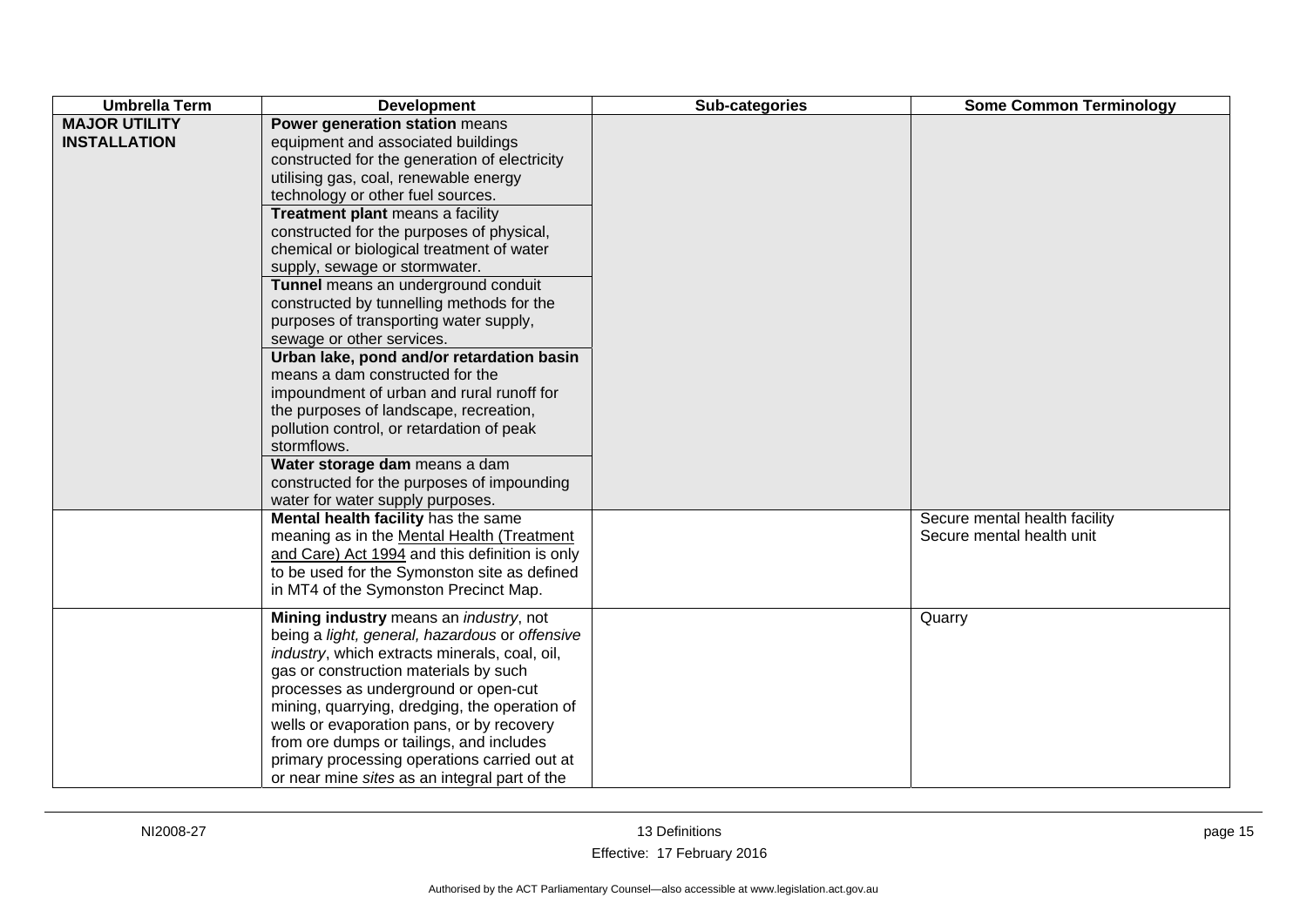| <b>Umbrella Term</b> | <b>Development</b>                           | Sub-categories | <b>Some Common Terminology</b> |
|----------------------|----------------------------------------------|----------------|--------------------------------|
|                      | mining operation and works to rehabilitate   |                |                                |
|                      | the site.                                    |                |                                |
|                      | Minor road means a road other than a major   |                |                                |
|                      | road.                                        |                |                                |
|                      | Minor service reticulation means the water   |                |                                |
|                      | supply, sewerage, stormwater and gas pipe    |                |                                |
|                      | reticulation, electricity lines and          |                |                                |
|                      | telecommunication cables which are           |                |                                |
|                      | normally located in road easements or        |                |                                |
|                      | easements within leases.                     |                |                                |
|                      | Minor use means the use of land for a        |                |                                |
|                      | purpose that is incidental to the use and    |                |                                |
|                      | development of land in the zone and          |                |                                |
|                      | includes but is not limited to open space;   |                |                                |
|                      | public car parking; community path systems;  |                |                                |
|                      | minor service reticulation; other utility    |                |                                |
|                      | services that do not exclude other uses from |                |                                |
|                      | the land; street furniture and the like.     |                |                                |
|                      | Mobile home means a dwelling capable of      |                |                                |
|                      | being transfered and re-erected from place   |                |                                |
|                      | to place (whether on wheels or not).         |                |                                |
|                      | Mobile home park means the use of land to    |                |                                |
|                      | accommodate mobile homes or caravans,        |                |                                |
|                      | whether temporary or permanent, and          |                |                                |
|                      | includes amenity buildings used for the      |                |                                |
|                      | personal comfort or convenience of or        |                |                                |
|                      | enjoyment of leisure by persons using a      |                |                                |
|                      | mobile home or caravan for residential       |                |                                |
|                      | accommodation in the mobile home park,       |                |                                |
|                      | and may include a caravan park/camping       |                |                                |
|                      | ground.                                      |                |                                |
|                      | Motel see COMMERCIAL                         |                |                                |
|                      | <b>ACCOMMODATION USE</b>                     |                |                                |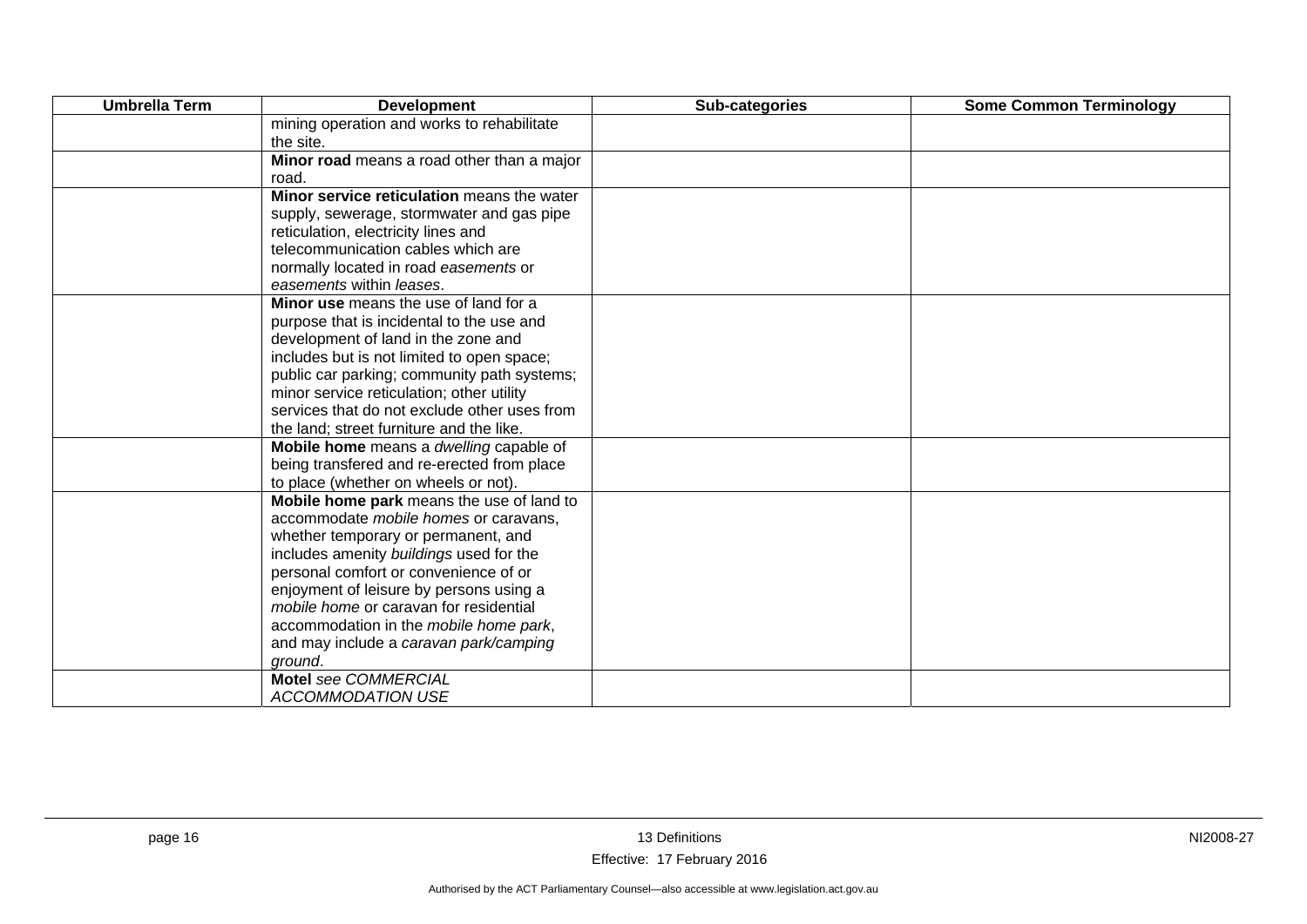| <b>Umbrella Term</b>                       | <b>Development</b>                                                                                                                                                                                                                                                                                                                                        | Sub-categories                                                                                                                                                                                                                                                                                                                                                                                                                                                                                                                                     | <b>Some Common Terminology</b>                                                                   |
|--------------------------------------------|-----------------------------------------------------------------------------------------------------------------------------------------------------------------------------------------------------------------------------------------------------------------------------------------------------------------------------------------------------------|----------------------------------------------------------------------------------------------------------------------------------------------------------------------------------------------------------------------------------------------------------------------------------------------------------------------------------------------------------------------------------------------------------------------------------------------------------------------------------------------------------------------------------------------------|--------------------------------------------------------------------------------------------------|
|                                            | Multi-unit housing see RESIDENTIAL USE                                                                                                                                                                                                                                                                                                                    | Apartment means a dwelling located within<br>a building containing two or more dwellings<br>and which is not an attached house.<br>Attached house means a dwelling within a<br>building containing two or more dwellings<br>where each dwelling has within its curtilage<br>open space at ground level and private<br>access for the exclusive use of the<br>occupants of the dwelling.<br>Dual occupancy housing means the use<br>of land that was originally used or leased<br>for the purposes of single dwelling housing<br>for two dwellings. | Apartments<br><b>Cluster housing</b><br>Multi-dwelling development<br>Multi-unit development     |
|                                            | Municipal depot means the use of land for<br>the storage of any plant, machinery,<br>vehicles, light rail vehicles or materials used<br>in the course of a municipal undertaking,<br>whether or not facilities are included for the<br>parking, servicing and repair of plant,<br>machinery or vehicles.                                                  |                                                                                                                                                                                                                                                                                                                                                                                                                                                                                                                                                    | Bus depot<br>Light rail depot<br>Parks maintenance depot<br>Street cleaning depot<br>Works depot |
|                                            | Nature conservation area means an area<br>set apart for the purpose of the conservation<br>or preservation of natural and/or cultural<br>values.                                                                                                                                                                                                          |                                                                                                                                                                                                                                                                                                                                                                                                                                                                                                                                                    |                                                                                                  |
| <b>NON RETAIL</b><br><b>COMMERCIAL USE</b> | Business agency means the use of land for<br>the purpose of providing a commercial<br>service directly and regularly to the public.<br>Financial establishment means the use of<br>land for the primary purpose of providing<br>finance, investing money, and providing<br>services to lenders, borrowers and investors<br>on a direct and regular basis. |                                                                                                                                                                                                                                                                                                                                                                                                                                                                                                                                                    |                                                                                                  |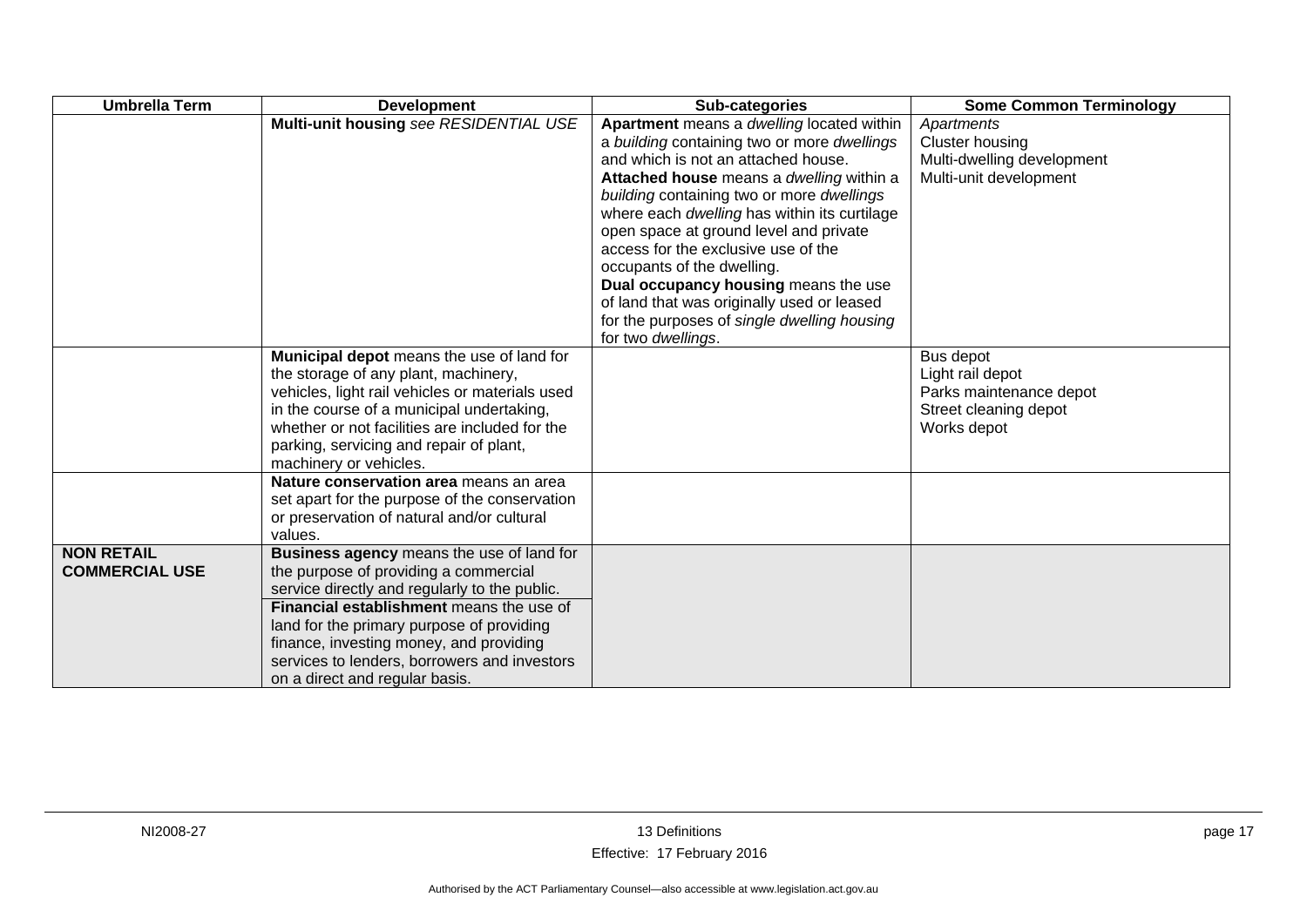| <b>Umbrella Term</b>                       | <b>Development</b>                                                                                                                                                                                                                                                                                                                                                                                                                                                                                                                                                      | Sub-categories                                                                                                                                                      | <b>Some Common Terminology</b>                                                                                     |
|--------------------------------------------|-------------------------------------------------------------------------------------------------------------------------------------------------------------------------------------------------------------------------------------------------------------------------------------------------------------------------------------------------------------------------------------------------------------------------------------------------------------------------------------------------------------------------------------------------------------------------|---------------------------------------------------------------------------------------------------------------------------------------------------------------------|--------------------------------------------------------------------------------------------------------------------|
| <b>NON RETAIL</b><br><b>COMMERCIAL USE</b> | Office means the use of land for the purpose<br>of administration, clerical, technical,<br>professional or like business activities,<br>including a government office, which does<br>not include dealing with members of the<br>public on a direct and regular basis except<br>where this is ancillary to the main purpose of<br>the office.<br>Public agency means the use of land for the<br>purpose of providing a public service directly<br>and regularly to the public and includes a<br>government agency, which provides a<br>commercial service to the public. |                                                                                                                                                                     |                                                                                                                    |
|                                            | Offensive industry means an industry, not<br>being a general, hazardous, light or mining<br>industry, which by reason of the process<br>involved or the method of manufacture or the<br>nature of the materials or goods used,<br>produced or stored requires to be isolated<br>from other buildings, when all measures to<br>reduce or minimise impact have been<br>employed.                                                                                                                                                                                          |                                                                                                                                                                     | Abattoir<br>Saw mill                                                                                               |
|                                            | Office see NON-RETAIL COMMERCIAL<br><b>USE</b>                                                                                                                                                                                                                                                                                                                                                                                                                                                                                                                          | Chancellery means an office attached to<br>an embassy, high commission, consulate,<br>legation or diplomatic residence which is<br>specifically for diplomatic use. | Chancellery<br>Departmental offices<br>Private sector offices<br>Professional suite<br>Statutory authority offices |
|                                            | <b>Outdoor education establishment means</b><br>the use of land for an education centre for<br>children or adults where the primary focus is<br>on the natural and/or cultural resources of<br>the area. It may include a residence where<br>this is necessary for the protection or<br>management of the primary facility.                                                                                                                                                                                                                                             |                                                                                                                                                                     |                                                                                                                    |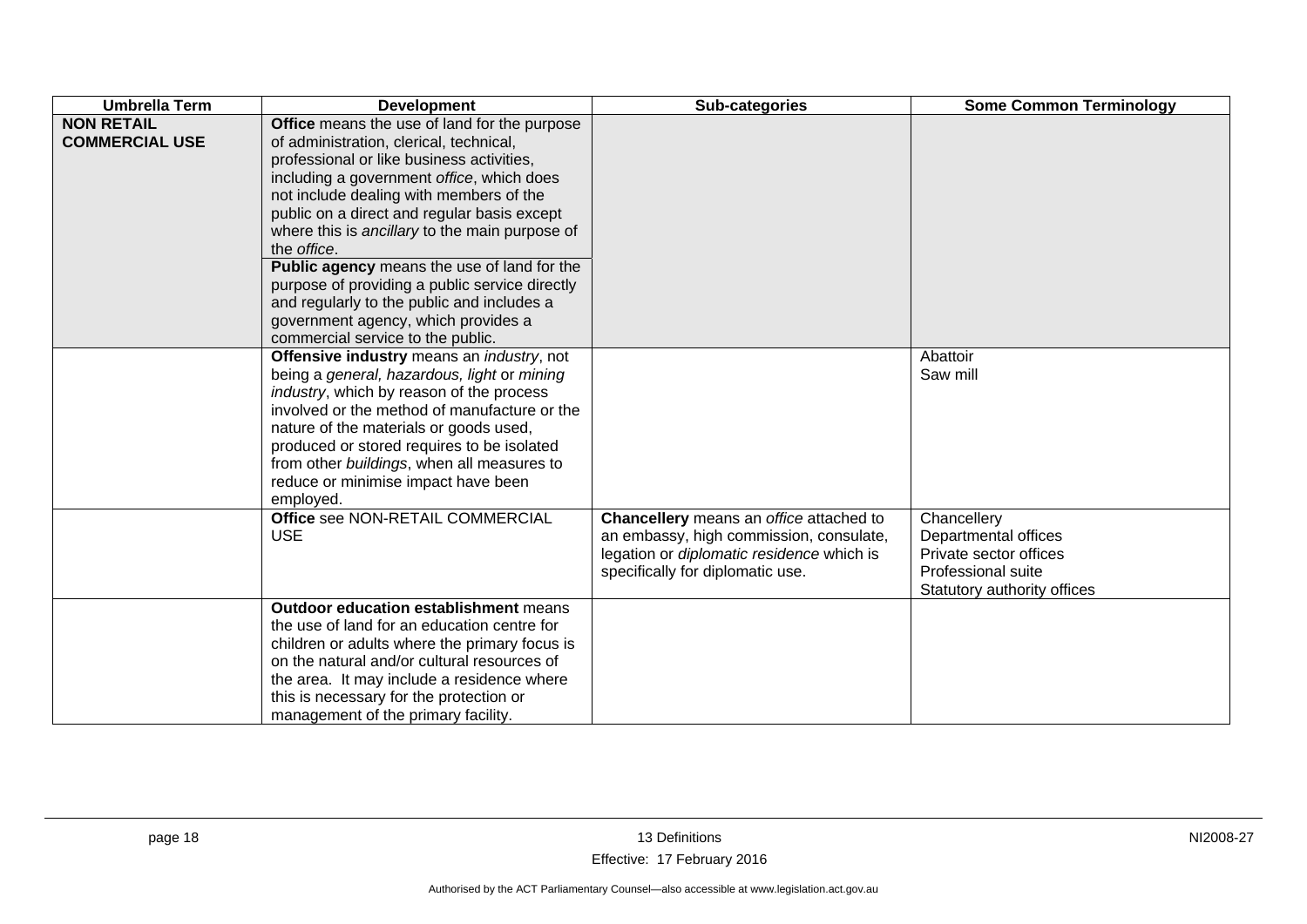| <b>Umbrella Term</b> | <b>Development</b>                                                                                                                                                                                               | Sub-categories | <b>Some Common Terminology</b>                                                                                                                                                                                                                                                                                                                                                                                                                            |
|----------------------|------------------------------------------------------------------------------------------------------------------------------------------------------------------------------------------------------------------|----------------|-----------------------------------------------------------------------------------------------------------------------------------------------------------------------------------------------------------------------------------------------------------------------------------------------------------------------------------------------------------------------------------------------------------------------------------------------------------|
|                      | Outdoor recreation facility means the use<br>of land for a recreation facility serving the<br>sporting or recreational needs of people<br>where the activities are undertaken<br>predominantly outdoors.         |                | Archery<br>Bowling green<br><b>BMX</b> track<br>Community garden<br>Croquet green<br>Enclosed oval<br>Equestrian facility<br>Golf course<br>Grass, Snow ski run<br>Model aviation/aero modelling<br>Motor bike, Mini-Bike track<br>Motor racing track<br>Netball court<br>Racecourse, Trotting track<br>Showground<br>Skate board arena<br>Sporting rifle range<br>Sportsground<br>Stadium, arena<br>Swimming pool (outdoor)<br>Tennis court<br>Velodrome |
|                      | <b>Outbuilding</b> see Ancillary use                                                                                                                                                                             |                |                                                                                                                                                                                                                                                                                                                                                                                                                                                           |
|                      | Overnight camping area means the use of<br>land for holiday and recreational purposes<br>which involves primarily the setting up and<br>use of tents for overnight accommodation<br>which is open to public use. |                |                                                                                                                                                                                                                                                                                                                                                                                                                                                           |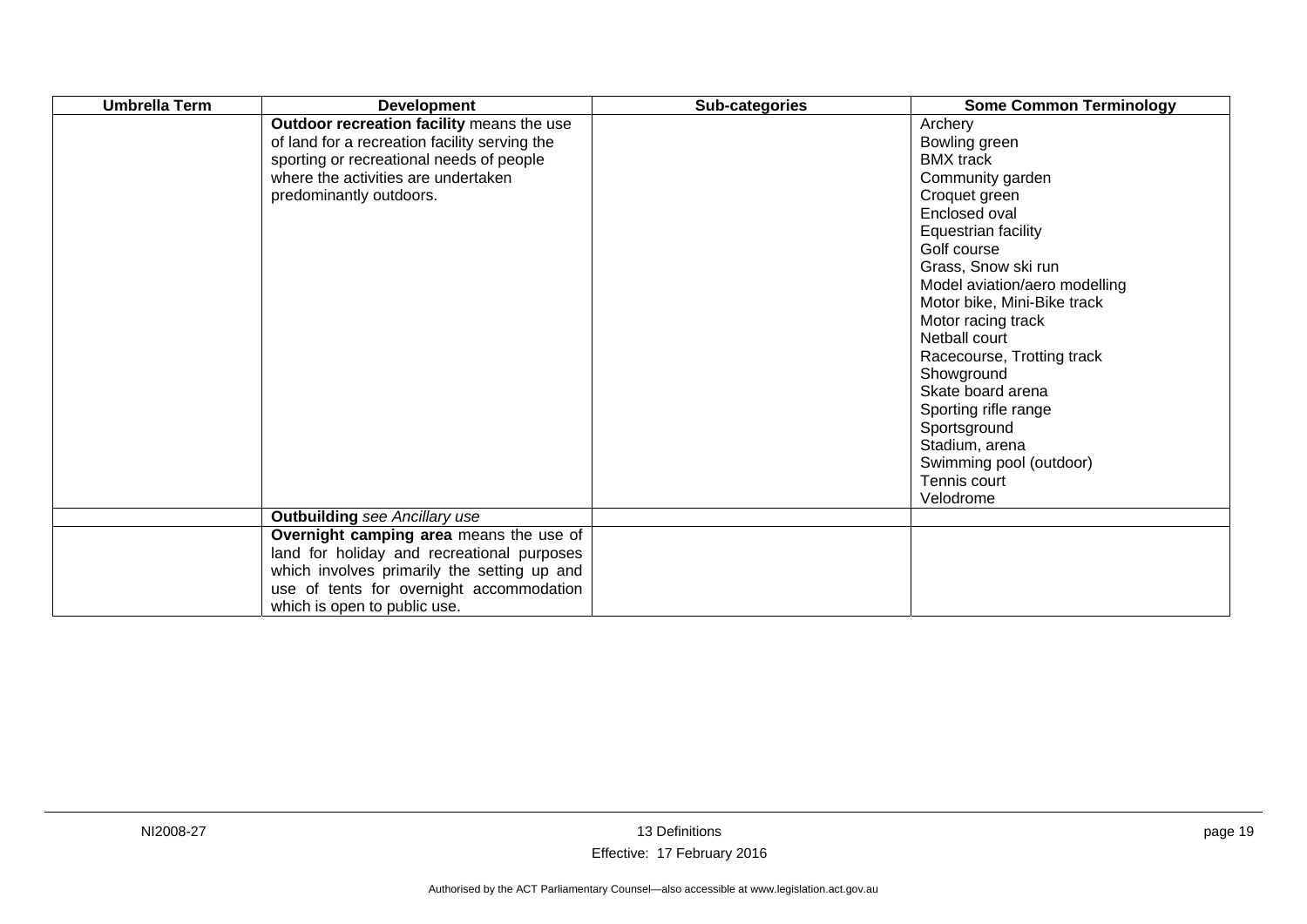| <b>Umbrella Term</b> | <b>Development</b>                                                                                                                                                                                                                                                                                                                                                                                                                                                                                                                                   | Sub-categories | <b>Some Common Terminology</b>                                                                                                                                                                          |
|----------------------|------------------------------------------------------------------------------------------------------------------------------------------------------------------------------------------------------------------------------------------------------------------------------------------------------------------------------------------------------------------------------------------------------------------------------------------------------------------------------------------------------------------------------------------------------|----------------|---------------------------------------------------------------------------------------------------------------------------------------------------------------------------------------------------------|
|                      | <b>Parkland</b> means the use of land for<br>recreation, conservation or amenity purposes<br>and includes facilities for the enjoyment and<br>convenience of the public, such as kiosks,<br>car parks, shelters, pavilions, public toilets<br>and the like. The term also includes the use<br>of the land for the management of<br>stormwater drainage, for community paths<br>and landscape buffers, and for other minor<br>utility purposes where such uses can be<br>integrated into the open space system. It has<br>unrestricted public access. |                | Botanic gardens and public arboretum<br>Hilltop reserve<br>Lake, rivershore reserve<br>Picnic area<br>Playground<br>Public park<br>Public lookout<br>Recreational reserve<br>Regional park<br>Town park |
|                      | Pedestrian plaza means an open or<br>sheltered area other than part of a building,<br>used principally for free pedestrian<br>movement in which vehicular traffic is<br>forbidden or limited.                                                                                                                                                                                                                                                                                                                                                        |                |                                                                                                                                                                                                         |
|                      | Personal service see SHOP                                                                                                                                                                                                                                                                                                                                                                                                                                                                                                                            |                | Dry cleaner<br>Hairdresser<br>Massage parlour<br>Photographer<br>Shoe repairer<br>Skin care                                                                                                             |
|                      | Place of assembly means the use of land<br>for gatherings of people to attend functions,<br>whether or not for the purposes of gain.                                                                                                                                                                                                                                                                                                                                                                                                                 |                | Auditorium<br>Convention centre<br><b>Exhibition hall</b><br>Reception rooms<br>Trade fair                                                                                                              |
|                      | Place of worship see COMMUNITY USE                                                                                                                                                                                                                                                                                                                                                                                                                                                                                                                   |                | Chapel<br>Church<br>Mosque<br>Shrine<br>Synagogue<br>Temple                                                                                                                                             |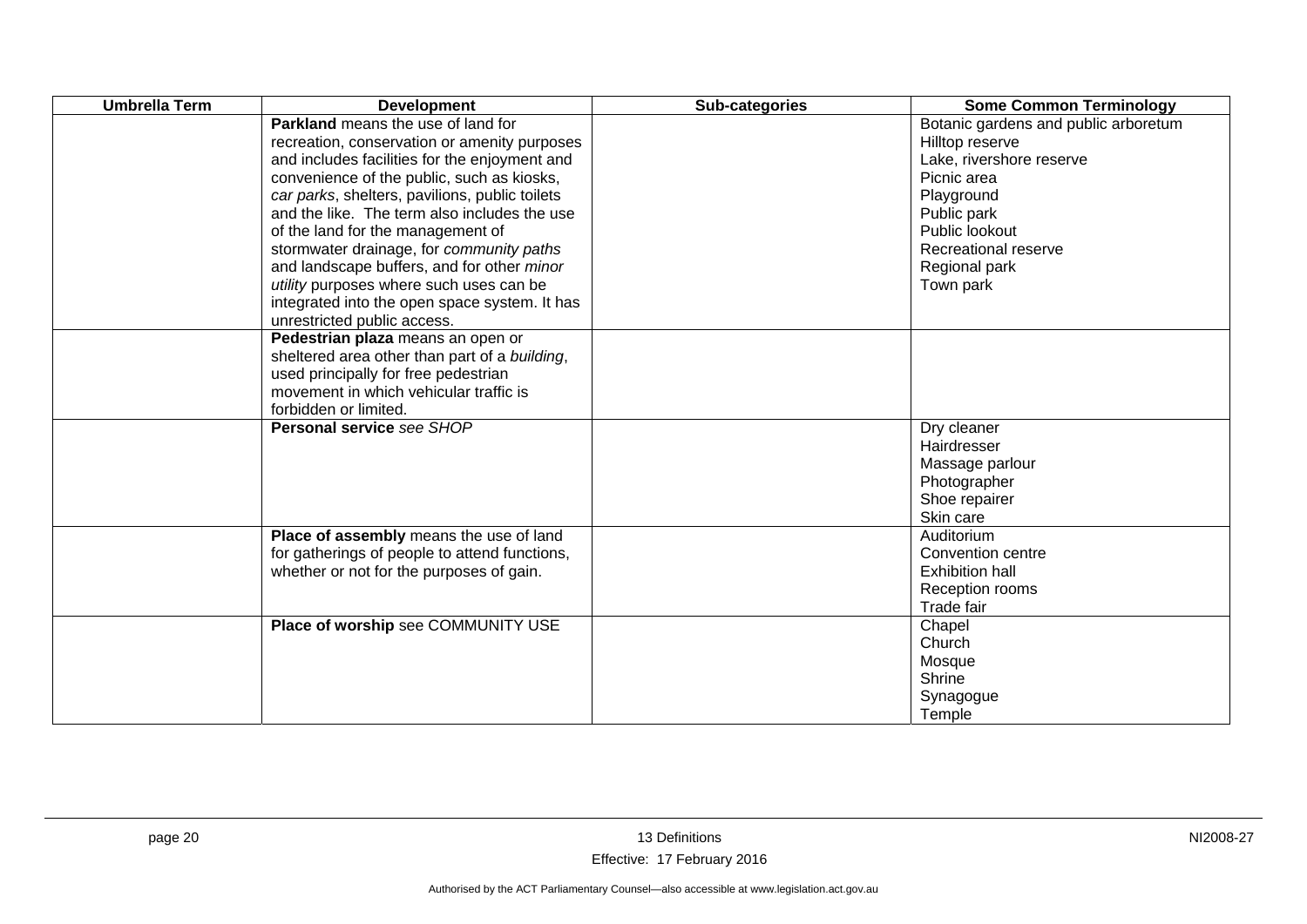| <b>Umbrella Term</b> | <b>Development</b>                             | Sub-categories                             | <b>Some Common Terminology</b> |
|----------------------|------------------------------------------------|--------------------------------------------|--------------------------------|
|                      | Plant and equipment hire establishment         |                                            |                                |
|                      | means the use of land where plant and          |                                            |                                |
|                      | equipment are stored, displayed and hired      |                                            |                                |
|                      | out or leased to persons for intermittent use, |                                            |                                |
|                      | but does not include premises used for the     |                                            |                                |
|                      | purposes of hiring home entertainment          |                                            |                                |
|                      | equipment, such as stereo sound systems,       |                                            |                                |
|                      | televisions, video cassette recorders, video   |                                            |                                |
|                      | tapes and the like.                            |                                            |                                |
|                      | Plantation forestry means the growing of       |                                            | Hardwood plantation forestry   |
|                      | trees in plantation form for the production of |                                            | Pine plantation                |
|                      | fibres, pulp, timber and logs, and including   |                                            |                                |
|                      | roads, tracks and break construction,          |                                            |                                |
|                      | cultivation, planting, fertilising, tending,   |                                            |                                |
|                      | harvesting and regeneration and associated     |                                            |                                |
|                      | facilities such as depots for storage of       |                                            |                                |
|                      | equipment, plants, materials and fuel, vehicle |                                            |                                |
|                      | workshops and garaging, fire fighting          |                                            |                                |
|                      | facilities and accommodation for               |                                            |                                |
|                      | administration and support staff.              |                                            |                                |
|                      | Playing field means the use of land for the    |                                            | Unfenced oval                  |
|                      | conduct of sports, athletics and games and     |                                            |                                |
|                      | includes facilities with such land for the     |                                            |                                |
|                      | enjoyment or convenience of the public such    |                                            |                                |
|                      | as kiosks, car parks, changing facilities,     |                                            |                                |
|                      | pavilions and the like. It has unrestricted    |                                            |                                |
|                      | public access.                                 |                                            |                                |
|                      | Power generation station see MAJOR             | Hydro-electric power generation means      |                                |
|                      | UTILITY INSTALLATION                           | the regulation and diversion of streamflow |                                |
|                      |                                                | for the purpose of generating electric     |                                |
|                      |                                                | power.                                     |                                |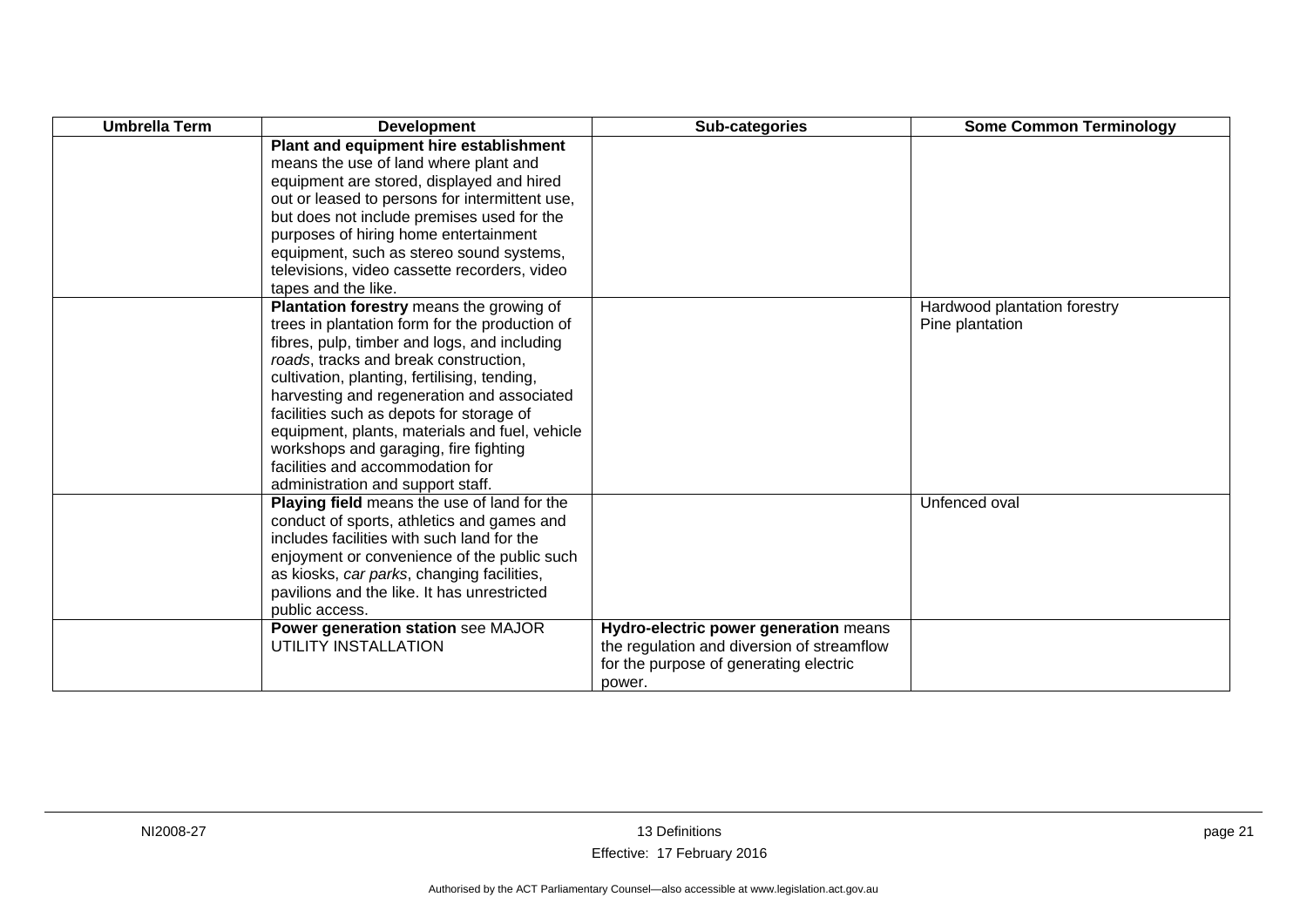| <b>Umbrella Term</b> | <b>Development</b>                                                                                                                                                                                                                                                                                                                                                          | Sub-categories                                                                                                                                                                                                                                                                                                                                                                                                 | <b>Some Common Terminology</b>                                                                                                                                                    |
|----------------------|-----------------------------------------------------------------------------------------------------------------------------------------------------------------------------------------------------------------------------------------------------------------------------------------------------------------------------------------------------------------------------|----------------------------------------------------------------------------------------------------------------------------------------------------------------------------------------------------------------------------------------------------------------------------------------------------------------------------------------------------------------------------------------------------------------|-----------------------------------------------------------------------------------------------------------------------------------------------------------------------------------|
|                      | Produce market means the use of land for<br>the sale from market buildings or stalls of<br>fruit and vegetables and other primary<br>produce and may include the sale of other<br>products, which complement this primary<br>purpose.                                                                                                                                       |                                                                                                                                                                                                                                                                                                                                                                                                                | Fruit and vegetable stall                                                                                                                                                         |
|                      | Public agency see NON-RETAIL<br><b>COMMERCIAL USE</b>                                                                                                                                                                                                                                                                                                                       |                                                                                                                                                                                                                                                                                                                                                                                                                | <b>CES</b> office<br><b>Community and Health Services</b><br>Departmental shopfront<br>Legal Aid office<br>Motor registry<br>Post office<br><b>Totalisator Agency Board (TAB)</b> |
|                      | Public transport facility means the use of<br>land for the assembly, transport or dispersal<br>of passengers travelling by any form of<br>public transport, whether or not such public<br>transport is provided by a public or private<br>agency, and include facilities for the<br>manoeuvring and temporary layover of public<br>transport vehicles and driver amenities. | Light rail means a system for the provision<br>of light rail public transport services,<br>including tracks, catenaries, supports for<br>tracks and catenaries, stops, access to<br>stops, signalling and other control facilities<br>and other facilities and equipment<br>associated with the provision of those<br>services.<br>The term excludes light rail depot and<br>electrical substation facilities. | Bus interchange<br>Bus layover<br>Bus terminal (interstate)<br>Driver rest facility<br>Inter-town public transport route<br>Transport ticket services                             |
|                      | Railway use means any of the following<br>uses:<br>a) a railway line for passenger and/or<br>freight movement;<br>b) a railway station;<br>c) a railway freight terminal; and/or<br>d) a railway equipment maintenance<br>depot;<br>and includes land and reservations of land<br>set aside for railway purposes.<br>The term excludes light rail                           |                                                                                                                                                                                                                                                                                                                                                                                                                |                                                                                                                                                                                   |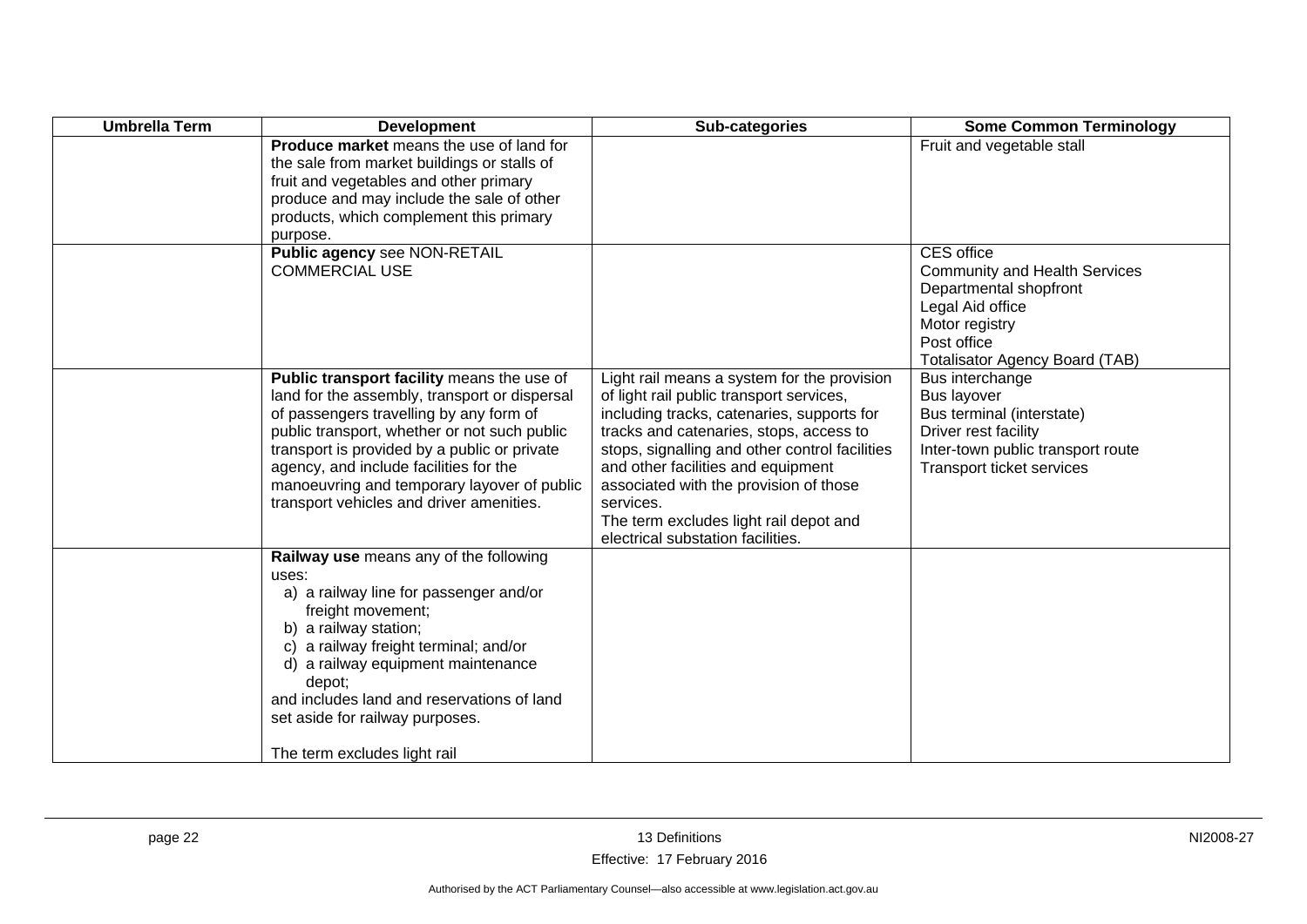| Umbrella Term | <b>Development</b>                                                                                                                                                                                                                                                                                                                                            | Sub-categories | <b>Some Common Terminology</b>                                                                                   |
|---------------|---------------------------------------------------------------------------------------------------------------------------------------------------------------------------------------------------------------------------------------------------------------------------------------------------------------------------------------------------------------|----------------|------------------------------------------------------------------------------------------------------------------|
|               | Recyclable materials collection means the<br>use of land for depositing and temporarily<br>storing discarded materials that are suitable<br>for recycling, such as paper, glass, clothing,<br>garden waste and plastics, which are to be<br>transported elsewhere for recycling.                                                                              |                |                                                                                                                  |
|               | Recycling facility means the use of land for<br>depositing, storing, separating, dismantling,<br>salvaging, treating, renovating or<br>redistributing discarded materials and scrap<br>goods for use as recycled materials, such as<br>paper, glass, plastics, timber, garden and<br>food waste, metals, manufacturing off-cuts,<br>household goods and oils. |                | Composting facility<br>Motor vehicle wrecker's yard<br>Scrap metal dealer<br>Second-hand building materials yard |
|               | Religious associated use see<br><b>COMMUNITY USE</b>                                                                                                                                                                                                                                                                                                          |                | Church meeting hall<br>Convent<br>Monastery<br>Presbytery, Manse, Rectory<br>Priory                              |
|               | <b>Residential Care Accommodation see</b><br><b>RESIDENTIAL USE</b>                                                                                                                                                                                                                                                                                           |                | Nursing home<br>Hospice<br>Supported dwelling<br>Convalescent home                                               |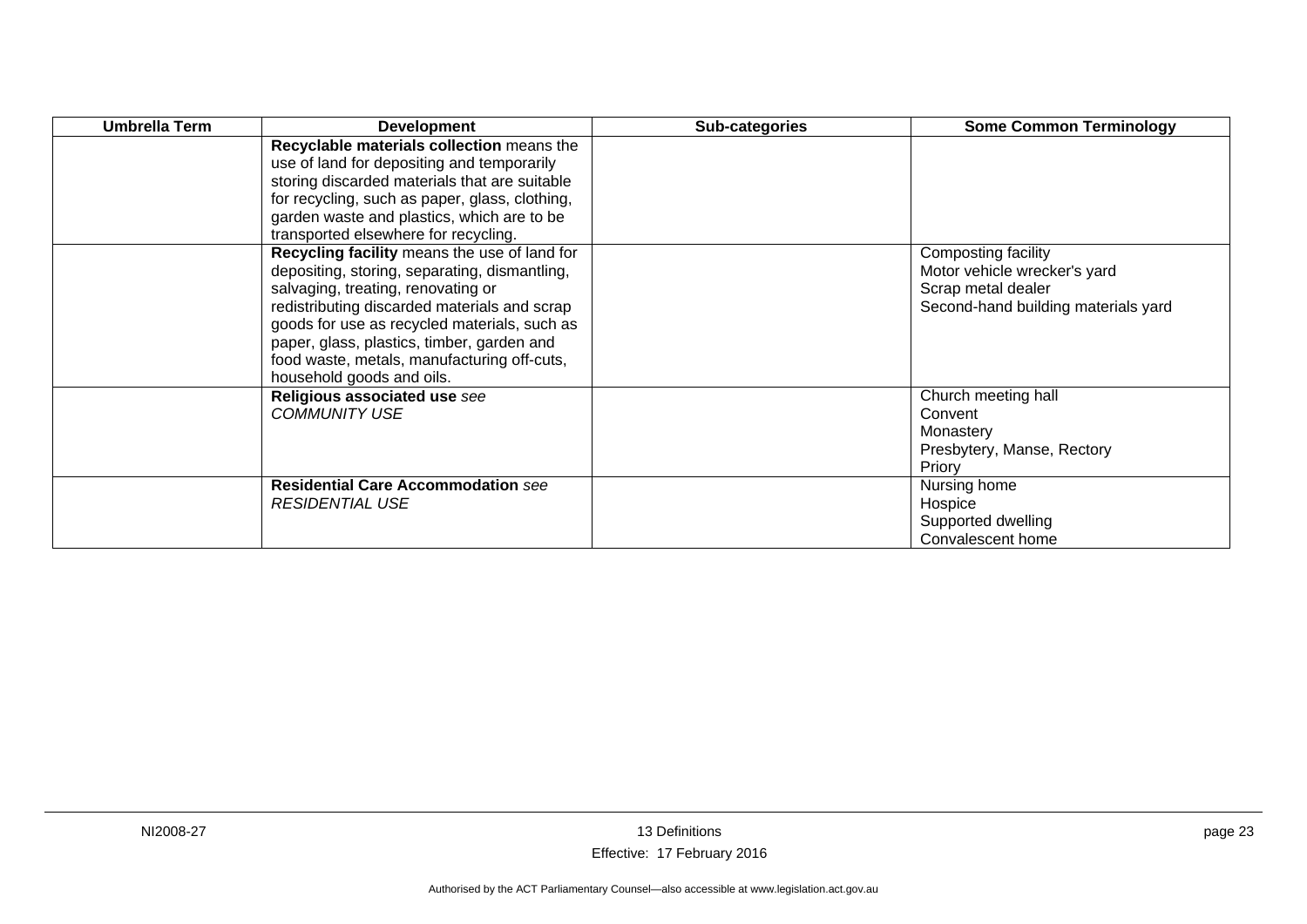| <b>Umbrella Term</b>   | <b>Development</b>                                                                                                                                                                                                                                                                                                                                                                                        | Sub-categories                                                                                                                                                                                                                                        | <b>Some Common Terminology</b> |
|------------------------|-----------------------------------------------------------------------------------------------------------------------------------------------------------------------------------------------------------------------------------------------------------------------------------------------------------------------------------------------------------------------------------------------------------|-------------------------------------------------------------------------------------------------------------------------------------------------------------------------------------------------------------------------------------------------------|--------------------------------|
| <b>RESIDENTIAL USE</b> | Caretaker's residence means any dwelling<br>used for the residence of a caretaker, in<br>connection with another land use, including<br>industry and commercial activity.                                                                                                                                                                                                                                 | Diplomatic residence means a dwelling<br>specifically for the residential use of<br>diplomatic staff of an embassy, a high<br>commission, a legation or a consulate.                                                                                  |                                |
|                        |                                                                                                                                                                                                                                                                                                                                                                                                           | Special dwelling means a dwelling used<br>or to be used by a government agency or<br>community organisation receiving<br>government funding or housing assistance,<br>to provide shelter and support for persons<br>with special accommodation needs. |                                |
|                        | Multi-unit housing means the use of land<br>for more than one dwelling and includes but<br>is not limited to dual occupancy housing.                                                                                                                                                                                                                                                                      |                                                                                                                                                                                                                                                       |                                |
|                        | <b>Residential Care Accommodation means</b><br>the use of land by an agency or organisation<br>that exists for the purposes of providing<br>accommodation and services such as the<br>provision of meals, domestic services and<br>personal care for persons requiring support.<br>Although services must be delivered on site,<br>management and preparation may be carried<br>out on site or elsewhere. |                                                                                                                                                                                                                                                       |                                |
|                        | Retirement Village means premises where<br>older members of the community or retired<br>people live, or will live, in independent living<br>units or serviced units, under a retirement<br>village scheme.                                                                                                                                                                                                |                                                                                                                                                                                                                                                       |                                |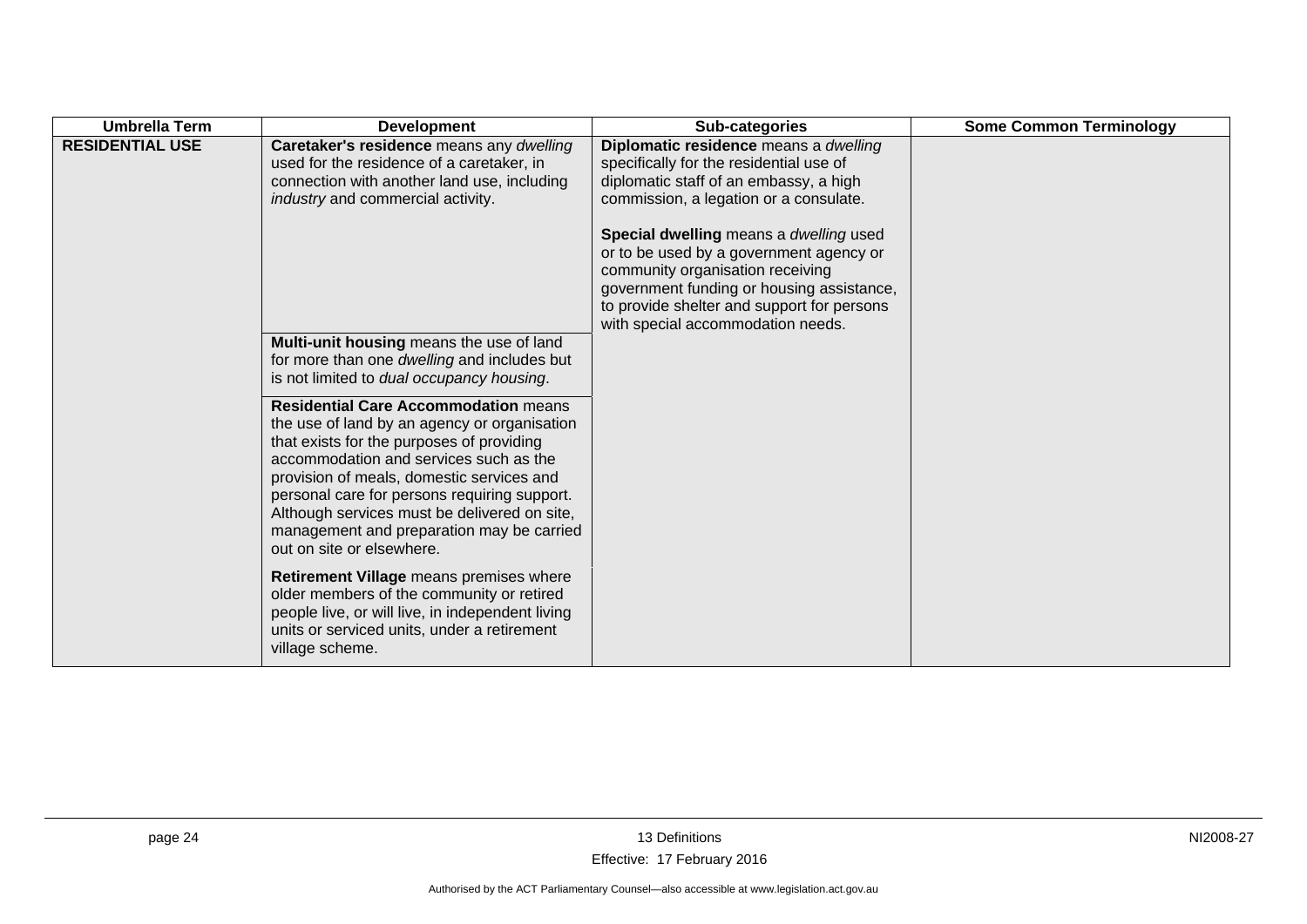| Retirement village scheme, for a retirement<br>village, means a scheme under which a<br>person may -<br>a) enter into a residence contract with the<br>scheme operator for the retirement                                                                                                                                                                                                                                                                                                                                                                                                                                                                                                                                                                                                                                                                                                                                                                                                                                                                                                                                                       | <b>Umbrella Term</b>   | <b>Development</b> | Sub-categories | <b>Some Common Terminology</b> |
|-------------------------------------------------------------------------------------------------------------------------------------------------------------------------------------------------------------------------------------------------------------------------------------------------------------------------------------------------------------------------------------------------------------------------------------------------------------------------------------------------------------------------------------------------------------------------------------------------------------------------------------------------------------------------------------------------------------------------------------------------------------------------------------------------------------------------------------------------------------------------------------------------------------------------------------------------------------------------------------------------------------------------------------------------------------------------------------------------------------------------------------------------|------------------------|--------------------|----------------|--------------------------------|
| b) on payment of an ingoing contribution,<br>acquire personally or for someone else<br>a right to live in the retirement village,<br>however the right accrues; and<br>c) on payment of the relevant charge,<br>acquires personally or for someone else<br>a right to receive one (1) or more<br>services in relation to the retirement<br>village.<br>Secondary residence means a second<br>dwelling on a block.<br>Single dwelling housing means the use of<br>land for residential purposes for a single<br>dwelling only.<br>Supportive housing means the use of land<br>for residential accommodation for persons in<br>need of support, which is managed by a<br>Territory approved organisation that provides<br>a range of support services such as<br>counselling, domestic assistance and<br>personal care for residents as required.<br>Although such services must be able to be<br>delivered on site, management and<br>preparation may be carried out on site or<br>elsewhere. Housing may be provided in the<br>form of self-contained dwellings. The term<br>does not include a retirement village or<br>student accommodation. | <b>RESIDENTIAL USE</b> | village; and       |                |                                |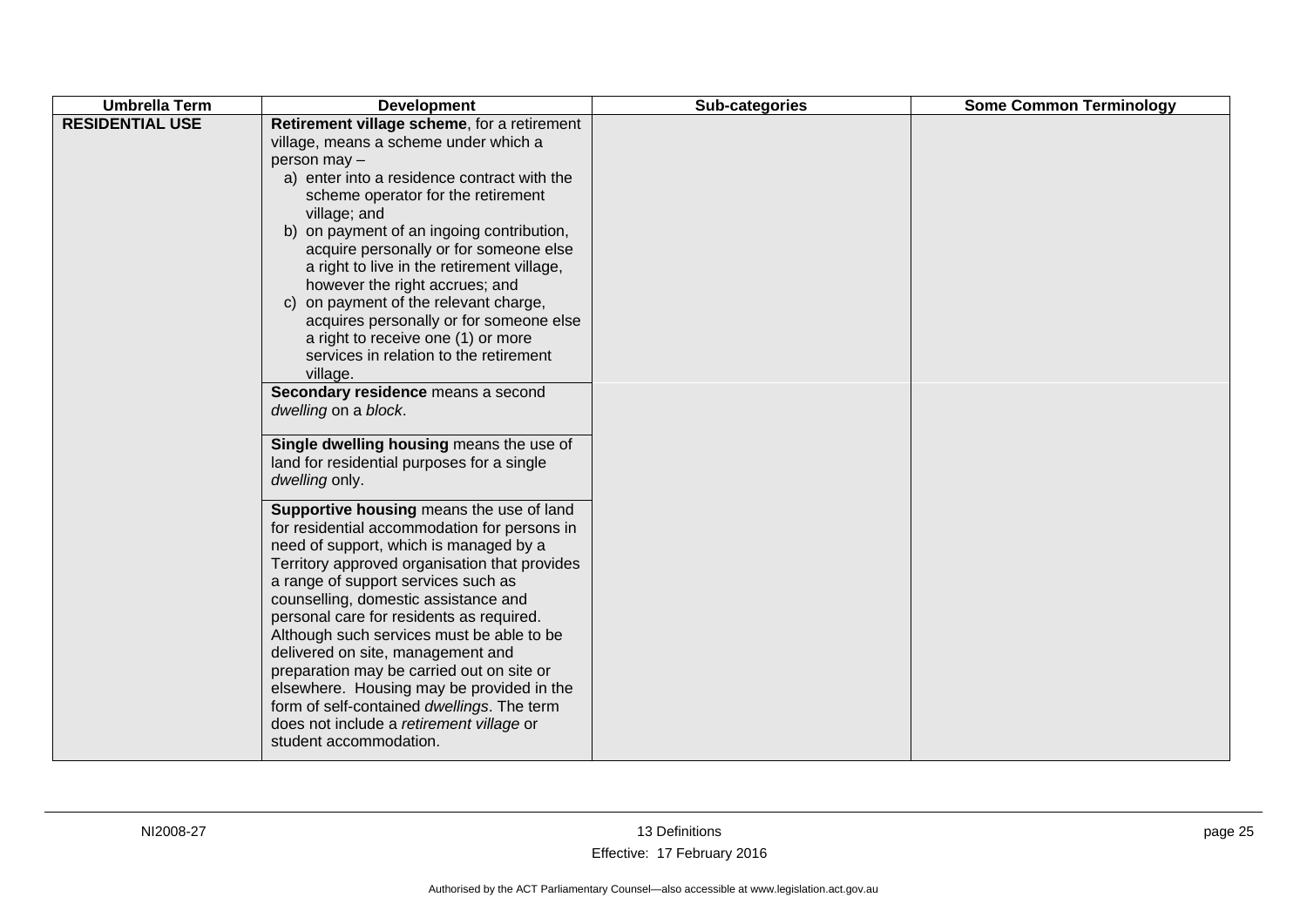| <b>Umbrella Term</b> | <b>Development</b>                                                                                                                                                                                                                                                                                                                                                                                                                                                                                                                                               | Sub-categories | <b>Some Common Terminology</b>                                                                                                                                                                   |
|----------------------|------------------------------------------------------------------------------------------------------------------------------------------------------------------------------------------------------------------------------------------------------------------------------------------------------------------------------------------------------------------------------------------------------------------------------------------------------------------------------------------------------------------------------------------------------------------|----------------|--------------------------------------------------------------------------------------------------------------------------------------------------------------------------------------------------|
|                      | <b>Restaurant</b> means the use of land for the<br>primary purpose of providing food for<br>consumption on the premises whether or not<br>the premises are licensed premises under<br>the Liquor Act 2010 and whether or not                                                                                                                                                                                                                                                                                                                                     |                | Common Terminology for 'Restaurant' was<br>removed on 16 October 2006 under<br>Variation Number 256                                                                                              |
|                      | entertainment is provided.<br>Retail plant nursery see SHOP                                                                                                                                                                                                                                                                                                                                                                                                                                                                                                      |                |                                                                                                                                                                                                  |
|                      | Retirement village see RESIDENTIAL USE                                                                                                                                                                                                                                                                                                                                                                                                                                                                                                                           |                |                                                                                                                                                                                                  |
|                      | Sand and gravel extraction means the<br>extraction of sand and gravel deposited in<br>the bed of a stream or flood plain, or of<br>deposits associated with deposition in a<br>previous geological period.                                                                                                                                                                                                                                                                                                                                                       |                |                                                                                                                                                                                                  |
|                      | Scientific research establishment means<br>the use of land for the purpose of scientific<br>research including the development of<br>electronic technology, biotechnology or other<br>scientific disciplines for application to<br>commerce, <i>industry</i> , or government.                                                                                                                                                                                                                                                                                    |                | Agricultural research facility<br><b>CSIRO</b> facility<br>Meteorological use<br>Observatory<br>Plant and animal quarantine facilities<br>Rural research field stations<br>Scientific laboratory |
|                      | Serviced apartment see COMMERCIAL<br><b>ACCOMMODATION USE</b>                                                                                                                                                                                                                                                                                                                                                                                                                                                                                                    |                |                                                                                                                                                                                                  |
|                      | Service station means the use of land for<br>the fuelling and/or servicing of motor<br>vehicles, whether or not the land is also used<br>for any one or more of the following<br>purposes:<br>a) the sale by retail of spare parts and<br>accessories for motor vehicles;<br>b) washing and greasing of motor<br>vehicles:<br>c) installation of accessories;<br>d) the retail sale of other goods, within an<br>ancillary retail area not greater than<br>150m <sup>2</sup> in area;<br>e) providing toilet facilities, amenities and<br>service for motorists; |                |                                                                                                                                                                                                  |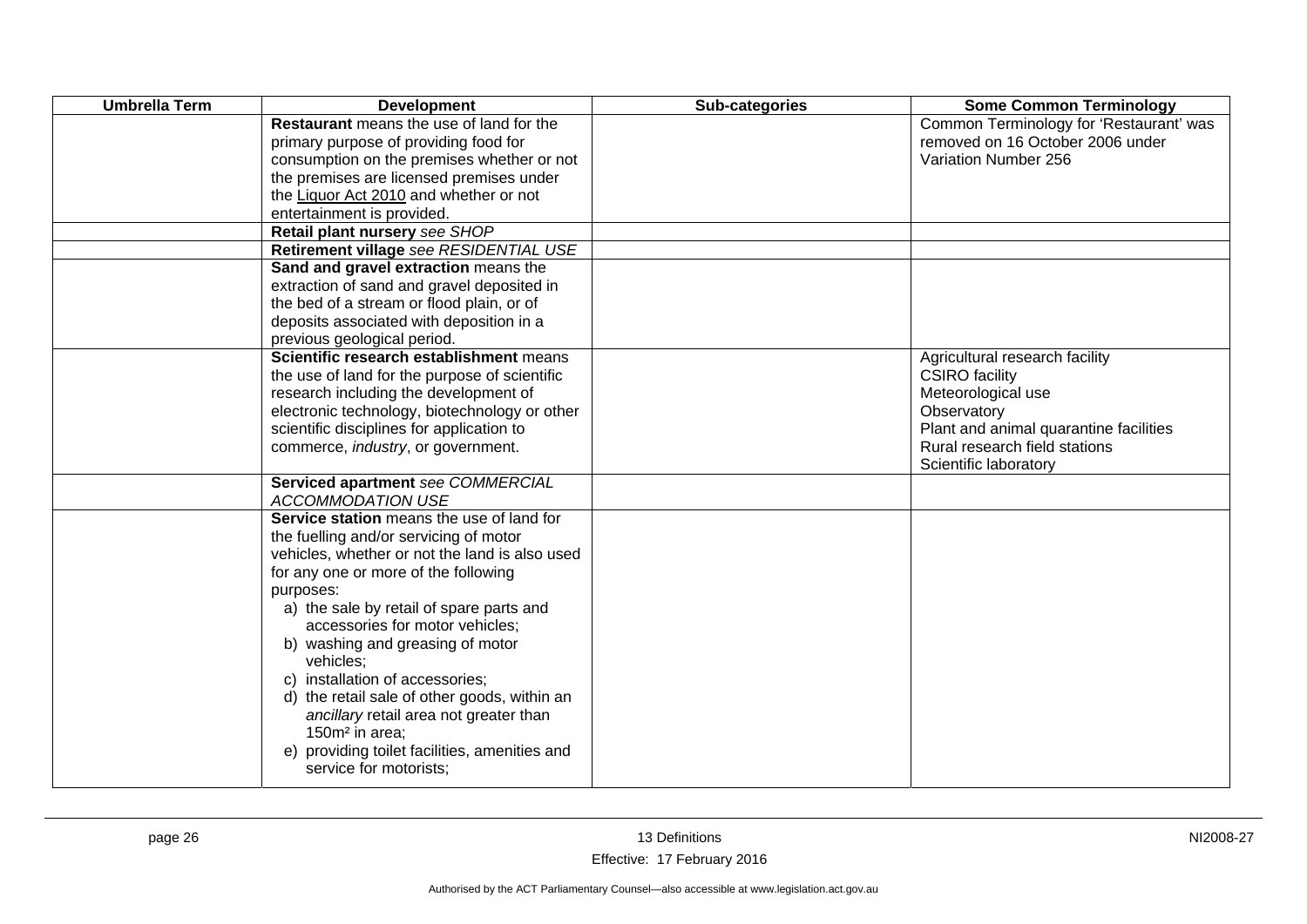| <b>Umbrella Term</b>                                                                                                                                      | <b>Development</b>                                                                                                                                                                                                                                                                                                                                                                                                                                                                                                                                                                                                                                                                                                                                                                                                                                                                                                                                                                                                                                                                                                                                                                                             | Sub-categories | <b>Some Common Terminology</b>                                                                                                                                                                                                                                                                                                                                                           |
|-----------------------------------------------------------------------------------------------------------------------------------------------------------|----------------------------------------------------------------------------------------------------------------------------------------------------------------------------------------------------------------------------------------------------------------------------------------------------------------------------------------------------------------------------------------------------------------------------------------------------------------------------------------------------------------------------------------------------------------------------------------------------------------------------------------------------------------------------------------------------------------------------------------------------------------------------------------------------------------------------------------------------------------------------------------------------------------------------------------------------------------------------------------------------------------------------------------------------------------------------------------------------------------------------------------------------------------------------------------------------------------|----------------|------------------------------------------------------------------------------------------------------------------------------------------------------------------------------------------------------------------------------------------------------------------------------------------------------------------------------------------------------------------------------------------|
|                                                                                                                                                           | f) repairing of motor vehicles (other than<br>body building, panel beating or spray<br>painting); and<br>g) the hiring of trailers.                                                                                                                                                                                                                                                                                                                                                                                                                                                                                                                                                                                                                                                                                                                                                                                                                                                                                                                                                                                                                                                                            |                |                                                                                                                                                                                                                                                                                                                                                                                          |
| <b>SHOP</b><br>means the use of land for<br>the purpose of selling,<br>exposing or offering the<br>sale by retail or hire, goods<br>and personal services | Bulky goods retailing means a shop which<br>includes a loading dock within the building,<br>and where the goods or materials sold or<br>displayed are of such a size, shape or weight<br>as to require:<br>a) a large area for handling, storage or<br>display; and/or<br>b) direct vehicular access to the site by<br>members of the public, for the purpose<br>of loading goods or materials into their<br>vehicles after purchase, but does not<br>include any shop used primarily for the<br>sale of food or clothing.<br>Department store means a shop in which<br>goods are sold by separate departments<br>within the shop and from which a significant<br>amount or proportion of retail sales occur<br>from at least four of the following types of<br>goods: furniture and floor coverings; fabrics<br>and household textiles; clothing; footwear;<br>household appliances; china, glassware and<br>domestic hardware.<br>Personal service means a shop used<br>primarily for selling services and in which the<br>sale of goods is ancillary to the service<br>provided.<br>Retail plant nursery means a shop used for<br>the propagation and sale of plants, shrubs,<br>trees and garden supplies. |                | Antique dealer<br>Art, craft or sculpture dealer<br>Auction room<br><b>Boutique</b><br><b>Butcher</b><br>Camping supplies store<br>Chemist<br>Convenience store<br>Delicatessen<br><b>Florist</b><br>Gift shop<br>Greengrocer<br>Grocer<br>Household appliances<br>Liquor store<br>Newsagent<br>Pet shop<br>Photographic store<br>Sound centre<br>Sportsgoods<br>Toy store<br>Video hire |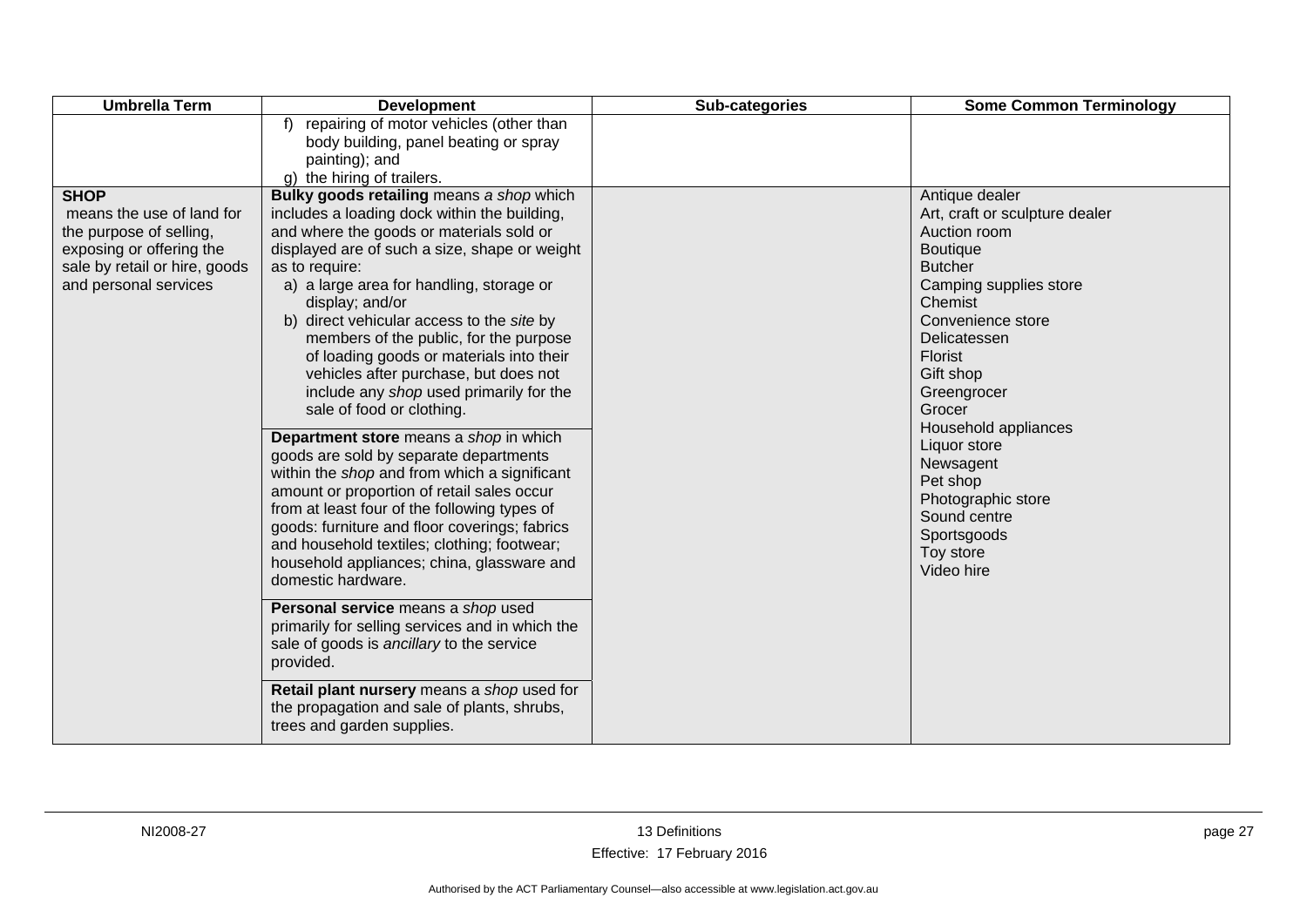| <b>Umbrella Term</b>                                                                                                                                      | <b>Development</b>                                                                                                                                                                                                                                                                                  | Sub-categories                                                                                                                                                                                                                                                                                                                                       | <b>Some Common Terminology</b>                         |
|-----------------------------------------------------------------------------------------------------------------------------------------------------------|-----------------------------------------------------------------------------------------------------------------------------------------------------------------------------------------------------------------------------------------------------------------------------------------------------|------------------------------------------------------------------------------------------------------------------------------------------------------------------------------------------------------------------------------------------------------------------------------------------------------------------------------------------------------|--------------------------------------------------------|
| <b>SHOP</b><br>means the use of land for<br>the purpose of selling,<br>exposing or offering the<br>sale by retail or hire, goods<br>and personal services | Supermarket means a large shop selling<br>food and other household items where the<br>selection of goods is organised on a self-<br>service basis.<br>Take-away food shop means a shop, which<br>is predominantly for the preparation of food<br>and refreshments for consumption<br>elsewhere.     |                                                                                                                                                                                                                                                                                                                                                      |                                                        |
|                                                                                                                                                           | Sign means any device or representation<br>openly visible to the general public for the<br>purpose of direction or control or information,<br>or displaying an advertisement.                                                                                                                       |                                                                                                                                                                                                                                                                                                                                                      |                                                        |
|                                                                                                                                                           | Single dwelling housing see<br><b>RESIDENTIAL USE</b>                                                                                                                                                                                                                                               | Detached house means a building<br>comprising a single dwelling which is not<br>attached to any other building where the<br>dwelling has within its curtilage open space<br>at ground level and private access for the<br>exclusive use of the occupants of the<br>dwelling and may include a free standing<br>dwelling in a multi-unit development. |                                                        |
|                                                                                                                                                           | Special dwelling see RESIDENTIAL USE                                                                                                                                                                                                                                                                |                                                                                                                                                                                                                                                                                                                                                      | Half-way house<br>Refuge<br>Residential treatment unit |
|                                                                                                                                                           | Stock/sale yard means the use of land for<br>the purpose of a market for the sale of<br>animals and the holding of livestock pending<br>their sale.                                                                                                                                                 |                                                                                                                                                                                                                                                                                                                                                      |                                                        |
|                                                                                                                                                           | Stock water supply see Water storage dam                                                                                                                                                                                                                                                            |                                                                                                                                                                                                                                                                                                                                                      |                                                        |
|                                                                                                                                                           | Store means the use of land for the storage,<br>whether permanent or temporary, of goods<br>(not including obsolete motor vehicles or<br>obsolete machinery) within or upon which no<br>trade (whether retail or wholesale) or<br>industry is carried on.<br>Subdivision has the same meaning as in |                                                                                                                                                                                                                                                                                                                                                      | Minor industrial area<br>Self storage                  |
|                                                                                                                                                           | Section 7 of the Planning and Development<br>Act 2007.                                                                                                                                                                                                                                              |                                                                                                                                                                                                                                                                                                                                                      |                                                        |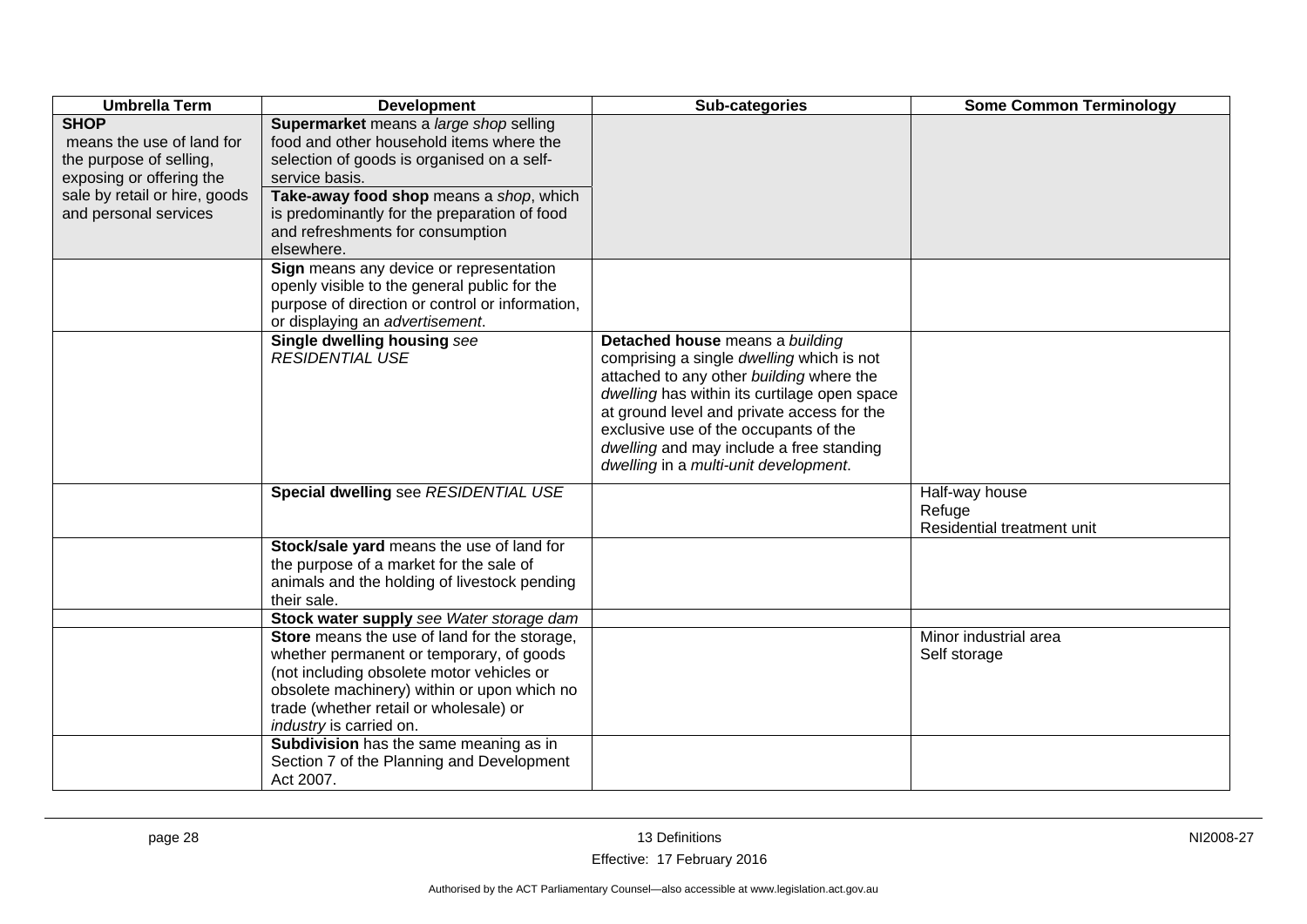| <b>Umbrella Term</b> | <b>Development</b>                             | Sub-categories | <b>Some Common Terminology</b> |
|----------------------|------------------------------------------------|----------------|--------------------------------|
|                      | <b>Supportive Housing see RESIDENTIAL</b>      |                | Aged persons units             |
|                      | <b>USE</b>                                     |                | Community housing              |
|                      |                                                |                | Older persons units            |
|                      |                                                |                | Rooming house                  |
|                      |                                                |                | Social housing                 |
|                      |                                                |                | University college             |
|                      | Supermarket see SHOP                           |                |                                |
|                      | Take-away food shop see SHOP                   |                |                                |
|                      | Temporary Use means the use of unleased        |                |                                |
|                      | land for a purpose that is temporary in nature |                |                                |
|                      | and for which a licence may be issued for a    |                |                                |
|                      | maximum term of three years and which may      |                |                                |
|                      | be renewed.                                    |                |                                |
|                      | Tourist facility means the use of land for     |                | Amusement park                 |
|                      | providing entertainment, recreation, cultural  |                | Theme park                     |
|                      | or similar facilities for use mainly by the    |                |                                |
|                      | general touring or holidaying public and may   |                |                                |
|                      | include a restaurant, cafe, bar, service       |                |                                |
|                      | station, tourist accommodation and the retail  |                |                                |
|                      | sale of arts and crafts, souvenirs, antiques   |                |                                |
|                      | and the like.                                  |                |                                |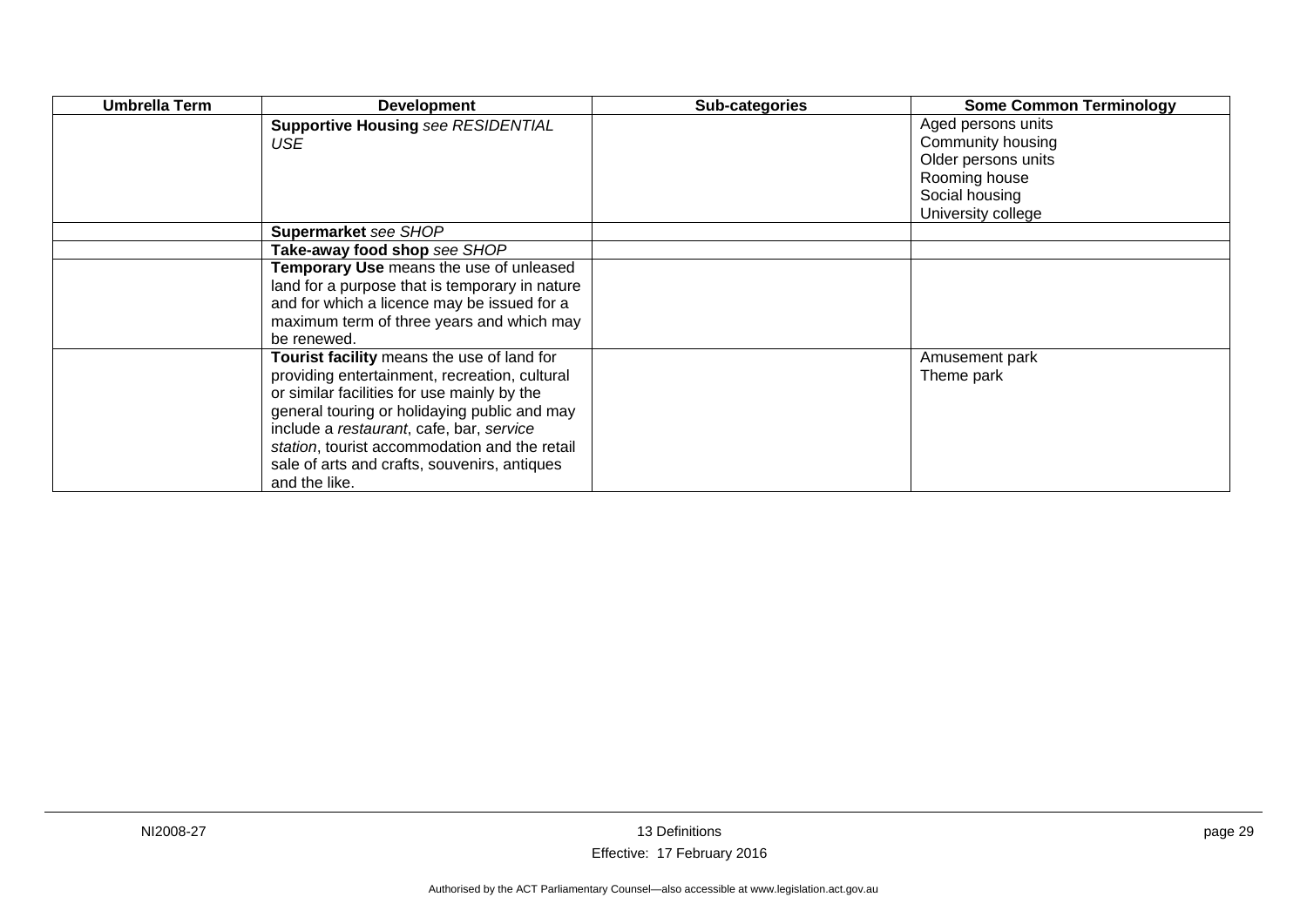| <b>Umbrella Term</b> | <b>Development</b>                                       | Sub-categories | <b>Some Common Terminology</b> |
|----------------------|----------------------------------------------------------|----------------|--------------------------------|
|                      | Tourist resort see COMMERCIAL                            |                |                                |
|                      | <b>ACCOMMODATION USE</b>                                 |                |                                |
|                      | Transport depot means the use of land for                |                |                                |
|                      | the parking or storage of motor vehicles used            |                |                                |
|                      | in connection with a commercial or industrial            |                |                                |
|                      | transport undertaking.                                   |                |                                |
|                      | Treatment plant see MAJOR UTILITY<br><b>INSTALLATION</b> |                |                                |
|                      | Tunnel see MAJOR UTILITY                                 |                |                                |
|                      | <b>INSTALLATION</b>                                      |                |                                |
|                      | Urban lake, pond and/or retardation basin                |                |                                |
|                      | see MAJOR UTILITY INSTALLATION                           |                |                                |
|                      | Vehicle sales means the use of land for the              |                | Boat, caravan dealer           |
|                      | sale, hire, display or offering for sale or hire         |                | Car, truck dealer              |
|                      | of new or used motor vehicles, caravans,                 |                | Motor cycle dealer             |
|                      | motor cycles, boats, trailers or other                   |                |                                |
|                      | vehicles. The term includes the ancillary use            |                |                                |
|                      | of such premises for the sale of spare parts             |                |                                |
|                      | or accessories and the storage, cleaning and             |                |                                |
|                      | maintenance of such vehicles, but does not               |                |                                |
|                      | include a service station.                               |                |                                |
|                      | Veterinary hospital means the use of land                |                |                                |
|                      | for diagnosis, surgical or medical treatment             |                |                                |
|                      | of animals, and where the animals may be                 |                |                                |
|                      | kept on the premises overnight for the                   |                |                                |
|                      | purposes of treatment.                                   |                |                                |
|                      | Warehouse means the use of land for the                  |                | Cold storage                   |
|                      | purposes of the bulk sale of goods to be                 |                | Food storage                   |
|                      | retailed by others or the bulk storage of                |                |                                |
|                      | goods, merchandise or materials pending                  |                |                                |
|                      | their sale and distribution to persons                   |                |                                |
|                      | engaged in the retail trade but does not                 |                |                                |
|                      | include premises used for the purpose of                 |                |                                |
|                      | bulk storage of calcium carbide, flammable               |                |                                |
|                      | liquid, solid fuel, gas, hide, skins, tallow,            |                |                                |
|                      | bones, or motor vehicles for recovery of                 |                |                                |
|                      | spare parts or accessories.                              |                |                                |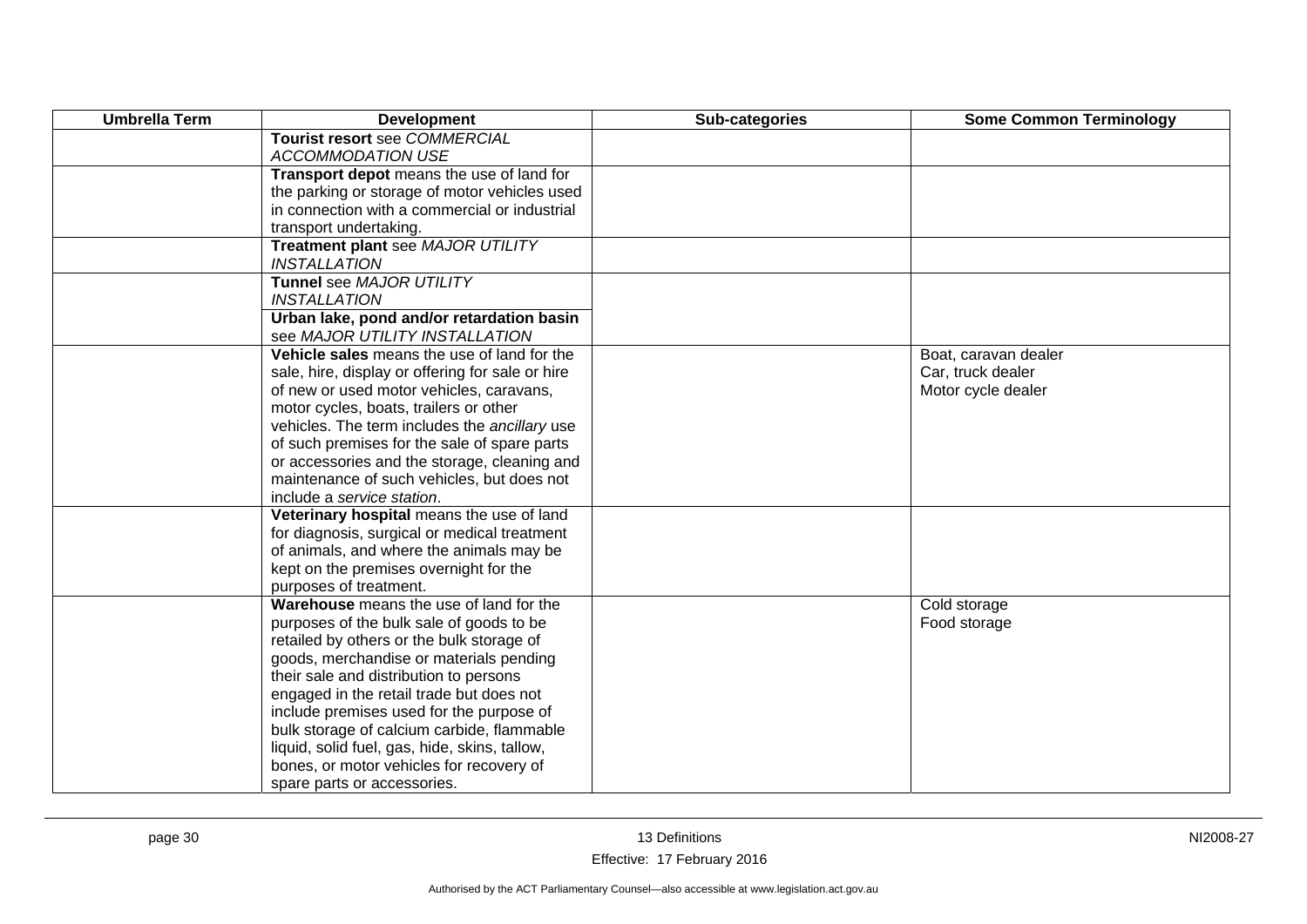| Umbrella Term | <b>Development</b>                               | Sub-categories                | <b>Some Common Terminology</b> |
|---------------|--------------------------------------------------|-------------------------------|--------------------------------|
|               | Waste transfer station means the use of          |                               |                                |
|               | land for the collection of waste into bulk       |                               |                                |
|               | containers for the further transport to a        |                               |                                |
|               | landfill site, recycling facility or other waste |                               |                                |
|               | disposal facility.                               |                               |                                |
|               | Water storage dam see MAJOR UTILITY              | <b>Distribution reservoir</b> |                                |
|               | INSTALLATION                                     | <b>Stock water supply</b>     |                                |
|               | Woodlot means disaggregated plots and            |                               |                                |
|               | clumps of trees grown for production and/or      |                               |                                |
|               | landcare shelter belt and landscape              |                               |                                |
|               | purposes.                                        |                               |                                |
|               | Zoological facility means the use of land for    |                               | Aquarium                       |
|               | the containment of animals for viewing by        |                               | Oceanarium                     |
|               | members of the public.                           |                               | Wildlife sanctuary             |
|               |                                                  |                               | Zoo                            |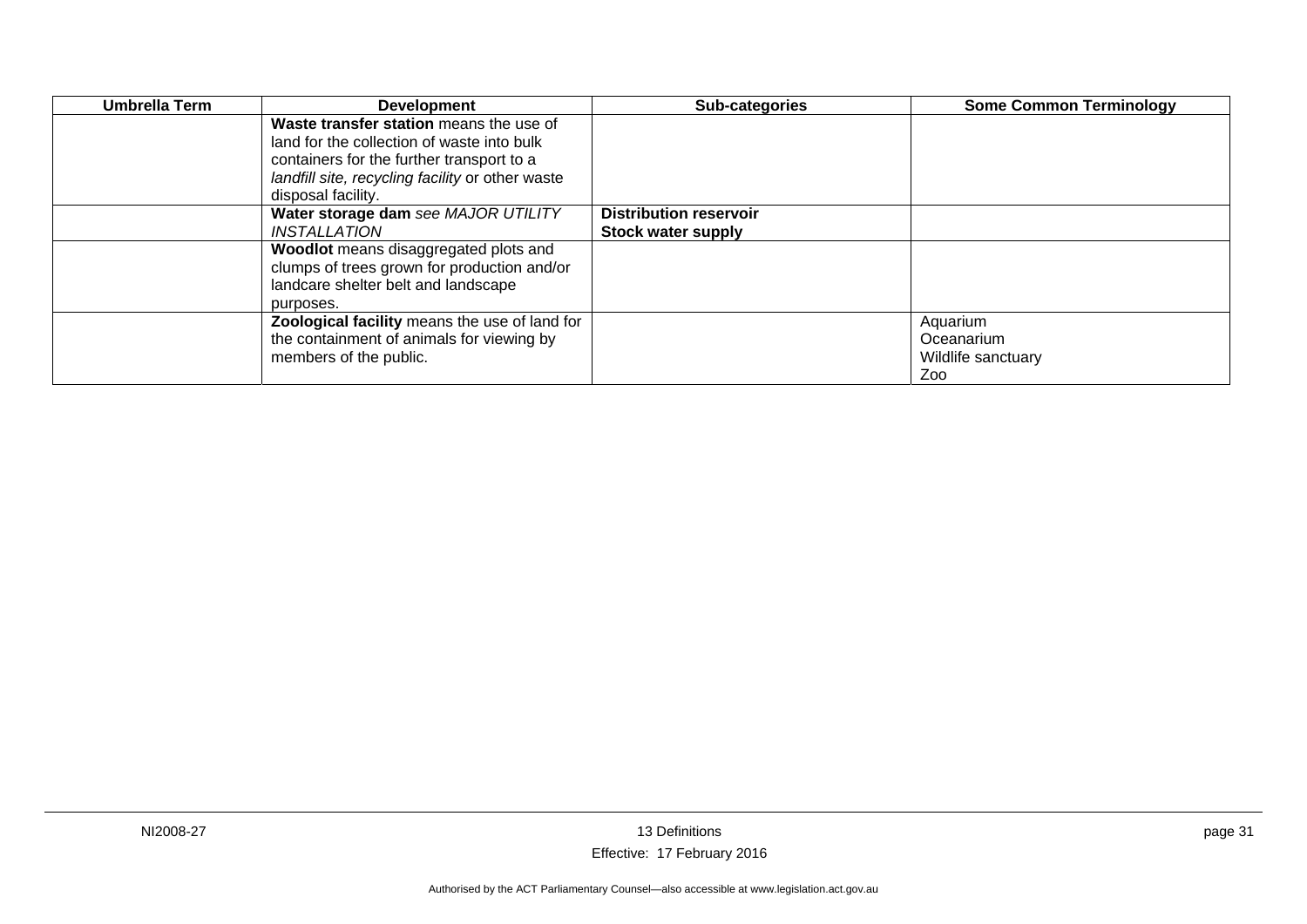## **Part B – Definitions of Terms**

**Adjacent** means either being contiguous with the subject location; or, if separated only by a *road*, where the *front boundary* faces the section of the road which separates it from the subject location.

**Adjunct** means associated with but not necessarily part of.

**Advertisement** means any device or representation visible to the general public which is for the purpose of directly or indirectly promoting sales or drawing attention to an enterprise or undertaking, and includes any hoarding or similar *structure*, any bunting, flag or streamer, or any balloon used or adapted for use for the display of *advertisements* or attracting attention.

**AEP (Annual Exceedance Probability)** means the probability in any one year of a storm event exceeding a specified stream flow level.

**AHD** means Australian Height Datum.

**Ancillary** means associated with and directly related to, but incidental and subordinate to the predominant use.

**Application** has the same meaning as in the *Planning and Development Act 2007.*

**Approval** has the same meaning as in the *Planning and Development Act 2007*.

**Aquatic habitat** means the lake, river and stream margins, banks and beds, which sustain diverse populations of plants and animals.

**Aquatic migration corridor** means river corridors and associated streams and wetlands upon which a number of animals are dependent for their movement and survival in the region.

**Articulation Zone** means a specified area on a block within which the design of the façade of buildings is required to be articulated in order to provide visual interest to the streetscape. Forms of articulation may include architectural elements and detailing to be incorporated into the building façade and variations to building alignment particularly in response to existing landscape features.

**Attic** means any habitable space contained wholly within a roof pitched at not more than 36 degrees above the ceiling line of the storey immediately below, except for minor elements such as dormer windows and the like.

**Authority** means the Planning and Land Authority established by section 10 of the *Planning and Development Act 2007*.

**Backlighting** means, in relation to a *sign*, the internal illumination of a *sign* box and the internal illumination of individual letters or characters comprising a *sign*, provided that the *sign* box, letter or character is constructed of translucent and not transparent materials.

**Balcony** means a small outdoor area, raised above the ground, directly accessible from within the *building* and open except for a balustrade on at least one side.

**Basement** means a space within a *building* where the floor level of the space is predominantly below *datum ground level* and where the *finished floor level* of the level immediately above the space is less than 1.0 metre above *datum ground level*.

**Blank wall** means any wall, which has no openings such as windows or doors.

**Block** means a parcel of land, whether or not the subject of a *lease*.

**Building** includes:

a) an addition to a *building*;

b) a *structure* attached to a *building*; and

c) a part of a *building*.

**Building line** means a line drawn parallel to any *front boundary* along the front face of the *building* or through the point on a *building* closest to the *front boundary*. Where a terrace, landing, porch, *balcony* or verandah is more than 1.5 metres above the adjoining *finished ground level* or is covered by a roof, it shall be deemed to be part of the *building*.

**Carport** means a car shelter wholly or partly enclosed on not more than two sides.

**Communal open space** means common outdoor open space for recreation and relaxation of residents of a housing development.

**Community garden** means the use of land for the cultivation of produce primarily for personal use by those people undertaking the gardening, including demonstration gardening or other environmental activities which encourage the involvement of schools, youth groups and citizens in gardening activities.

**Community path system** means a route constructed or under reserve which includes a path (cycle path) open to the public for the use of non-motorised traffic, such as bicycles, pedestrians and joggers, and for motorised wheel chairs.

**Compact block** means a *block* with an area of 250m<sup>2</sup> or less.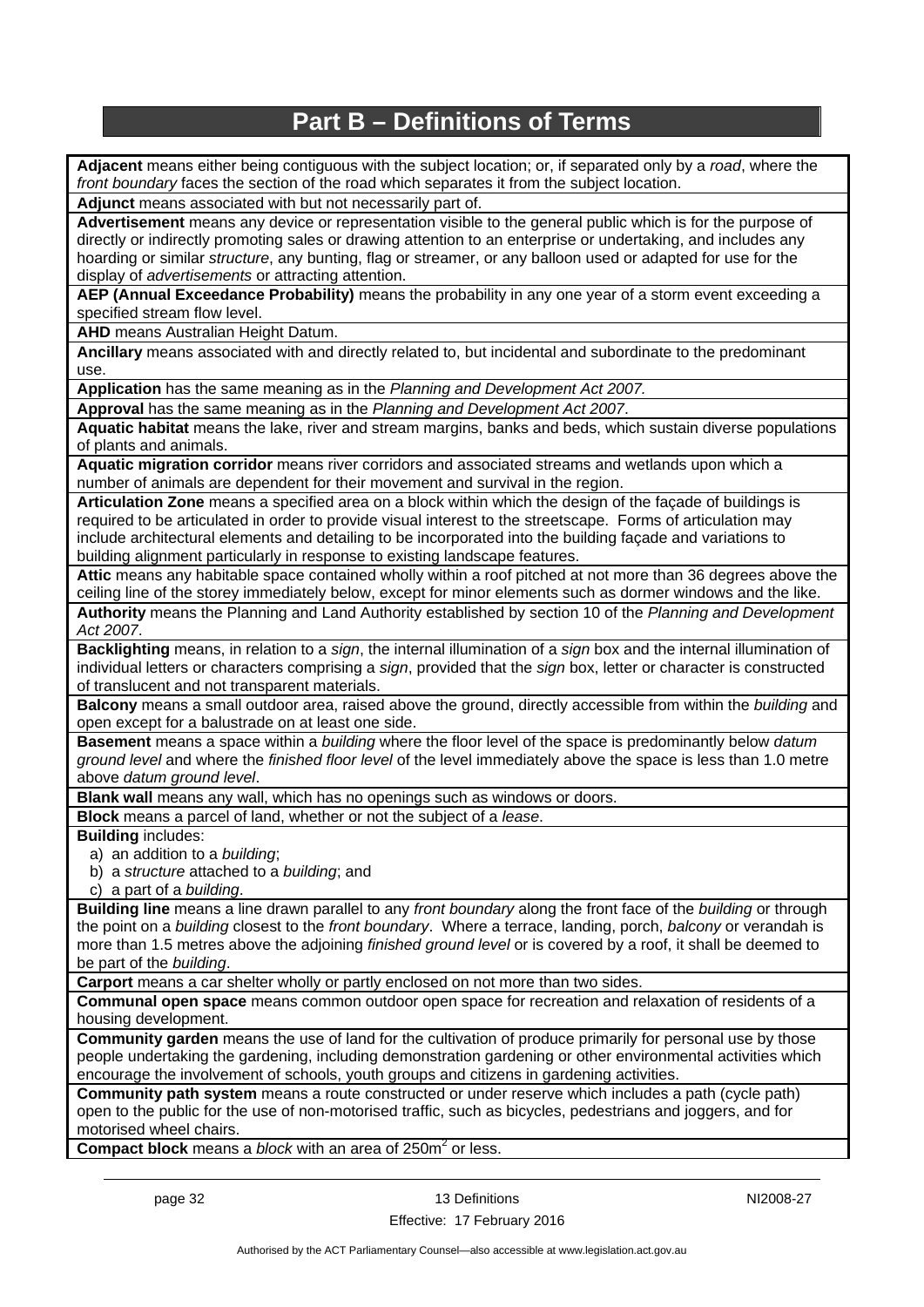**Consolidation** has the same meaning as in the *Planning and Development Act 2007*.

**Controlled activity** has the same meaning as in the *Planning and Development Act 2007.*

**Datum ground level** means the level of the surface of the ground as defined in a field survey and authorised by a qualified surveyor at the time of operational acceptance for greenfield development or prior to any new earthworks having occurred after that time.

**Defined land** has the same meaning as in the *Planning and Development Act 2007*

**Desired character** means the form of development in terms of siting, building bulk and scale, and the nature of the resulting *streetscape* that is consistent with the relevant zone objectives, and any statement of desired character in a relevant precinct code.

**Development** has the same meaning as in the *Planning and Development Act 2007*.

**Development condition** means any condition subject to the *Planning and Development Act 2007*, contained in a lease or an agreement collateral to a lease, or in a lease or an agreement collateral to the lease that was made prior to the commencement of the *Planning and Development Act 2007*.

**Discharge - stormwater** means the discharge to drains, ponds, lakes or streams of catchment runoff as a result of storm rainfall over the catchment.

**Discharge - wastewater** means liquid waste discharged from domestic, agricultural (feed lots) or industrial sources, or from associated treatment facilities.

**Domestic water supply** means the water stored, diverted, treated and reticulated for the primary purpose of domestic use.

**Domestic water supply - fully treated** means the provision of floculation and sedimentation, filtration and disinfection.

**Domestic water supply - partially treated** means the provision of direct filtration and disinfection (dependent on raw water having limited suspended solids levels).

**Domestic water supply - disinfected** means the provision of disinfection only (dependent on raw water substantially free of suspended solids).

**Dwelling** has the same meaning as in the Planning and Development Regulation 2008.

**Environment** includes biological, physical, social, cultural and economic aspects.

**Environment values** mean the value of the resource for extractive and instream uses by the community, and intrinsic values such as the maintenance of natural ecosystems.

**Environmental assessment** has the same meaning as in the *Planning and Development Act 2007*

**Erosion** means the mobilisation of soil as a result of loss of vegetative cover, scouring by runoff, or associated with slope instability.

**Estate Development Plan** means a plan setting out the proposed pattern of subdivision and infrastructure works for an estate and which is required to be approved prior to the undertaking of the works and the granting of leases for the subdivided blocks.

**External wall** means an external wall that may also incorporate any of the following

a) windows with sill heights at or above 1.7m from the floor

- b) screened decks
- c) fixed pane windows with obscure glass
- d) awning sashes with obscure glass and with an opening of not more than 30cm to the horizontal
- e) obscure glass bricks.

**Fin wall** means an external wall built on the *block* boundary side of a *lateral opening*, to screen that opening to and from an adjoining *block*.

**Finished floor level (FFL)** means the level of the upper surface of the relevant floor.

**Finished ground level (FGL)** means the ground level after completion of all excavation and earthworks.

**Fishing** means the use of bait, lures or other devices for the purpose of catching fish, for recreational or commercial purposes.

**Floodplain** means that area of stream or drainage corridor which is inundated by the 1 in 100 Annual Exceedance Probability (AEP) event.

**Front boundary** means any boundary of a *block adjacent* to a public *road*, public reserve or public pedestrian way.

**Front loading block** means a block where vehicular access is not obtained from a rear lane.

**Front Zone** means the area of a block between the *front boundary* and the *building line* or at the minimum front setback of the lower floor level for the block whichever is greater. (Note: for the purpose of this definition, the *front zone* shall not be more than 10m from the *front boundary*).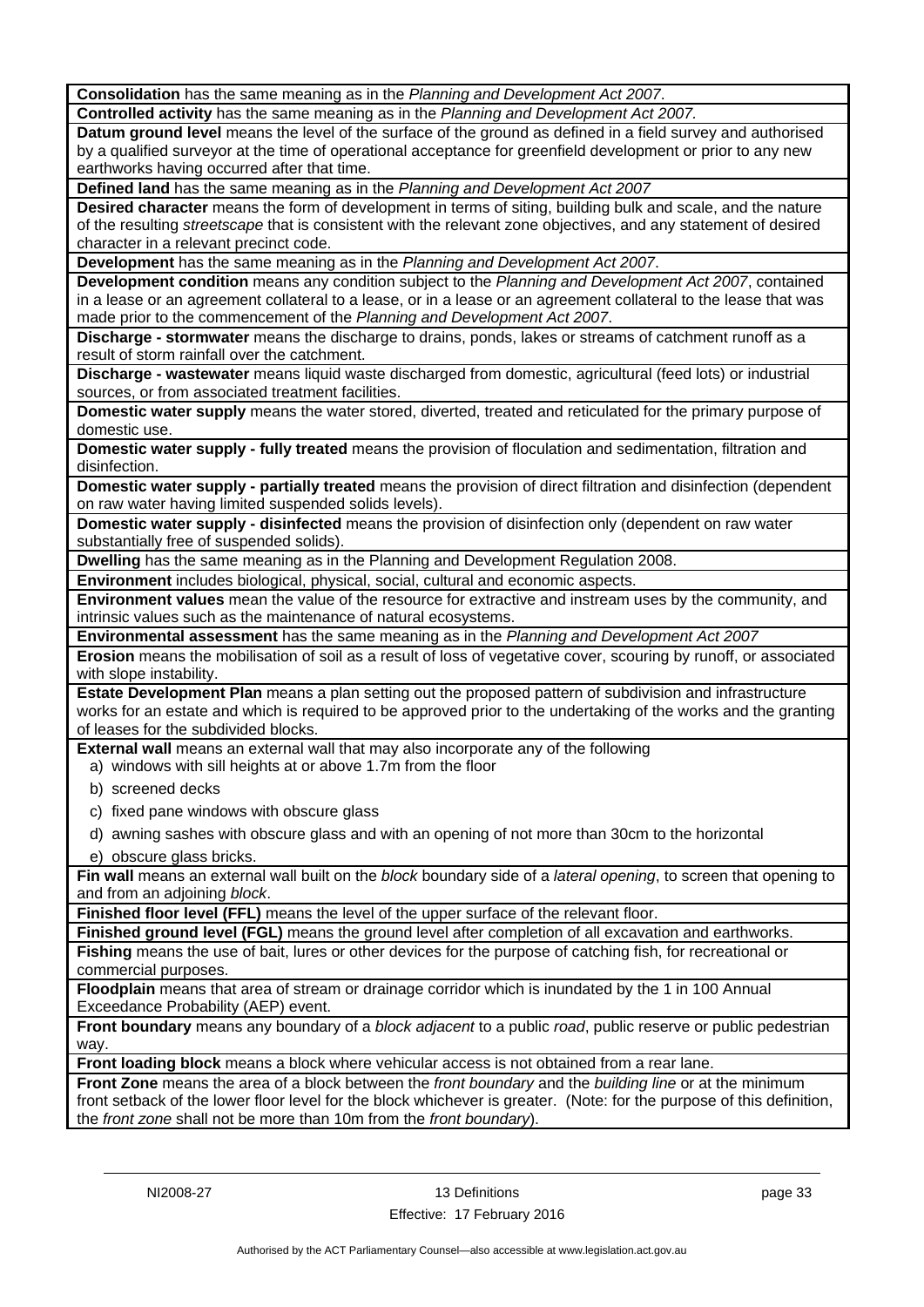**Garage** means a car shelter wholly or partly enclosed on more than two sides and includes an outbuilding as defined in the Building Code of Australia.

**Gross floor area (GFA)** means the sum of the area of all floors of the building measured from the external faces of the exterior walls, or from the centre lines of walls separating the building from any other building, excluding any area used solely for rooftop fixed mechanical plant and/or basement car parking.

**Groundwater** means an underground zone of porous or fractured rock within which water may be stored. **Groundwater abstraction** means abstraction by pumping, for the purpose of offstream use of water.

**Habitable room** means any room within a dwelling used or adapted to be used for the purpose of living, sleeping, or the eating or cooking of food and includes lounge rooms, family rooms, dining rooms, rumpus rooms, bedrooms, kitchens, but does not include bathrooms, laundries, *garages*, or garden sheds.

**Height of building** means the vertical distance between *datum ground level* to the highest point or points of the *building*.

**Height of wall** means the vertical distance between the *datum ground level* directly beneath the outside face of any external wall and the top of the wall or roof at the wall line, parapet or balustrade (whichever is the higher). In the case of a gable or skillion end, the maximum height of wall shall be measured to a level midway between the ridge line and the top of the eaves or fascia.

**Heritage Register** has the same meaning as in the *Heritage Act 2004*

**Inquiry** has the same meaning as in the *Planning and Development Act 2007*.

**Integrated housing development** means development where the developer:

a) is responsible for the planning, design and building of all the housing and associated facilities; or

b) undertakes the site planning and development of infrastructure as well as establishing general requirements for building design without actually constructing the dwellings.

**Integrated housing development parcel** means a parcel of land intended to be

- a) subdivided into two or more single dwelling blocks, and
- b) used for an integrated housing development.

**Integrated housing development plan** means one or more drawings describing a proposed *integrated housing development*.

**Irrigation water supply** means water abstracted, stored, treated and reticulated for use for the irrigation of landscape or crops.

**Land** includes water.

**Land capability** means use of land according to its capacity to sustain such use, without long term degradation

Large block means a *block* with an area greater than 500m<sup>2</sup>.

**Lateral opening** means a window or door, which is approximately at right angles to a *block* boundary.

**Lease** has the same meaning as in the *Planning and Development Act 2007*.

**Lessee** has the same meaning as in the *Planning and Development Act 2007*.

**Lower floor level** (LFL) means a *finished floor level* which is 1.8 metres or less above *datum ground level* at any point.

Mid sized block means a *block* with an area greater than 250m<sup>2</sup> but less than or equal to 500m<sup>2</sup>.

**Natural ground level** means the ground level at the date of grant of the lease of the *block*.

**Northern boundary** means a boundary of a *block* where a line drawn perpendicular to the boundary outwards is oriented between  $45^{\circ}$  west of north and  $45^{\circ}$  east of north.

**Objection** has the same meaning as in the *Planning and Development Act 2007.*

**Planting area** means an area of land within a block that is not covered by buildings, vehicle parking and manoeuvring areas or any other form of impermeable surface and that is available for landscape planting.

**Plot ratio** means the *gross floor area* in a *building* divided by the area of the *site*.

**Primary building zone** means the area between the f*ront zone* and a line projected 12m distant.

**Primary window** means the main window of a habitable room.

**Principal private open space** means private open space that is directly accessible from a habitable room other than a bedroom.

**Private open space** means an outdoor area within a block useable for outdoor living activities, and may include balconies, terraces or decks but does not include any area required to be provided for the parking of motor vehicles and any common driveways and common vehicle manoeuvring areas. Up to 25 per cent of any part of private open space may be roofed over, except that a balcony may be entirely roofed over.

**Rear loading block** means a block where vehicular access is obtained from a rear lane.

**Rear zone** means the area of a block behind the p*rimary building zone.*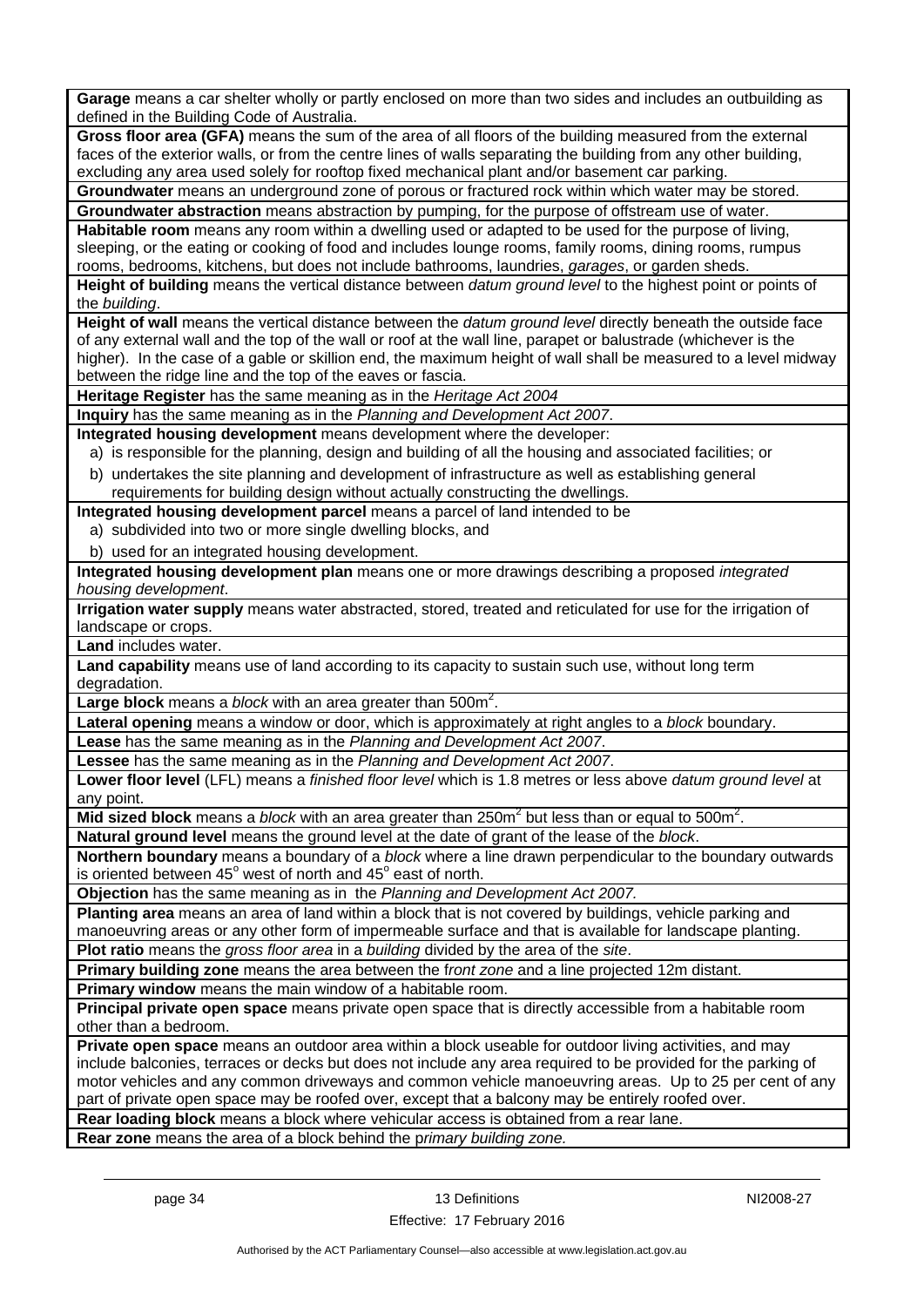| Relevant authority has the same meaning as in the Planning and Development Act 2007.                                                                                          |
|-------------------------------------------------------------------------------------------------------------------------------------------------------------------------------|
| Remnant native vegetation means the structural and/or floristic characteristics of the vegetation as it would                                                                 |
| have been prior to European settlement.                                                                                                                                       |
| RL (Reduced Level) means the vertical height in metres above Australian Height Datum (AHD).                                                                                   |
| Residential block means a block that has at least one of the following characteristics -                                                                                      |
| a) zoned residential                                                                                                                                                          |
| b) affected by a lease which authorises residential use.                                                                                                                      |
|                                                                                                                                                                               |
| but does not include one or more of the following any land intended to remain as unleased Territory land or<br>public open space.                                             |
|                                                                                                                                                                               |
| Residential redevelopment means development that involves:<br>a) substantial or total demolition of an existing dwelling on land previously used for residential purposes and |
| replacement with one or more new dwellings;                                                                                                                                   |
| b) establishment of one or more new dwellings on land previously used for residential purposes in addition to                                                                 |
| an existing dwelling; or                                                                                                                                                      |
| c) substantial alterations to an existing dwelling that would result in a significant change to the scale and/or                                                              |
| character of the dwelling.                                                                                                                                                    |
| Road means any way or street (so called), whether in existence or under reserve, open to the public which is                                                                  |
| provided and maintained for the passage of vehicles, persons and animals and which may include footpaths,                                                                     |
| community paths, bus lay-bys, light rail tracks, turning areas, or traffic controls.                                                                                          |
| Screening device means a permanent structure that comprise one or more of the following                                                                                       |
| a) opaque or translucent glazing                                                                                                                                              |
| b) solid panels                                                                                                                                                               |
| c) perforated panels or trellises with a maximum 25% openings.                                                                                                                |
| Screen wall means a wall at least 1.8 metres high and visually opaque.                                                                                                        |
| Secondary street frontage means the frontage of a corner block nominated in a precinct code or, if not so                                                                     |
| nominated, nominated by the applicant.                                                                                                                                        |
| Secondary window means a window to a non habitable room, a window with a sill height at least 1.7 m above                                                                     |
| finished floor level, or a window with fixed obscure glazing.                                                                                                                 |
| Section means an area of land comprising of a logical grouping of individual blocks identified as a Section                                                                   |
| pursuant to the Districts Act 1966.                                                                                                                                           |
| Section Master Plan means a plan of a section and surrounds indicating a development context for individual                                                                   |
| development proposals and providing guidance on how sites in the section may logically be developed.                                                                          |
| Sediment means the coarse particles (such as sand, silt and gravel) and organic particulates transported by                                                                   |
| storm runoff and streamflow.                                                                                                                                                  |
| Setback means the minimum horizontal distance between a building wall or the outside face of a balcony,                                                                       |
| deck or supporting posts of a carport or verandah roof and the relevant block boundary.                                                                                       |
| Sewer vent means a vent connected to a trunk sewer to evacuate foul air from sewers.                                                                                          |
| Sewerage storm tank means an earth or concrete storage tank provided to contain sewage storm overflow in                                                                      |
| excess of sewer or pump capacity.                                                                                                                                             |
| Side boundary means a block boundary extending from a street frontage and adjacent to one other block                                                                         |
| only.                                                                                                                                                                         |
| Sill height means the vertical height of a window sill above the finished floor level which it serves.                                                                        |
| Single dwelling block means a block with one of the following characteristics -                                                                                               |
| a) originally leased or used for the purpose of single dwelling housing                                                                                                       |
| b) created by a consolidation of blocks, at least one of which was originally leased or used for the purpose of                                                               |
| single dwelling housing.                                                                                                                                                      |
| Site means a block, lease or other lawful occupation of land, or adjoining blocks, leases or lawful occupancies                                                               |
| in the event of these being used for a single undertaking or operation, but excludes the area of any access                                                                   |
| driveway or right-of-way                                                                                                                                                      |
| Site coverage the proportion of the actual site covered by dwellings and all other buildings                                                                                  |
| Storey means a space within a building that is situated between one floor level and the floor level next above,                                                               |
| or if there is no floor level above, the ceiling or roof above but does not include an attic or a basement.                                                                   |
| Streamflow diversion means the impoundment and diversion of streamflow to pipes or channels, for the                                                                          |
| purpose of offstream use of water.                                                                                                                                            |
| Streamflow regulation means the retention of portion of streamflow in a pond or reservoir for some period of                                                                  |
| time, for subsequent release downstream.                                                                                                                                      |